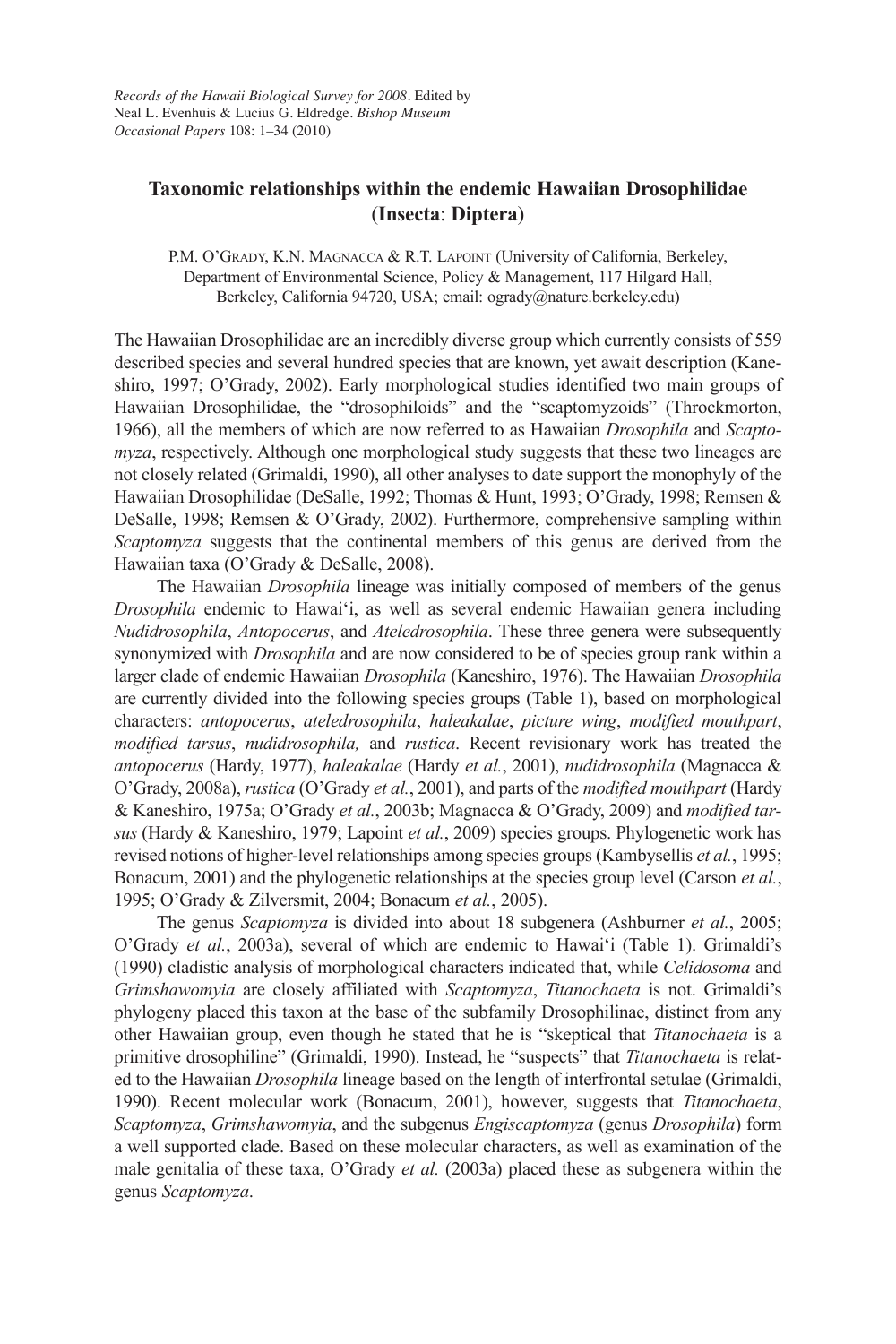Workers studying both Hawaiian *Drosophila* and *Scaptomyza* have erected a number of lower level (below genus) taxonomic groups to organize the impressive species diversity. Some of these, such as the subgenera of *Scaptomyza*, are formal rankings. Others follow the informal classification system of "species groups" and "species subgroups" introduced by Sturtevant (1939). Furthermore, with the advent of phylogenetic approaches and more detailed examination of neglected taxa, several additional groups and subgroups have been recognized (Magnacca & O'Grady, 2006, 2008a, 2009). While these groups do not hold a formal taxonomic rank and are not recognized by i.c.Z.N. (1999), they are quite useful and often correlate with monophyletic groups when tested in a phylogenetic framework. Our goal in this paper is to summarize the valid species groups and subgroups of Hawaiian *Drosophila* and to discuss some that, while present in online databases (e.g., GenBank, Taxodros), are not used by Hawaiian *Drosophila* workers. Below we list all valid species groups and subgroups and enumerate the species present in each.

## **Summary of Taxonomic Changes**

The current catalog is an effort to move from a hierarchical framework of nested groups toward an evolutionary framework based on phylogenetic analyses. Several groups have been examined in an evolutionary context and will be designated as clades (monophyletic groups), indicating their unique phylogenetic history. However, the sheer size of the Hawaiian Drosophilidae precludes a comprehensive phylogenetic analysis at this time, meaning that several groups will retain formal or informal ranks. This section lists the newly proposed taxonomic changes and reorganizations supported by recent phylogenetic analyses.

*Idiomyia.* This name has been applied variously to a number of different groups within the Hawaiian *Drosophila* (see below in *picture wing* clade section for a detailed history). O'Grady (2002) argued that this name should be considered a synonym of *Drosophila*. Several online databases (GenBank, Taxodros) maintain the use of *Idiomyia* for some, but not all, Hawaiian *Drosophila* species. Brake & Bächli (2008) resurrected this name in their catalog of world Drosophilidae and applied it to all Hawaiian *Drosophila* species. We feel that this is taxonomically confusing and ignores the phylogenetic work showing that the Hawaiian species to be nested within the larger genus *Drosophila*. Therefore we herein move all species of *Idiomyia* (*sensu* Brake & Bächli, 2008) back to the genus *Drosophila*.

*AMC Clade.* This is a new grouping based on phylogenetic evidence that suggests the *antopocerus* and *modified tarsus* species groups form a clade. This was first suggested by Heed (1968) on the basis of ecological associations within this group.

*modified tarsus species group.* We are expanding the definition of this group to include species previously placed in the *ciliated tarsus* species group. Recent analyses (e.g., Bonacum, 2001) show that these taxa are imbedded within the *modified tarsus* species group.

*picture wing clade.* This clade refers to all members of the *grimshawi*, *planitibia,* and *adiastola* species groups (after Kaneshiro *etal.,* 1995). We add the *anomalipes,* and *primaeva* species groups.

*Scaptomyza Lineage.* The genus *Scaptomyza* now includes several endemic Hawaiian groups previously considered as genera, such as *Celidosoma*, *Grimshawomyia,* and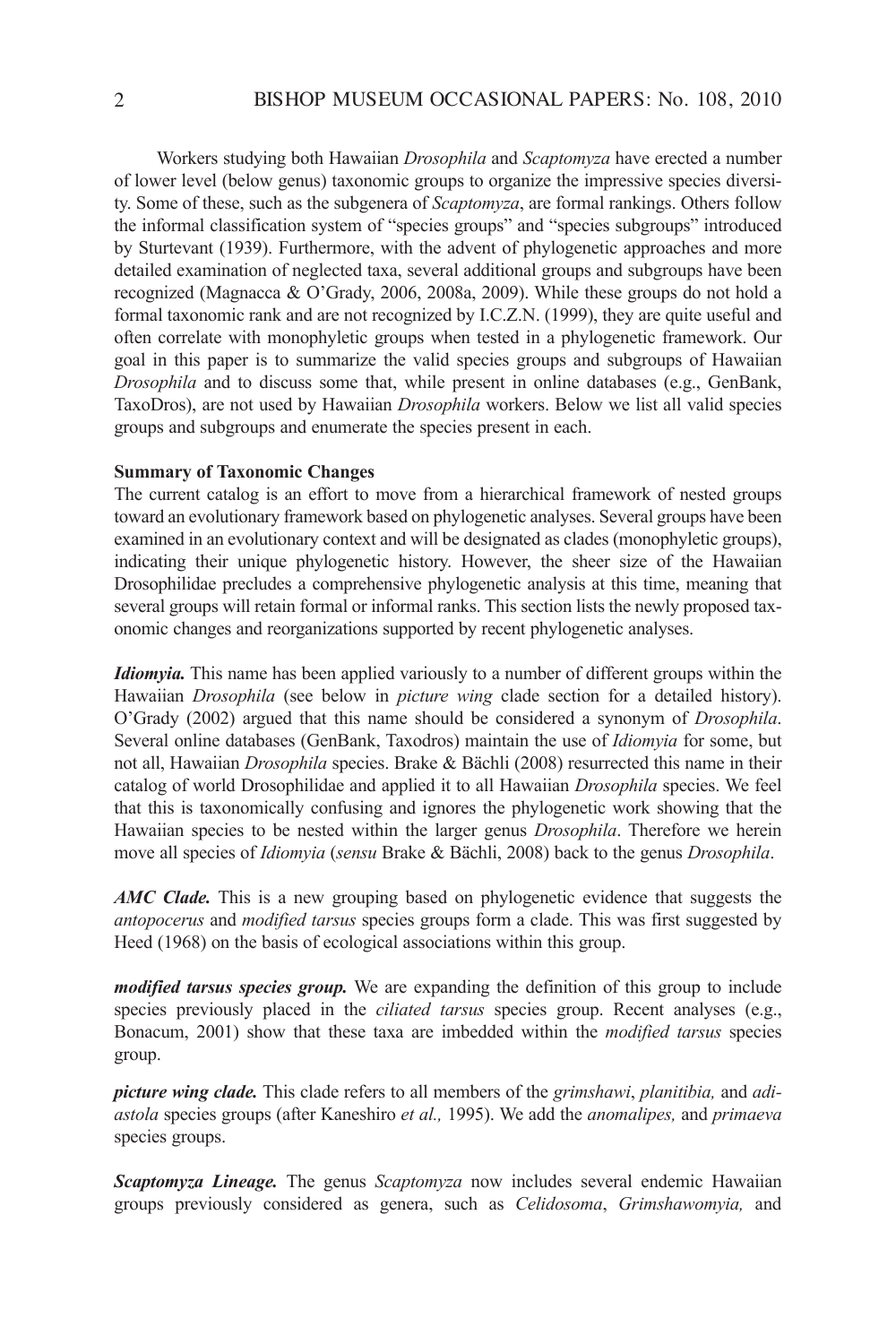*Titanochaeta*. Furthermore, the subgenus *Engiscaptomyza* of the genus *Drosophila* (Kaneshiro, 1969) was thought to be intermediate between the Hawaiian *Drosophila* and *Scaptomyza* because it shared characters with each. O'Grady *etal.* (2003a) placed *Grim shawomyia*, *Titanochaeta,* and the subgenus *Engiscaptomyza* as subgenera within *Scapto myza*. The status of *Celidosoma* remains uncertain. Recently Magnacca & O'Grady (2008b) transferred eight unplaced *Drosophila* into the genus *Scaptomyza*.

## **Catalog**

### **Hawaiian Drosophilidae Clade**

This monophyletic group includes all members of the Hawaiian *Drosophila* clade and the *Scaptomyza* lineage, as discussed above and listed below. it is a well supported monophyletic group in multiple phylogenetic analyses (e.g., DeSalle, 1992; Russo *et al.*, 1995; O'Grady & DeSalle, 2008)

### **Hawaiian** *Drosophila* **Clade**

The Hawaiian *Drosophila* is one of the most consistently supported groups across all phylogenetic analyses of higher level relationships within the family Drosophilidae (reviewed in Markow & O'Grady, 2006, see also O'Grady & DeSalle, 2008) and can safely be designated as a clade based on the wealth of evidence. While phylogenetic relationships within and among Hawaiian *Drosophila* are clear, the nomenclature of this group is somewhat confusing. Grimshaw (1901) erected the genus *Idiomyia* for a number of endemic Hawaiian taxa possessing a supernumerary crossvein. In his revision of the Hawaiian Drosophilidae, Hardy maintained the distinction between *Idiomyia* and *Drosophila*, although he considered *Idiomyia* "very close to *Drosophila*" with the only character separating the two being the extra crossvein in cell r5 (Hardy, 1965). The two genera existed in parallel until the late 1960s when carson and colleagues (carson *et al.,* 1967; carson & Stalker, 1969), synonymized *Idiomyia* with *Drosophila* based on polytene chromosome banding patterns and the morphology of male genitalia.

When Grimaldi (1990) revised the drosophilidae, he resurrected the name *Idiomyia* and applied it to all Hawaiian *Drosophila*. He considered *Idiomyia* to be distinct from *Drosophila* and nested within the *Hirtodrosophila* genus group, an assemblage of mycophagous taxa. This relationship is in conflict with all other phylogenetic studies (re viewed in Markow & O'Grady, 2006). Furthermore, reanalysis of Grimaldi's (1990) data demonstrates that his methodology was flawed and there is no distinction between Hawaiian *Drosophila* and the remainder of the genus *Drosophila* (Remsen & O'Grady, 2002). Based on these data, O'Grady (2002) transferred all species in the genus *Idiomyia* to the Hawaiian *Drosophila* clade. Recently, Brake & Bächli (2008) have, following Grimaldi (1990), applied the name *Idiomyia* to all endemic Hawaiian species of *Drosophila*. We disagree with this taxonomic change on the grounds that (1) it resurrects a name that is specifically linked to a homoplasious morphological character—the supernumerary crossvein has evolved and been lost multiple times in the Hawaiian species, (2) it includes no morphological synapomorphy or diagnosis for *Idiomyia*—no formal revision or examination of type material has been done to justify this placement, and (3) it disassociates the large literature on Hawaiian *Drosophila* from the species names. Therefore, we are placing all *Idiomyia* species (*sensu* Brake & Bächli, 2008) into the Hawaiian *Drosophila* clade.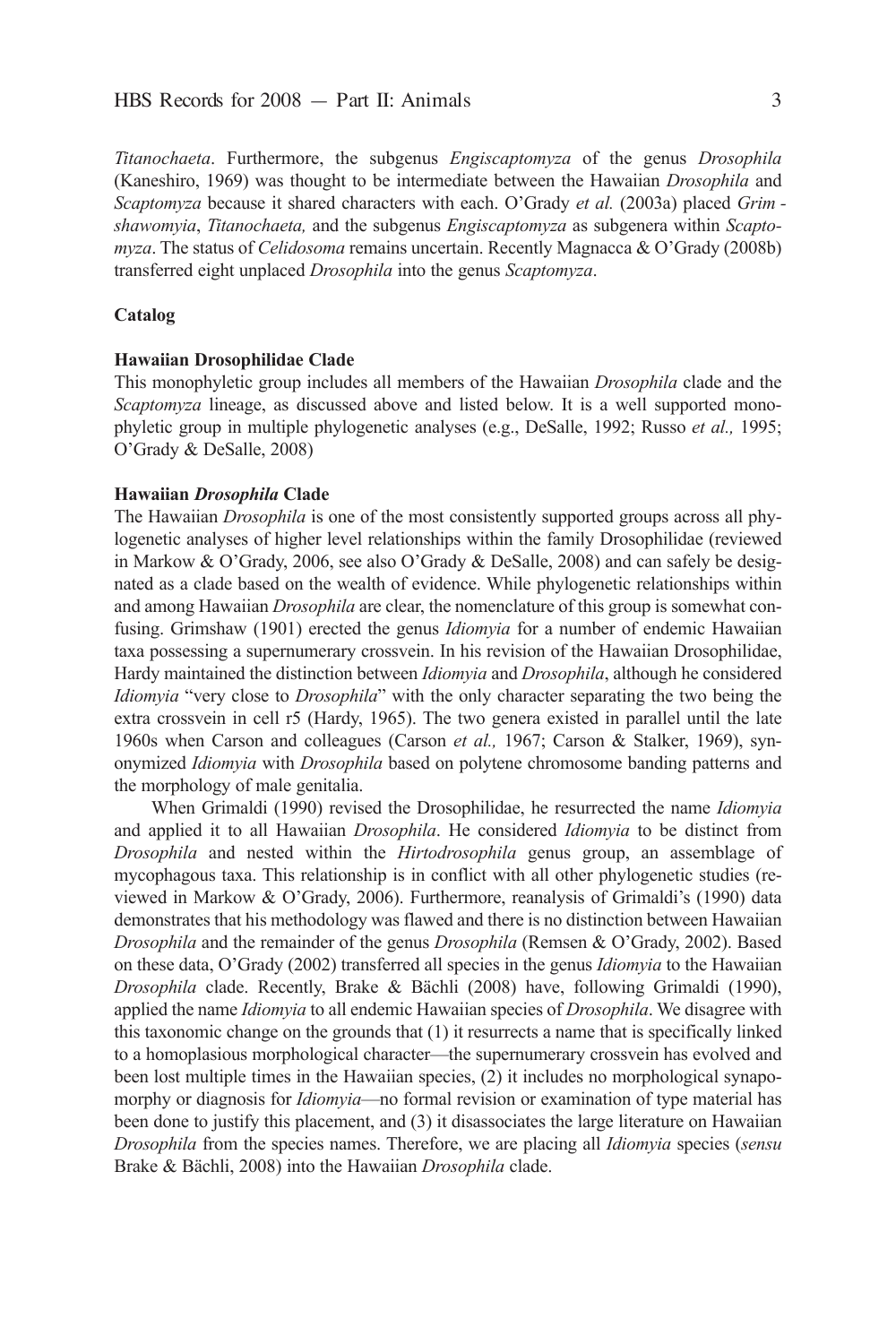### **AMC Clade**

The AMC clade (Bonacum, 2001) consists of the *antopocerus*, *modified tarsus*, and *ciliated tarsus* species. Heed (1968) placed many of these species in the leaf breeder group based on rearing experiments that discovered these species utilize the leaves of various endemic Hawaiian plants as oviposition substrates. Subsequent ecological work (Magnacca *et al.*, 2008) has shown that some members of this group, particularly those in the *ciliated tarsus* subgroup, use stems and bark of a variety of native Hawaiian host plants as oviposition substrates. Furthermore, many *modified mouthpart* species also utilize leaves as oviposition substrates. Phylogenetic work (Kambysellis *et al.*, 1995; Baker & DeSalle, 1997; Bonacum,  $2001$ ; O'Grady & DeSalle, 2008) supports the monophyly of this clade.

## *antopocerus* **species group**

This group was originally described as a genus (Hardy, 1965: 42) because of the highly unusual secondary sexual characteristics possessed by males. Perhaps the most notable character is the long, whip-like arista which is densely branched on the dorsal surface. Other male-specific characters are restricted to the highly specialized chaetotaxy of the forelegs. Kaneshiro demonstrated that these characters did not merit generic standing and sank this genus into the subgenus *Drosophila* as the *antopocerus* species group based on the morphology of male genitalia (Kaneshiro, 1976: 259). Hardy (1977: 83) cited Kaneshiro (1976) as being in press and states that "these characters found only in males are probably not more than species group importance" even though he concludes "for convenience sake, to treat *Antopocerus* as a subgenus" of *Drosophila*. as a result, *Antopocerus* was listed as a subgenus of the genus *Drosophila* in Wheeler's catalog (Wheeler, 1981, 1986), even though it should be considered a species group within the Hawaiian *Drosophila*. Hardy (1977) proposed three subgroups in this group, *adunca*, *diamphidiopoda*, and *villosa*.

## *adunca* **subgroup**:

*Drosophila adunca* (Hardy), 1965: 44 *Drosophila longiseta* Grimshaw, 1901: 68

## *diamphidiopoda* **subgroup**:

*Drosophilacognata* Grimshaw, 1901: 69 *Drosophila diamphidiopoda* (Hardy), 1965: 50 *Drosophila kaneshiroi* Hardy, 1977: 89 *Drosophila orthoptera* (Hardy), 1965: 56 *Drosophila tanythrix* (Hardy), 1965: 58 *Drosophila yooni* Hardy 1977: 89

### *villosa* **subgroup**:

*Drosophila apicalis* Hardy, 1977: 93 *Drosophila arcuata* (Hardy) 1965: 47 *Drosophila curvata* Hardy, 1977: 92 *Drosophila entrichocnema* (Hardy), 1965: 52 *Drosophila picea* Hardy, 1978a: 102 *Drosophila stigma* Hardy, 1977: 94 *Drosophila villosa* (Hardy), 1965: 61

## *modified tarsus* **species group**

Members of the *modified tarsus* species group possess spectacular modifications on the foretarsi of males. Four species subgroups, the *bristletarsus*, *ciliatedtarsus*, *splittarsus,* and *spoontarsus*, have been erected based on the morphology of the tarsal modification. Hardy and Kaneshiro (1979) revised the *split tarsus* species group, but the other groups are poor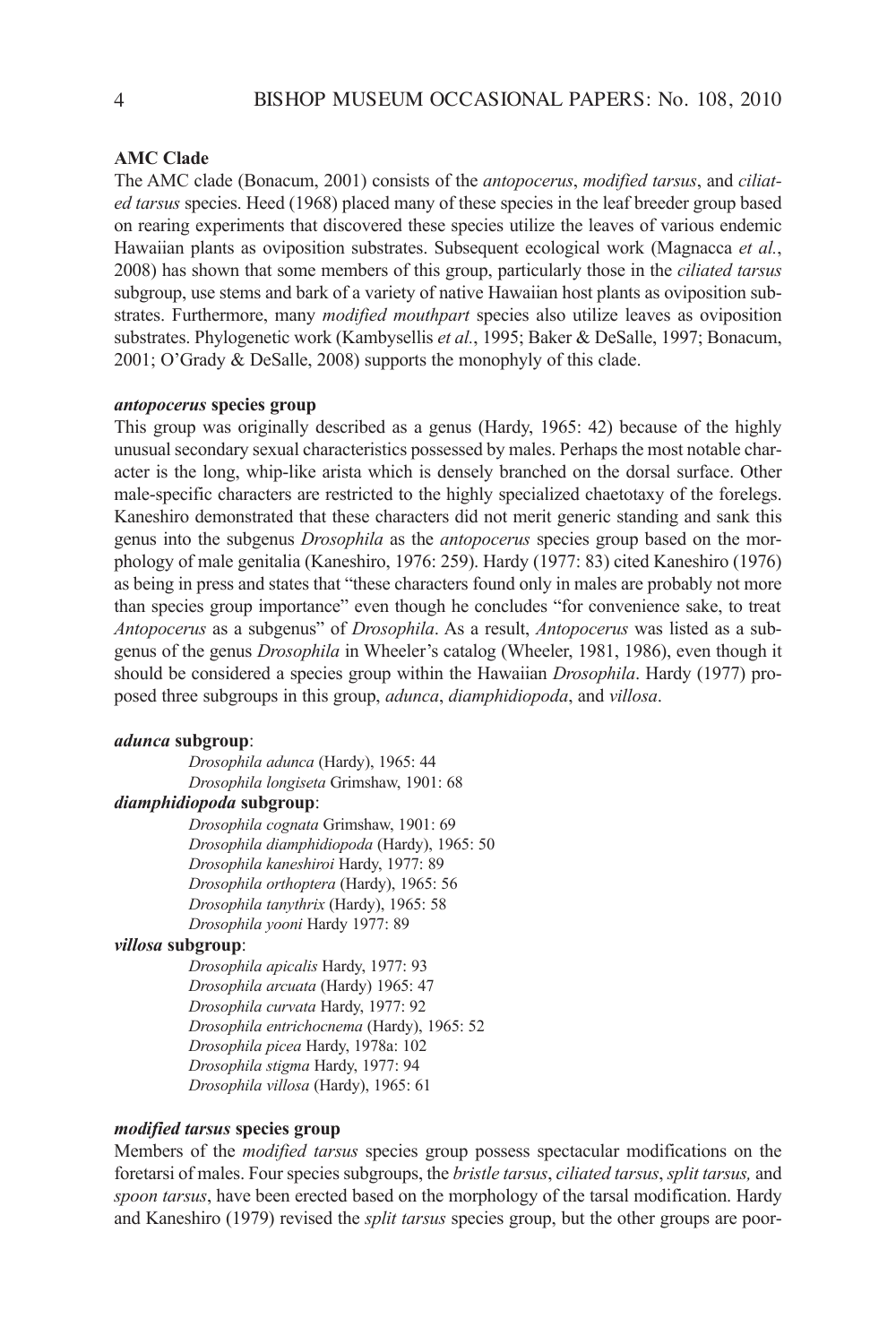ly known. The *ciliated tarsus* species are included as a subgroup here based on recent molecular work (Bonacum, 2001). Previously, these taxa had been considered basal in the Hawaiian *Drosophila* clade, closely related to the *haleakalae* species group, although this is clearly not the case.

### *bristle tarsus* **subgroup**:

*Drosophila apicisetae* Hardy, 1965: 152 *Drosophila apodasta* Hardy, 1965: 154 *Drosophila basimacula* Hardy, 1965: 170 *Drosophila bicondyla* Hardy, 1965: 176 *Drosophila brevitarsus* Hardy, 1965: 188 *Drosophila brunneisetae* Hardy, 1965: 193 *Drosophila expansa* Hardy, 1965: 268 *Drosophila lemniscata* Hardy, 1965: 343 *Drosophila perissopoda* Hardy, 1965: 412 *Drosophila petalopeza* Hardy, 1965: 532 *Drosophila prodita* Hardy, 1965: 427 *Drosophila quasiexpansa* Hardy, 1965: 444 *Drosophila redunca* Hardy, 1965: 446 *Drosophila seclusa* Hardy, 1965: 458 *Drosophila spicula* Hardy, 1965: 472 *Drosophila torula* Hardy, 1965: 484 *Drosophila trichaetosa* Hardy, 1965: 489 *Drosophilaunicula* Hardy, 1965: 495

### *ciliated tarsus* **subgroup**:

*Drosophila brunneifrons* Hardy, 1965: 191 *Drosophila caccabata* Hardy, 1965: 196 *Drosophila carnosa* Hardy, 1965: 204 *Drosophila clavitibia* Hardy, 1965: 213 *Drosophila diffusa* Hardy, 1965: 242 *Drosophila dorsociliata* Hardy, 1965: 256 *Drosophila dumalis* Hardy, 1965: 260 *Drosophila fusticula* Hardy, 1965: 292 *Drosophila gilvilateralis* Hardy, 1965: 294 *Drosophila imparisetae* Hardy, 1965: 315 *Drosophila kraussi* Hardy, 1965: 336 *Drosophila latigena* Hardy, 1965: 342 *Drosophila medialis* Hardy, 1966: 244 *Drosophila melanopedis* Hardy, 1965: 362 *Drosophila nigritarsus* Hardy, 1965: 390 *Drosophila orestes* Hardy, 1965: 400 *Drosophila paucula* Hardy, 1965: 405 *Drosophila setipalpus* Hardy, 1965: 466 *Drosophila williamsi* Hardy, 1965: 512 *Drosophila xanthognoma* Hardy, 1965: 513 *Drosophila xanthosoma* Grimshaw, 1901: 68

### *split tarsus* **subgroup**:

*Drosophila ancyla* Hardy, 1965: 145 *Drosophila attenuata* Hardy, 1965: 165 *Drosophila basisetosa* Hardy, 1965: 173 *Drosophila capitata* Hardy, 1965: 202 *Drosophila chaetocephala* Hardy & Kaneshiro, 1979: 76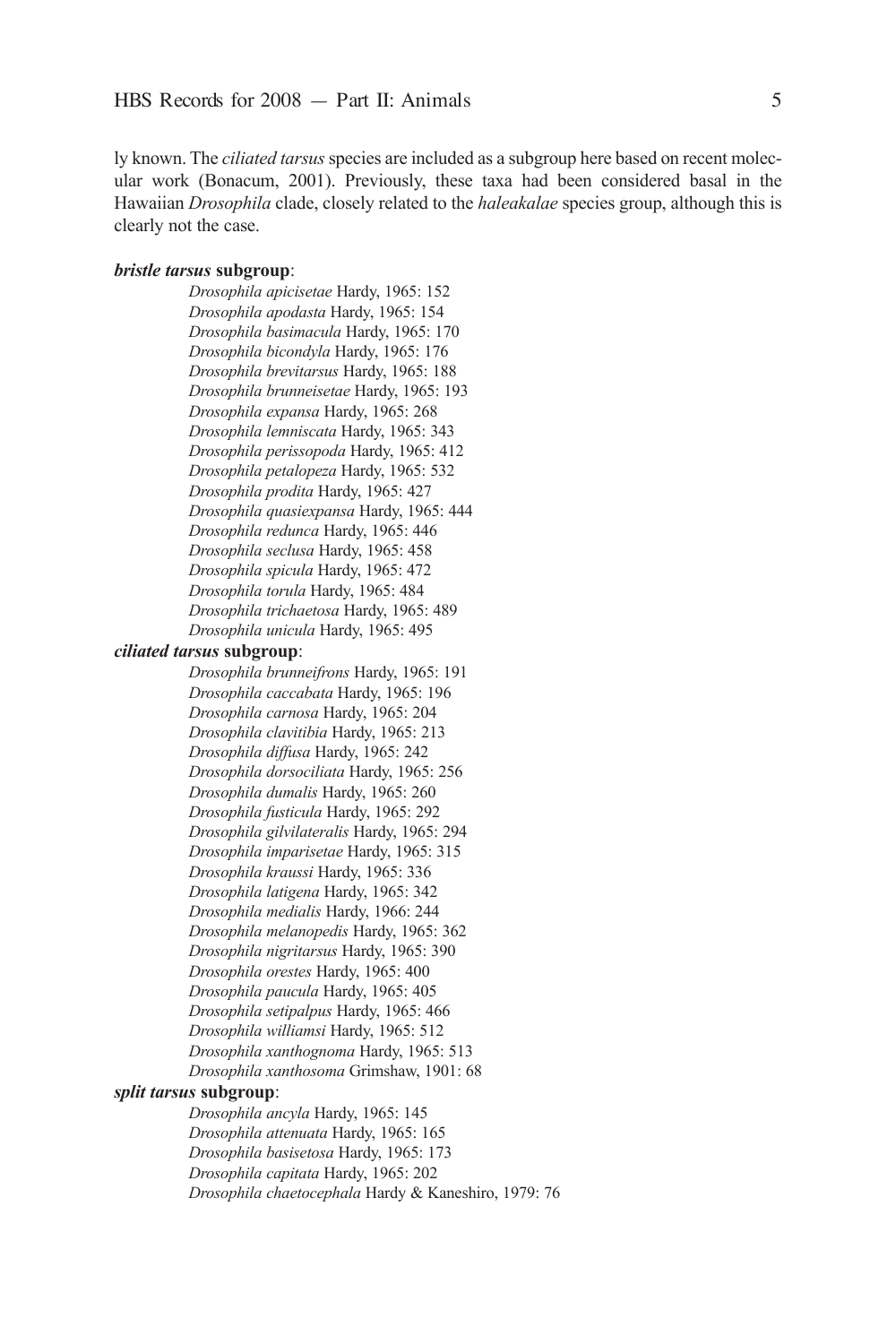*Drosophila clavata* Hardy, 1965: 211 *Drosophila cnecopleura* Hardy, 1965: 216 *Drosophila cornutitarsus* Hardy & Kaneshiro, 1979: 78 *Drosophila cracens* Hardy, 1965: 227 *Drosophila dicropeza* Hardy & Kaneshiro, 1979: 79 *Drosophila dorsigera* Hardy, 1965: 254 *Drosophila enoplotarsus* Hardy, 1965: 262 *Drosophila forficata* Hardy, & Kaneshiro, 1979: 80 *Drosophila fundita* Hardy, 1965: 279 *Drosophila furcatarsus* Hardy & Kaneshiro, 1979: 81 *Drosophila kokeensis* Hardy, 1966: 212 *Drosophila paracracens* Hardy & Kaneshiro, 1979: 82 *Drosophila paucitarsus* Hardy & Kaneshiro, 1979: 83 *Drosophila pectinitarsus* Hardy, 1965: 407 *Drosophila proceriseta* Hardy, 1965: 425 *Drosophila propiofacies* Hardy, 1965: 434 *Drosophila spiethi* Hardy, 1966: 217 *Drosophila systenopeza* Hardy & Kaneshiro, 1979: 85 *Drosophila variabilis* Hardy, 1965: 497

### *spoon tarsus* **subgroup**:

*Drosophila atroscutellata* Hardy, 1966: 200 *Drosophila conformis* Hardy, 1965: 219 *Drosophila contorta* Hardy, 1965: 226 *Drosophila dasycnemia* Hardy, 1965: 236 *Drosophilafastigata* Hardy, 1965: 271 *Drosophila incognita* Hardy, 1965: 319 *Drosophilakikalaeleele*Lapoint, Magnacca & O'Grady, 2009: 61 *Drosophila mimiconformis* Hardy, 1965: 367 *Drosophila neutralis* Hardy, 1965: 383 *Drosophila percnosoma* Hardy, 1965: 410 *Drosophila sordidapex* Grimshaw, 1901: 63 *Drosophila waddingtoni* Basden, 1976: 185

## **Unplaced modified-tarsus species**:

*Drosophila gubleri* Hardy, 1966: 208

## **Picture wing clade**

The *picturewing* species are undoubtedly the best-studied in the Hawaiian *Drosophila*. The monophyly and phylogenetic relationships have been tested with chromosomal (carson *et al.*, 1967), morphological (Kaneshiro *etal.,* 1995), and molecular (Kambysellis *etal.,* 1995) characters. Several groups nested within the original *picture-wing* species group (*sensu*: Throckmorton, 1966) have, at various times, been referred to as species groups themselves (see Kaneshiro *etal.,* 1995). This has led to confusion about taxonomic ranks and nomenclature within this group. For this reason, as well as to reflect the wealth of phylogenetic information indicating monophyly of major groups within this clade, we follow Kaneshiro *etal*., (1995) in referring to the larger assemblage as the *picturewing* clade and the major lineages as species groups.

While the bulk of the data currently support the monophyly of the *picture wings* as a whole, expanded taxonomic sampling in one recent study (Bonacum, 2001), suggests with modest support that the *nudidrosophila* (Bonacum, 2001) species group may be nested within a the picture wings. in lieu of additional phylogenetic work specifically addressed at testing the monophyly of the *picturewings* and the placement of *nudidrosophila* relative to this group, we designate the picture wings as a clade (*sensu* Kaneshiro *etal.* 1995).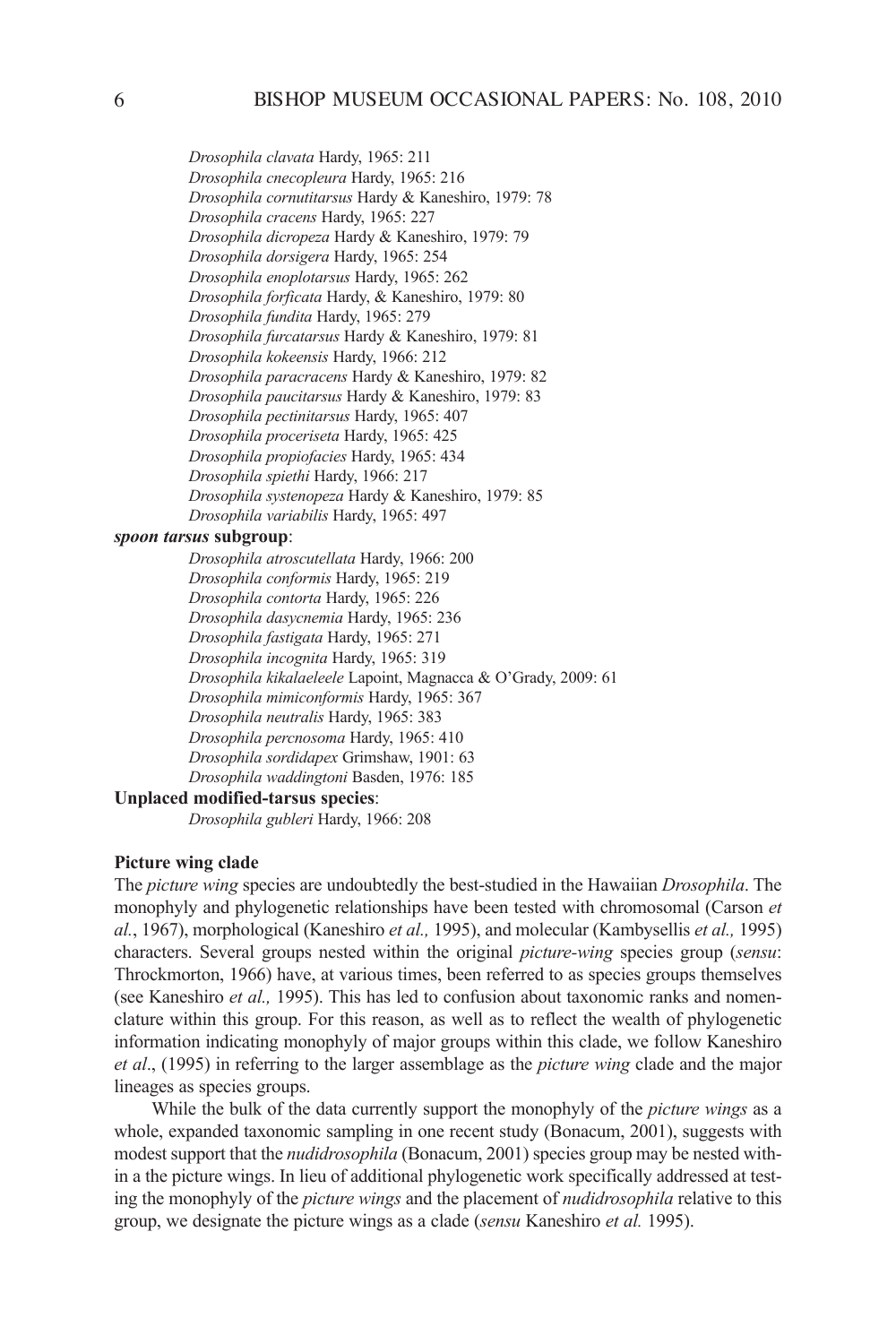### *adiastola* **species group**

The *adiastola* species group was first proposed by Hardy & Kaneshiro (1968: 236). The monophyly of this group is well supported in many studies. Kaneshiro *etal.* (1995) review the chromosomal and morphological studies which have, over more than thirty years, supported the *adiastola* clade. The behavior of flies in this clade also suggests monophyly (Spieth, 1968, 1982). Kambysellis *et al.* (1995) included five *adiastola* species in their molecular phylogeny and these taxa formed a well-supported monophyletic group. Two distinct lineages within the *adiastola* clade, the *adiastola* and *truncipenna* subgroups, are suggested by the morphological and choromosomal data (Kaneshiro *etal.*, 1995). The molecular data (Kambysellis *etal.*, 1995) suggests, albeit somewhat weakly, that the *adiastola* subgroup is paraphyletic with respect to the *truncipenna* subgroup.

#### *adiastola* **subgroup**

*Drosophilaadiastola* Hardy, 1965: 134 *Drosophilacilifera* Hardy & Kaneshiro, 1968: 237 *Drosophilaclavisetae* (Hardy), 1966: 219 *Drosophilaneoclavisetae* Perreira & Kaneshiro, 1990: 81 *Drosophilaneogrimshawi* Hardy & Kaneshiro, 1968: 261 *Drosophilaochrobasis* Hardy & Kaneshiro, 1968: 240 *Drosophilaornata* Hardy & Kaneshiro, 1969: 49 Drosophila peniculipedis Hardy, 1965: 408 *Drosophilasetosimentum* Hardy & Kaneshiro, 1968: 241 *Drosophilaspectabilis* Hardy, 1965: 470 *Drosophilatouchardiae* Hardy & Kaneshiro, 1972: 159 *Drosophilatoxochaeta* Perreira & Kaneshiro, 1990: 84

## *truncipenna* **subgroup**

*Drosophilahamifera* Hardy & Kaneshiro, 1968: 254 *Drosophilapaenehamifera* Hardy & Kaneshiro, 1969: 50 *Drosophilatruncipenna* Hardy, 1965: 491 *Drosophilavaripennis* (Grimshaw), 1901: 54

## *anomalipes* **species group**

This group consists of only two species, which appear to be close to the *primaeva* group as basal among the *picture wing* clade (Kaneshiro et al., 1995). However, they have never been included in phylogenetic analyses to confirm this position.

> *Drosophilaanomalipes* Grimshaw, 1901: 62 *Drosophilaquasianomalipes* Hardy, 1965: 442

## *grimshawi* **species group**

The *grimshawi* group is supported as monophyletic by chromosomal (Carson & Yoon, 1982), morphological (Kaneshiro *et al.*, 1995), and molecular (Kambysellis *et al.*, 1995) characters. although many species are placed in this group and not all have been sampled in every study, some clades within this group can be constructed. The *crucigera*, *hawaiiensis*, *pilimana*, and *punalua* subgroups are well supported as clades by several studies. The *conspicua*, *distinguenda*, *orthnopeza*, and *vesciseta* subgroups are either not adequately sampled to test monophyly or have been shown to be non-monophyletic in at least one study.

## *conspicua* **subgroup**

*Drosophilaaglaia* Hardy, 1965: 140 *Drosophilaconspicua* Grimshaw, 1901: 59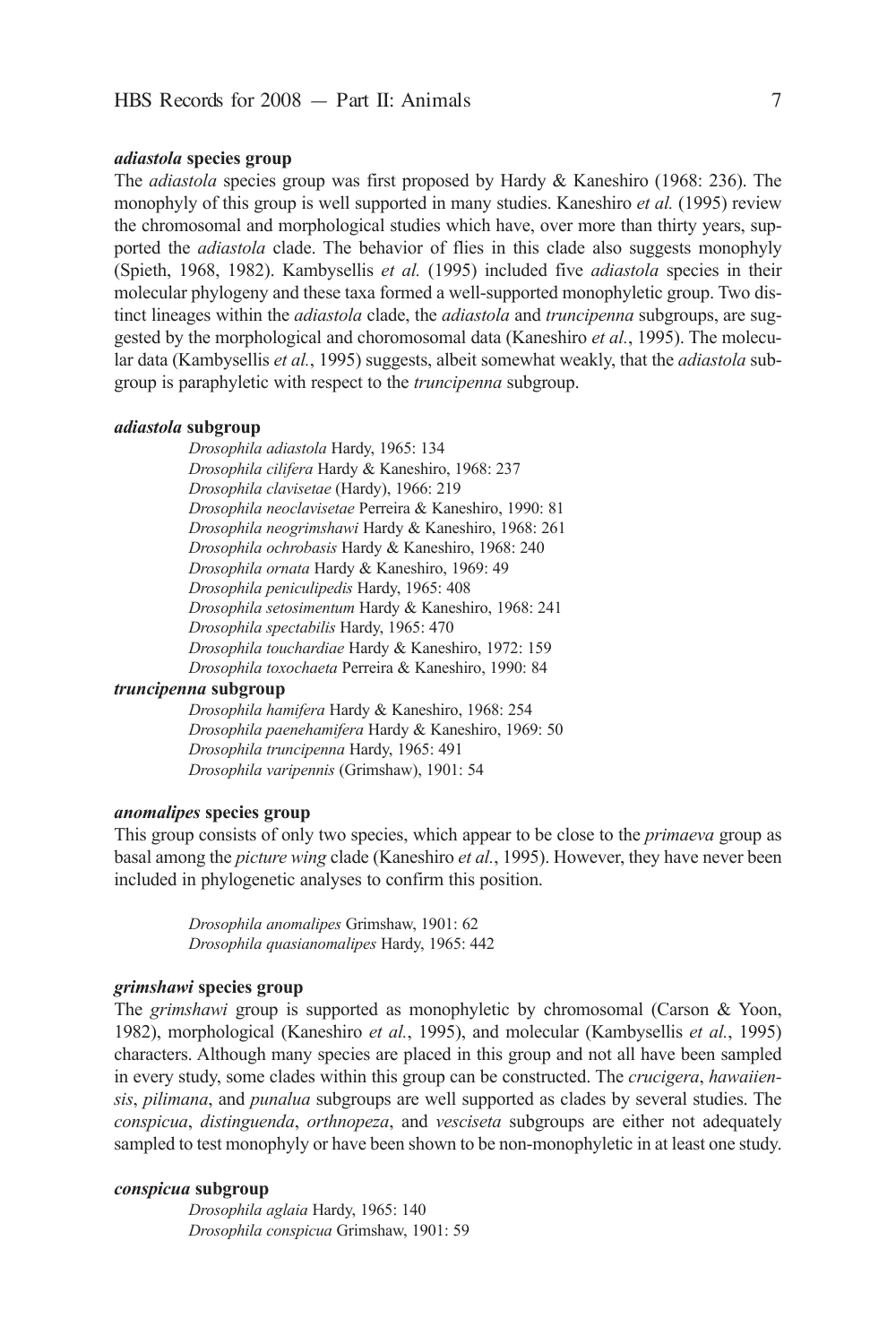*Drosophilagymnophallus* Hardy & Kaneshiro, 1975b: 58 *Drosophilaliophallus* Hardy & Kaneshiro, 1968: 199 *Drosophilamacrothrix* Hardy & Kaneshiro, 1968: 200 *Drosophilaodontophallus* Hardy & Kaneshiro, 1968: 202 *Drosophilapsilophallus* Hardy & Kaneshiro, 1971: 157 *Drosophilaspaniothrix* Hardy & Kaneshiro, 1968: 223 *Drosophilatarphytrichia* Hardy, 1965: 479

## *crucigera* **subgroup**

*Drosophilaaffinisdisjuncta* Hardy, 1978b: 350 *Drosophilabalioptera* Hardy, 1965: 168 *Drosophilabostrycha* Hardy, 1965: 182 *Drosophilacraddockae* Kaneshiro & Kambysellis, 1999: 209 *Drosophilacrucigera* Grimshaw, 1901: 86 *Drosophiladisjuncta* Hardy, 1965: 245 *Drosophilagrimshawi* Oldenberg, 1914: 23 *Drosophilapullipes* Hardy & Kaneshiro, 1972: 157

## *distinguenda* **subgroup**

*Drosophiladistinguenda* Hardy, 1965: 252 *Drosophiladivaricata* Hardy & Kaneshiro, 1971: 151 *Drosophilainedita* Hardy, 1965: 322

## *hawaiiensis* **subgroup**

*Drosophilaflexipes* Hardy & Kaneshiro, 1968: 186 *Drosophilaformella* Hardy & Kaneshiro, 1972: 155 *Drosophilagradata* Hardy & Kaneshiro, 1968: 191 *Drosophilagymnobasis* Hardy & Kaneshiro, 1971: 153 *Drosophilahawaiiensis* Grimshaw, 1901: 60 *Drosophilaheedi* Hardy & Kaneshiro, 1971: 155 *Drosophilahirtipalpus* Hardy & Kaneshiro, 1968: 192 *Drosophilalasiopoda* Hardy & Kaneshiro, 1975b: 58 *Drosophilamusaphilia* Hardy, 1965: 375 *Drosophilapsilotarsalis* Hardy & Kaneshiro, 1975b: 62 *Drosophilarecticilia* Hardy & Kaneshiro, 1968: 212 *Drosophilasilvarentis* Hardy & Kaneshiro, 1968: 219 *Drosophilaturbata* Hardy & Kaneshiro, 1969: 52 *Drosophilavillitibia* Hardy, 1965: 506

#### *orphnopeza* **subgroup**

*Drosophilaatrimentum* Hardy & Kaneshiro, 1971: 158 *Drosophilaciliaticrus* Hardy, 1965: 207 *Drosophilaclaytonae* Hardy & Kaneshiro, 1969: 41 *Drosophilaengyochracea* Hardy, 1965: 261 *Drosophilalimitata* Hardy & Kaneshiro, 1968: 194 *Drosophilamulli* Perreira & Kaneshiro, 1990: 79 *Drosophilamurphyi* Hardy & Kaneshiro, 1969: 46 *Drosophilaobtatai* Hardy & Kaneshiro, 1972: 156 *Drosophilaochracea* Grimshaw, 1901: 61 *Drosophilaorphnopeza* Hardy & Kaneshiro, 1968: 205 *Drosophilaorthofascia* Hardy & Kaneshiro, 1968: 206 *Drosophilareynoldsiae* Hardy & Kaneshiro, 1972: 158 *Drosophilasejuncta* Hardy & Kaneshiro, 1968: 215 *Drosophilasobrina* Hardy & Kaneshiro, 1971: 159 *Drosophilasodomae* Hardy & Kaneshiro, 1968: 221 *Drosophilasproati* Hardy & Kaneshiro, 1968: 225 *Drosophilavillosipedis* Hardy, 1965: 508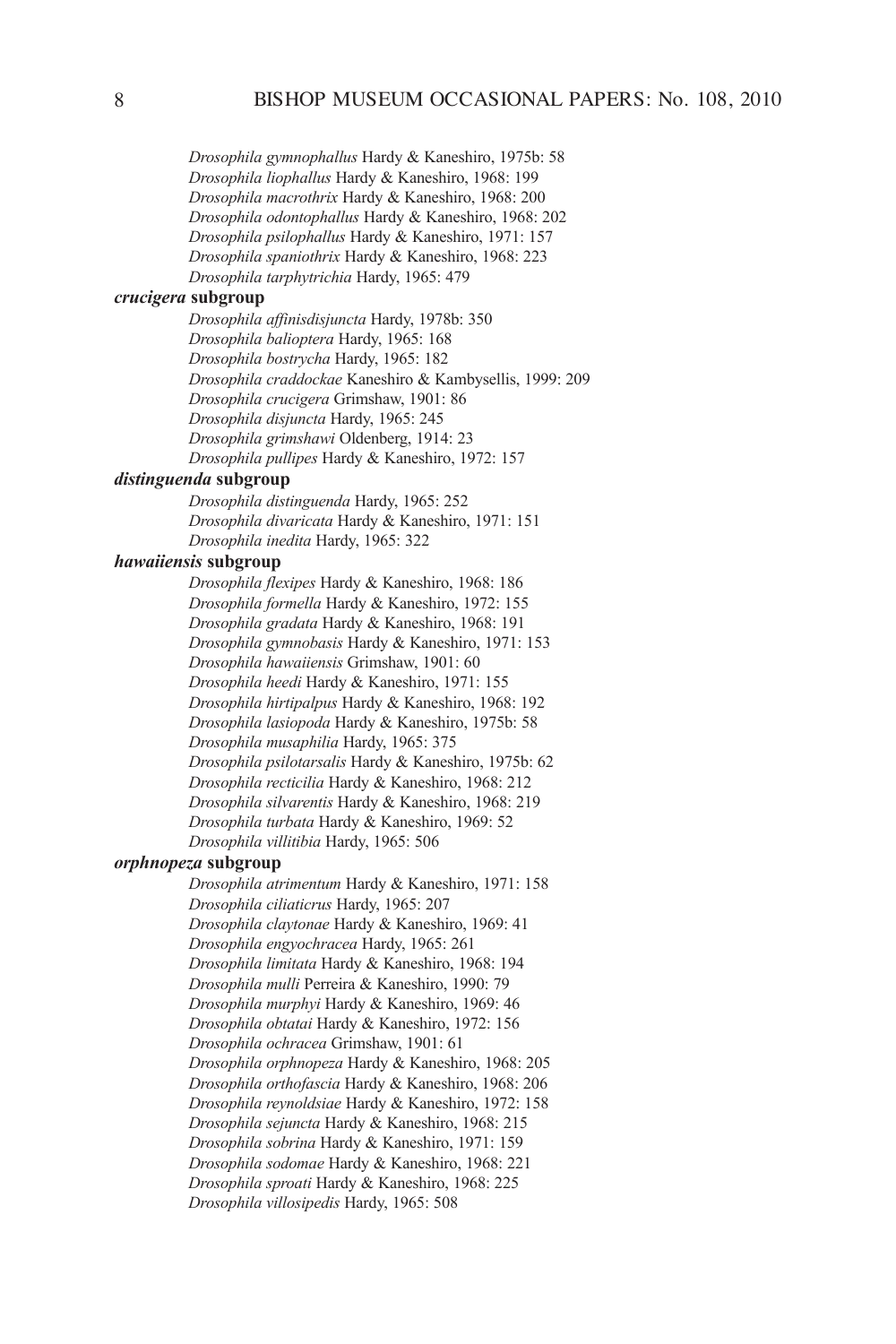### *pilimana* **subgroup**

*Drosophiladiscreta* Hardy & Kaneshiro, 1968: 182 *Drosophilafasciculisetae* Hardy, 1965: 269 *Drosophilaglabriapex* Hardy & Kaneshiro, 1968: 188 *Drosophilalineosetae* Hardy & Kaneshiro, 1968: 197 *Drosophilapilimana* Grimshaw, 1901: 61

## *punalua* **subgroup**

*Drosophilabasisetae* Hardy & Kaneshiro, 1968: 178 *Drosophilaocellata* Hardy & Kaneshiro, 1969: 47 *Drosophilapaucicilia* Hardy & Kaneshiro, 1971: 163 *Drosophila paucipuncta* Grimshaw, 1901: 62 *Drosophilaprolaticilia* Hardy, 1965: 429 *Drosophila prostopalpis* Hardy & Kaneshiro, 1968: 210 *Drosophilapunalua* Bryan, 1934: 438 *Drosophilauniseriata* Hardy & Kaneshiro, 1968: 229

### *vesciseta* **subgroup**

*Drosophilaalsophila* Hardy & Kaneshiro, 1971: 165 *Drosophilaassita* Hardy & Kaneshiro, 1969: 39 *Drosophiladigressa* Hardy & Kaneshiro, 1968: 180 *Drosophilahexachaetae* Hardy, 1965: 300 *Drosophilamicromyia* Hardy & Kaneshiro, 1975b: 60 *Drosophilamontgomeryi* Hardy & Kaneshiro, 1971: 167 *Drosophilavesciseta* Hardy & Kaneshiro, 1968: 231 *Drosophilavirgulata* Hardy & Kaneshiro, 1968: 234

### **Unplaced** *grimshawi* **species**

*Drosophilaambochila* Hardy & Kaneshiro, 1971: 166 *Drosophilalanaiensis* Grimshaw, 1901: 60 *Drosophilaoreas* Hardy, 1965: 400 *Drosophilapilatisetae* Hardy & Kaneshiro, 1968: 209 *Drosophilapisonia* Hardy & Kaneshiro, 1971: 168

## *planitibia* **species group**

The *planitibia* group was first used by Kaneshiro *etal.* (1995) and included the *cyrtoloma*, *picticornis*, and *planitibia* species subgroups. Several studies have supported the monophyly of this group, as well as all three groups within the *planitibia* clade. Recently, Bonacum *etal.* (2005) generated a phylogeny of the *planitibia* group and proposed the *neopicta* subgroup for three species. This phylogeny indicated that the *picticornis* subgroup is basal to the *planitibia*, *neopicta*, and *cyrtoloma* subgroups. The presence of a supernumerary crossvein in cell r5 has traditionally been used to define the *planitibia* group. in fact, this character led Grimshaw (1901) to describe the genus *Idiomyia*, a name that has since been abandoned (O'Grady, 2002). We argue that this crossvein is a poor character as members of the basal *picticornis* subgroup lack a supernumerary crossvein and some unrelated members of the *adiastola* subgroup possess a similar extra crossvein, indicating a high degree of homoplasy in this character.

### *cyrtoloma* **subgroup**

*Drosophilacyrtoloma* Hardy, 1969: 73 *Drosophilahanaulae* Hardy, 1969: 75 *Drosophilaingens* Hardy & Kaneshiro, 1971: 162 *Drosophilamelanocephala* (Hardy), 1966: 222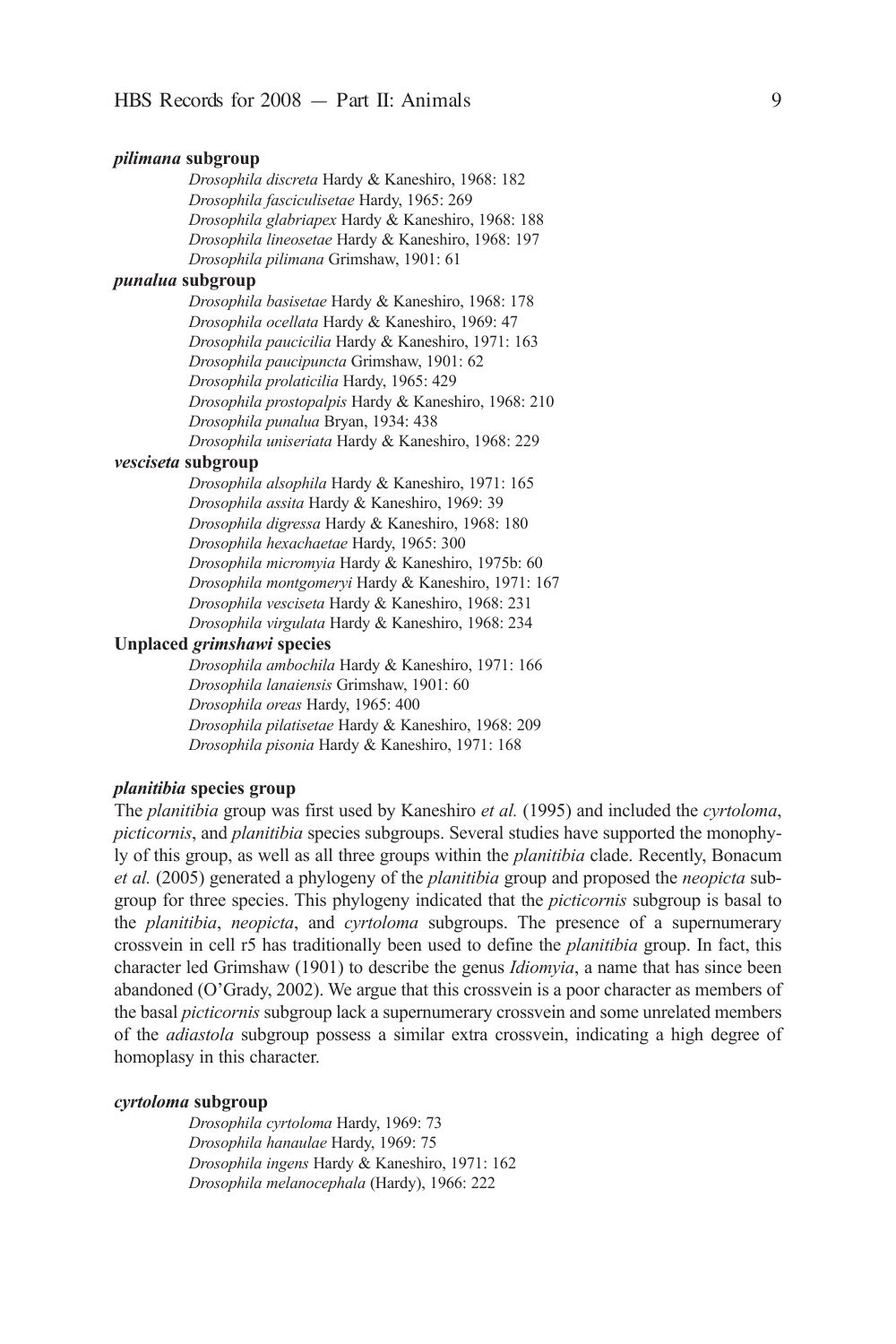*Drosophilaneoperkinsi* Hardy & Kaneshiro, 1968: 261 *Drosophilaoahuensis* (Grimshaw), 1901: 52 *Drosophilaobscuripes* (Grimshaw), 1901: 52

## *neopicta* **subgroup**

*Drosophilaneopicta* Hardy & Kaneshiro, 1968: 261 *Drosophilanigribasis* Hardy, 1969: 76 *Drosophilasubstenoptera* Hardy, 1969: 72

## *planitibia* **subgroup**

*Drosophiladifferens* Hardy & Kaneshiro, 1975b: 57 *Drosophilahemipeza* (Hardy), 1965: 545 *Drosophilaheteroneura* (Perkins), 1910: 699 *Drosophilaplanitibia* (Hardy), 1966: 225 *Drosophilasilvestris* (Perkins), 1910: 700

#### *picticornis* **subgroup**

*Drosophilapicticornis* Grimshaw, 1901: 57 *Drosophilasetosifrons* Hardy & Kaneshiro, 1968: 216

## *primaeva* **species group**

although lacking prominent wing marks, this group (consisting of two cryptic species separable only by details of the male genitalia) has long been considered the basal member of the *picture wing* lineage based on chromosome rearrangements (Carson & Stalker, 1969). This conclusion has been subsequently reinforced by phylogenetic analysis of DNA sequences (Bonacum, 2001).

> *Drosophilaprimaeva* Hardy & Kaneshiro, 1968: 258 *Drosophilasharpi* Grimshaw, 1901: 65

## *ateledrosophila* **species group**

This group was originally described as a genus on the basis of the preapically placed arista and lack of anterior reclinate or ocellar setae (Hardy, 1965: 62). However, later studies using male genitalic characters suggest that this group is synonymous with the subgenus *Drosophila* and is close to the picture wing clade (Kaneshiro, 1976: 259). The head chaetotaxy is similar to that of the *okala* subgroup of the *nudidrosophila* species group. No phylogenetic study to date has included any of the species placed in this group so their exact position relative to the remaining Hawaiian *Drosophila* remains enigmatic. Based on the form of the aedeagus and ovipositor, this group is likely to be either sister to the *nudidrosophila* group or separately derived from a lineage within the picture wing clade.

> *Drosophiladiamphidia* (Hardy), 1965: 63 *Drosophilapapala*Magnacca & O'Grady, 2008a: 403 *Drosophilapreapicula* (Hardy), 1965: 64

### *haleakalae* **species group**

The *haleakalae* species group, the subject of a recent revision (Hardy *etal.,* 2001) and phylogenetic study (O'Grady & Zilversmit, 2004) is an example of the nomenclatural confusion above the species level that continues to plague the Hawaiian Drosophilidae. This group has been referred to in the literature by a variety of names, including *white tip scutellum*, *light* tip scutellum, rimmed labellum, and *fungus feeder* based on either morphology or ecology (Throckmorton, 1966; Heed, 1968; ashburner, 1989; Kambysellis, 1993). Hardy *et al.*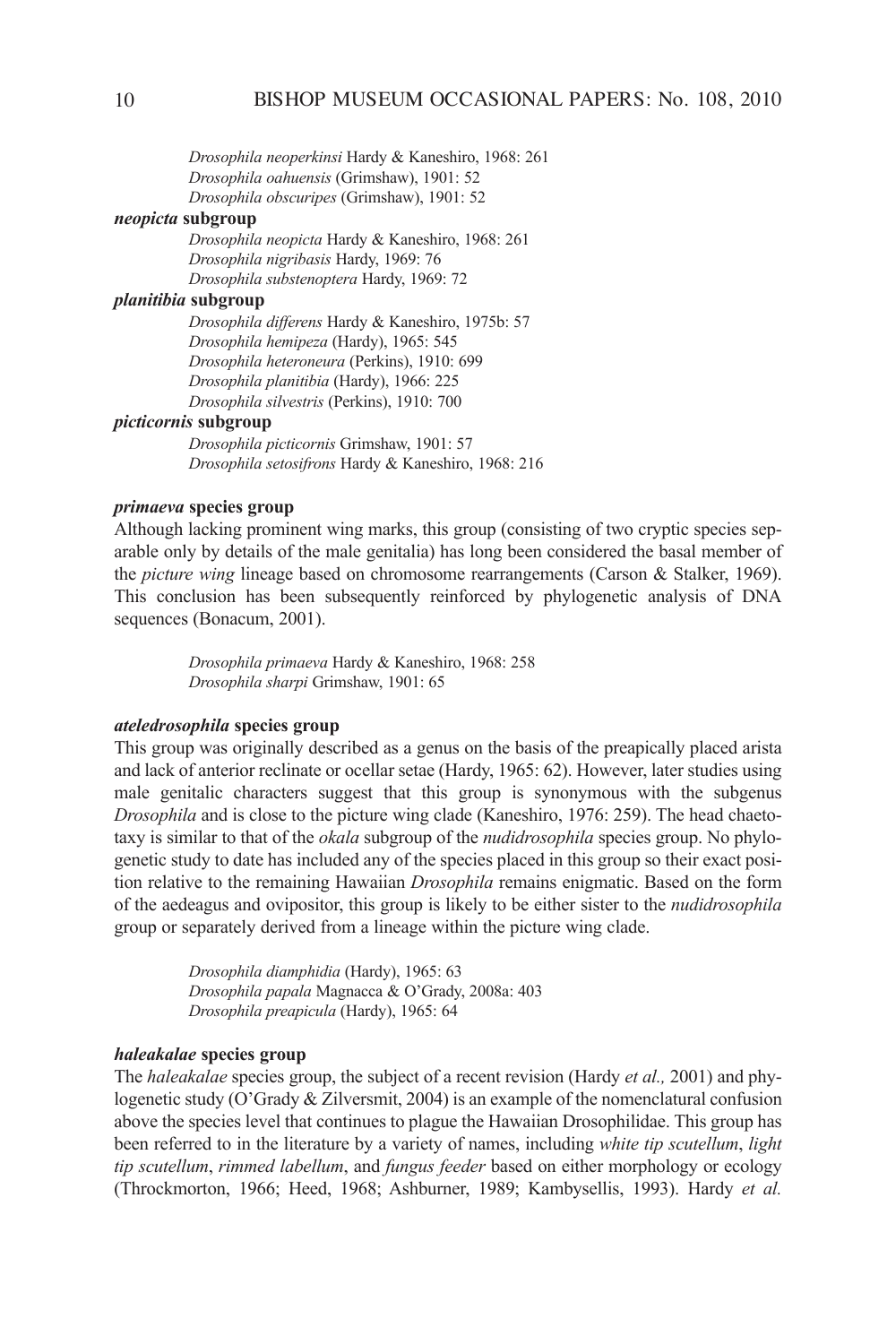(2001) point out that, since not all species share the characteristics implied by these names, a less misleading name should be adopted. The *haleakalae* group derives its name from *Drosophila haleakalae* Grimshaw, one of the first described species in this group. This group is not well known, most likely because it is not possible to culture any *haleakalae* species in the laboratory. in addition to the subgroups listed below, Hardy *etal.* (2001) propose complexes and clusters within this group—but recent phylogenetic work, suggests that some may not be monophyletic (O'Grady & Zilversmit, 2004). Although taxon sampling was not extensive, the monophyly of the *haleakalae* species group is well supported in O'Grady & Zilversmit's (2004) analyses.

## *anthrax* **subgroup**

*Drosophilaanthrax* Hardy, 1965: 148 *Drosophilademipolita* Hardy, 1965: 239; Hardy, 1966: 205 *Drosophilafascigera* Hardy & Kaneshiro, *in* Hardy *etal.*, 2001: 12 *Drosophilafuscifrons* Hardy, 1965: 287 *Drosophilahemianthrax* Hardy & Kaneshiro, *in* Hardy *etal.*, 2001: 15 *Drosophilamelanoloma* Hardy, 1965: 360 *Drosophilamulticiliata* Hardy & Kaneshiro, *in* Hardy *etal.*, 2001: 18 *Drosophilanigropolita* Hardy, 1965: 394 *Drosophilaretrusa* Hardy, 1965: 450 *Drosophilaseorsa* Hardy, 1965: 461

# *cilifemorata* **subgroup**

*Drosophilachicae* Hardy & Kaneshiro, *in* Hardy *etal.*, 2001: 42 *Drosophilacilifemorata* Hardy, 1965: 209 *Drosophilacurtitarsis* Hardy & Kaneshiro, *in* Hardy *etal.*, 2001: 44 *Drosophiladenotata* Hardy, 1965: 241 *Drosophiladolichotarsis* Hardy, 1966: 206 *Drosophilaiki* Bryan, 1934: 439 *Drosophilainciliata* Hardy & Kaneshiro, 1968: 251 *Drosophilainsignita* Hardy, 1965: 326 *Drosophilalongiperda*Kambysellis, 1993: 425 *Drosophilanigra* Grimshaw, 1901: 62 *Drosophilasabroskyi* Hardy, 1965: 453 *Drosophilastenoptera* Hardy, 1965: 473 *Drosophilaswezeyi* Hardy, 1965: 474 *Drosophilatanytarsis* Hardy & Kaneshiro, *in* Hardy *etal.*, 2001: 30 *Drosophilavenusta* Hardy, 1965: 502

## *haleakalae* **subgroup**

*Drosophilaatrifacies* Hardy & Kaneshiro, *in* Hardy *etal.*, 2001: 47 *Drosophilabrunneicrus* Hardy & Kaneshiro, *in* Hardy *etal.*, 2001: 48 *Drosophilaclara* Hardy & Kaneshiro, *in* Hardy *etal.*, 2001: 53 *Drosophilacryptica* Hardy & Kaneshiro, *in* Hardy *etal.*, 2001: 55 *Drosophilafungiperda* Hardy, 1966: 244 *Drosophilahaleakalae* Grimshaw, 1901: 64 *Drosophilamacrochaetae* Hardy, 1965: 348 *Drosophilanigella* Hardy, 1965: 385 *Drosophilaochropleura* Hardy & Kaneshiro, *in* Hardy *etal.*, 2001: 49 *luteola* **subgroup**

*Drosophilafuscoapex* Hardy, 1965: 291 *Drosophilaluteola* Hardy, 1965: 347 *Drosophilaquinqueramosa* Hardy & Kaneshiro, *in* Hardy *etal.,* 2001: 61 *Drosophilatamashiroi* Hardy, 1965: 477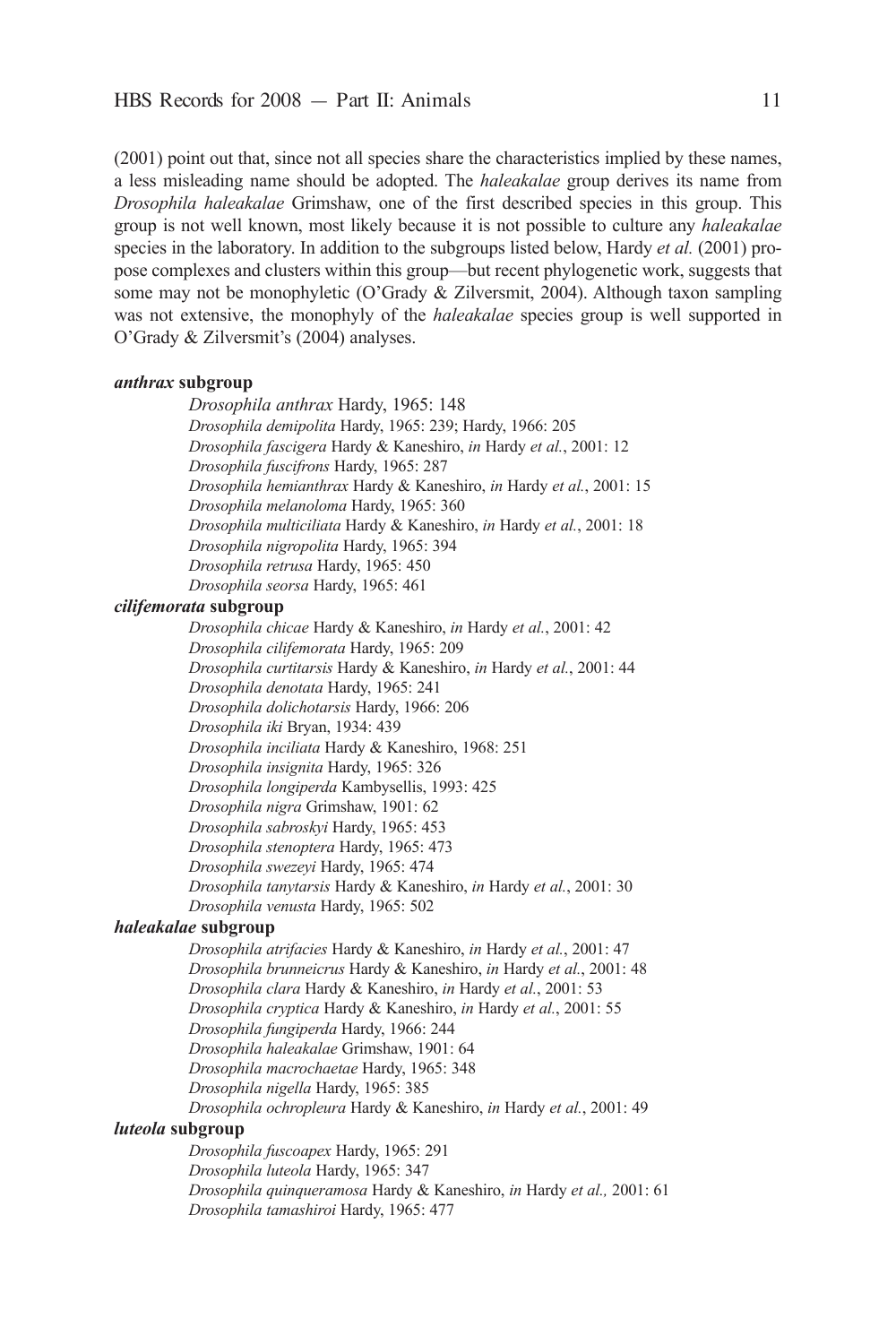## *polita* **subgroup**

*Drosophilabipolita* Hardy, 1965: 177 *Drosophilacanipolita* Hardy, 1965: 198 *Drosophiladives* Hardy & Kaneshiro, *in* Hardy *etal.*, 2001: 67 *Drosophilaflavisternum* Hardy, 1965: 275 *Drosophilaillusiopolita* Hardy, 1965: 311 *Drosophilalissodora* Hardy & Kaneshiro, *in* Hardy *etal.*, 2001: 69 *Drosophilamecocnemia* Hardy, 1965: 354 *Drosophilaparaanthrax* Hardy & Kaneshiro, *in* Hardy *etal.*, 2001: 72 *Drosophilapolita* Grimshaw, 1901: 71 *Drosophilapretiosa* Hardy, 1965: 423

## *scitula* **subgroup**

*Drosophilafulgida* Hardy & Kaneshiro, *in* Hardy *etal.*, 2001: 77 *Drosophilamelanosoma* Grimshaw, 1901: 68 *Drosophilascitula* Hardy, 1966: 213 *Drosophilasetositibia* Hardy & Kaneshiro, *in* Hardy *etal.*, 2001: 83 *Drosophilasubopaca* Hardy & Kaneshiro, *in* Hardy *etal.*, 2001: 85

### **unplaced** *haleakalae* **species**

*Drosophilaflaviceps* Grimshaw, 1901: 63 (*nomen dubium*)

## *modified mouthpart* **species group**

The *modifiedmouthpart* species group is a large, diverse group of Hawaiian *Drosophila* whose monophyly and relationships have not been well tested. This is perhaps the largest species group of Hawaiian *Drosophila* and may contain close to 150 species when all known material has been described. *Modified mouthpart*species utilize nearly every ecological niche observed in the remaining groups of Hawaiian *Drosophila* (Heed, 1968; Magnacca *et al.*, 2008). These species are linked by modifications to their mouthparts, including additional thickened setae or, in some cases, appendages. Such characters, which are possessed only by males, are believed to be used during courtship and mating (Spieth, 1968).

Several subgroups within the *modified mouthpart* species group have been proposed. Hardy & Kaneshiro (1968) erected the *semifuscata* subgroup to contain those species with extensive patterns of infuscation on the wings. Hardy and Kaneshiro (1975a) proposed the *mitchelli* subgroup based on the setation patterns on the labellae of males. The *mimica* subgroup is defined by having a large, pointed curvate seta on the apicomedial margin of the labellum (O'Grady *et al.*, 2003b). The subgroups have been redefined to more accurately reflect characters of mouthpart morphology, and additional ones proposed to cover the full range of the group (Magnacca & O'Grady, 2006), but a number of unplaced species remain. at least one species, *D.adventitia*, appears to be more closely related to the *picturewing* clade than to the other *modifiedmouthpart* species (Bonacum, 2001).

## *ceratostoma* **subgroup**

*Drosophila ceratostoma*Hardy, 1965: 203 *Drosophila humeralis* Grimshaw, 1901: 64 *Drosophilaorascopa* Magnacca & O'Grady, 2009: 41 *Drosophilawikani*Magnacca & O'Grady, 2009: 42

## *dissita* **subgroup**

*Drosophila amydrospilota* Hardy, 1965: 143 *Drosophila artigena*Hardy, 1965: 161 *Drosophila beardsleyi* Hardy, 1965: 174 *Drosophila brevissima* Hardy, 1965: 186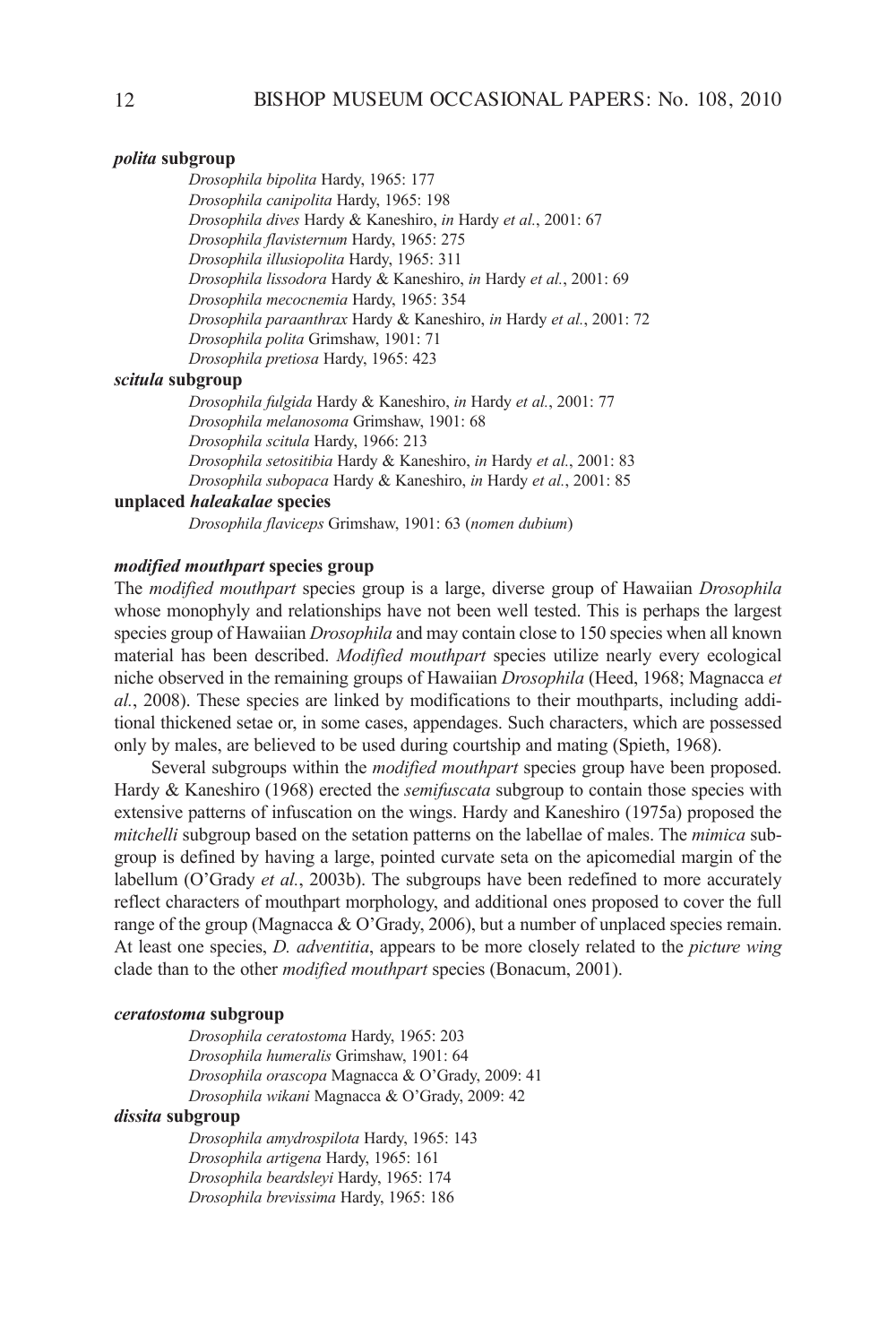*Drosophila curvitibia* Hardy, 1965: 234 *Drosophila dissita* Hardy, 1965: 248 *Drosophila dracaenae* Hardy, 1965: 258 *Drosophila eumecothrix* Hardy, 1965: 264 *Drosophila laciniosa* Hardy, 1965: 337 *Drosophila larifuga* Hardy, 1965: 340 *Drosophila polliciforma* Hardy, 1965: 419 *Drosophila pychnochaetae* Hardy, 1965: 438 *Drosophila taeniata* Hardy, 1965: 476 *Drosophila velutifrons* Hardy, 1965: 501

### *freycinetiae* **subgroup**

*"Drosophilaanapuu*Magnacca & O'Grady, 2009: 46 *Drosophila asketostoma* Hardy, 1965: 163 *Drosophila comatifemora* Hardy, 1965: 218 *Drosophiladentilabia*Magnacca & O'Grady, 2009: 51 *Drosophila freycinetiae* Hardy, 1965: 277 *Drosophila hirticoxa* Hardy, 1965: 302 *Drosophilakualii*Magnacca & O'Grady, 2009: 55 *Drosophilanalomano*Magnacca & O'Grady, 2009: 57 *Drosophila prominens* Hardy, 1965: 432

### *fuscoamoeba* **subgroup**

*Drosophila agitona* Hardy, 1965: 138 *Drosophila aquila* Hardy, 1965: 158 *Drosophila araiotricha* Hardy, 1965: 159 *Drosophila brevicilia* Hardy, 1965: 185 *Drosophila clydonia* Hardy, 1965: 214 *Drosophila furva* Hardy, 1965: 284 *Drosophila fuscoamoeba* Bryan, 1934: 438 *Drosophila megasticta* Hardy, 1965: 358

### *hirtitarsus* **subgroup**

*Drosophila goureaui* Hardy & Kaneshiro, 1972: 161 *Drosophila hirtitarsus* Hardy, 1965: 304

## *mimica* **subgroup**

*Drosophila acanthos* Kam & Perreira, *in* O'Grady *etal.*, 2003: 32 *Drosophila antecedens* Kam & Perreira, *in* O'Grady *etal.*, 2003: 35 *Drosophila badia* Hardy, 1965: 166 *Drosophilachaetopeza* Hardy, 1965: 206 *Drosophila chimera* Kam & Perreira, *in* O'Grady *etal.*, 2003: 22 *Drosophila conjectura* Hardy, 1965: 223 *Drosophila echinostoma* Kam & Perreira, *in* O'Grady *etal.*, 2003: 33 *Drosophila flavibasis* Hardy, 1965: 273 *Drosophila gagne* Kam & Perreira, *in* O'Grady *etal.*, 2003: 35 *Drosophila inebria* Kam & Perreira, *in* O'Grady *etal.*, 2003: 25 *Drosophila infuscata* Grimshaw, 1901: 63 *Drosophila involuta* Hardy, 1965: 330 *Drosophila kambysellisi* Hardy & Kaneshiro, 1969: 44 *Drosophila kauluai* Bryan, 1934: 439 *Drosophila lobatopalpus*Kam & Perreira, *in* O'Grady *etal.*, 2003: 36 *Drosophila maemae* Kam & Perreira, *in* O'Grady *etal.*, 2003: 31 *Drosophila mimica* Hardy, 1965: 365 *Drosophila reschae* Hardy & Kaneshiro, 1975b: 63 *Drosophila soonae* Takada & yoon, 1989: 117 *Drosophila xenophaga* Kam & Perreira, *in* O'Grady *etal.*, 2003: 26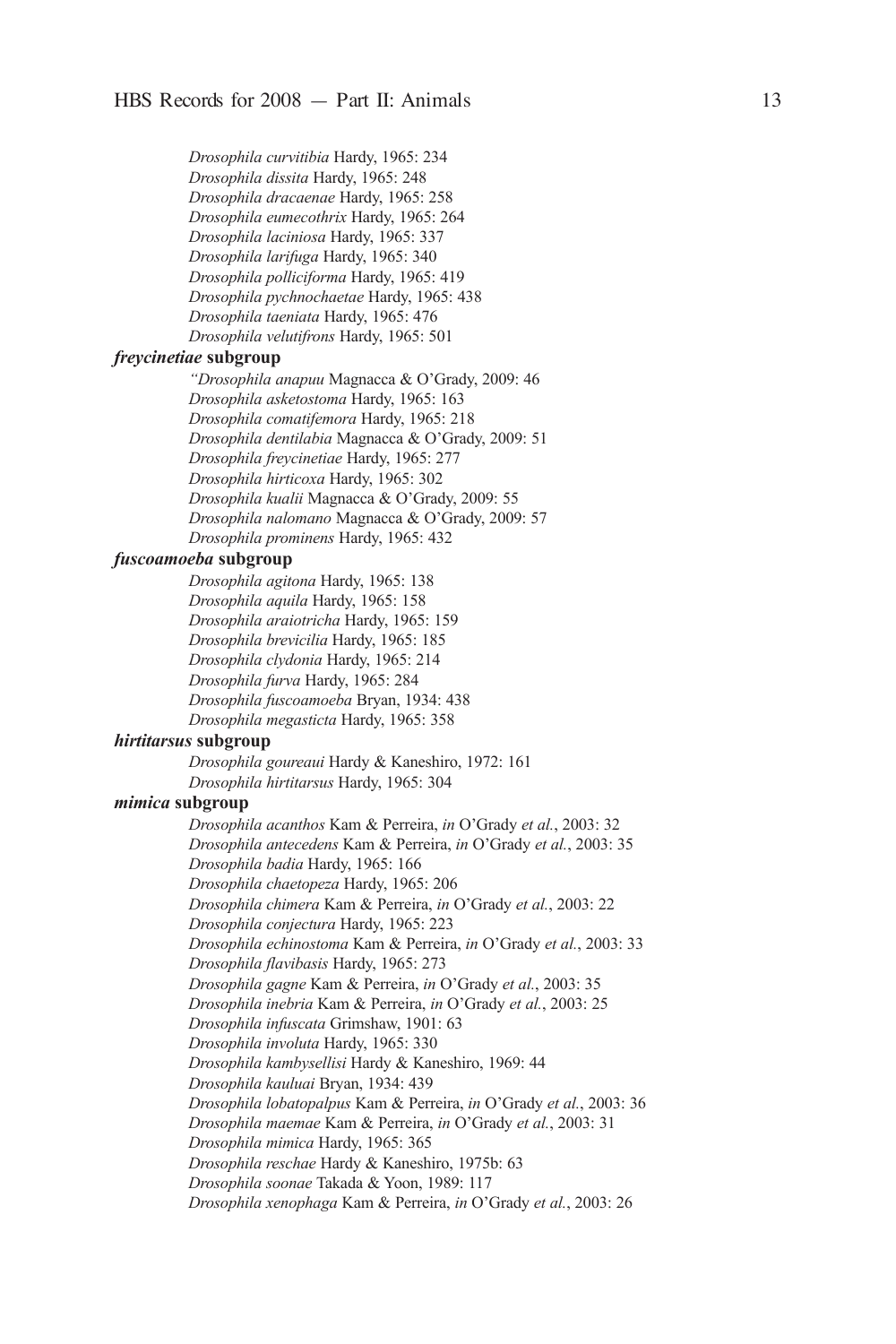## *mitchelli* **subgroup**

*Drosophila biseriata* Hardy, 1965: 179 *Drosophila furvifacies* Hardy, 1965: 285 *Drosophila hystricosa* Hardy & Kaneshiro, 1969: 42 *Drosophila mitchelli* Hardy, 1965: 370 *Drosophila nigrocirrus* Hardy, 1965: 392

### *nanella* **subgroup**

*Drosophila albifacies* Hardy, 1965: 141 *Drosophila curticilia* Hardy, 1965: 232 *Drosophila dolomata* Hardy, 1965: 253 *Drosophilananella* Hardy, 1965: 378

## *quadrisetae* **subgroup**

*Drosophilaischnotrix* Hardy, 1965: 331 *Drosophilaquadrisetae* Hardy, 1965: 440 Drosophila residua Hardy, 1965: 448 *Drosophilatendomentum* Hardy, 1965: 481

## *scolostoma* **subgroup**

*Drosophiladeltaneuron* Bryan, 1938: 40 *Drosophilamediana* Hardy, 1965: 356 *Drosophilascolostoma* Hardy, 1965: 456

### *semifuscata* **subgroup**

*Drosophila acanthostoma* Hardy & Kaneshiro, 1968: 244 *Drosophila anoplostoma* Hardy & Kaneshiro, 1968: 250 *Drosophila apicipuncta* Hardy, 1965: 150 *Drosophila bridwelli* Hardy, 1965: 189 *Drosophila diminuens* Hardy, 1965: 244 *Drosophila magnimacula* Hardy, 1965: 350 *Drosophilamandibulata*Magnacca & O'Grady, 2009: 74 *Drosophila olaae* Grimshaw, 1901: 66 *Drosophilapeloristoma*Magnacca & O'Grady, 2009: 77 *Drosophilasadleria*Bryan, 1938: 41 *Drosophila semifuscata* Hardy, 1965: 460 *Drosophilawawae"*Magnacca & O'Grady, 2009: 82 *Drosophila xuthoptera* Hardy, 1965: 516 *Drosophilaz-notata* Bryan, 1934: 437

### *setiger* **subgroup**

*Drosophiladesallei*Magnacca & O'Grady, 2009: 87 *Drosophilaeurypeza* Hardy, 1965: 266 *Drosophilaimitator* Hardy, 1965: 312 *Drosophilasetiger* Grimshaw, 1901: 64

#### **Unplaced** *modified mouthpart* **group species**

*Drosophila acrostichalis* Hardy, 1965: 132 *Drosophila adventitia* Hardy, 1965: 136 *Drosophilaapiki"*Magnacca & O'Grady, 2009: 16 *Drosophilabarbata*Magnacca & O'Grady, 2009: 18 *Drosophilagladius*Magnacca & O'Grady, 2009: 20 *Drosophilaincongruens*Magnacca & O'Grady, 2009: 22 *Drosophilakomohana*Magnacca & O'Grady, 2009: 24 *Drosophilalelolua*Magnacca & O'Grady, 2009: 26 *Drosophilaomnivora*Magnacca & O'Grady, 2009: 27 *Drosophilatetraspilota* Hardy, 1965: 483 *Drosophilatoxacantha*Magnacca & O'Grady, 2009: 31 *Drosophilaumiumi"*Magnacca & O'Grady, 2009: 33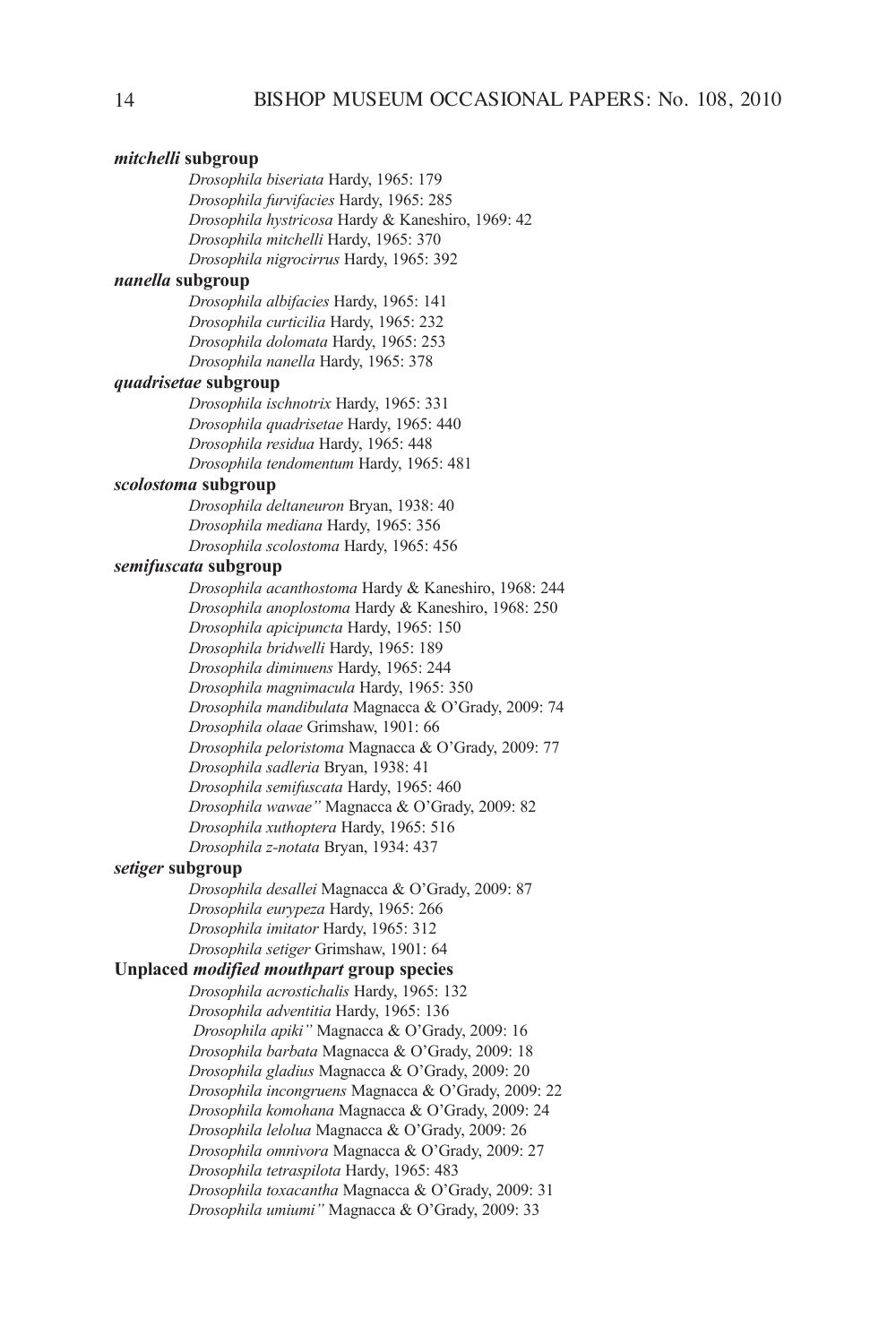*Drosophilawahihuna*Magnacca & O'Grady, 2009: 34 *Drosophilawaikamoi*Magnacca & O'Grady, 2009: 34 *Drosophilawikstroemiae*Magnacca & O'Grady, 2009: 36

## *nudidrosophila* **species group**

Hardy (1965) erected the genus *Nudidrosophila* based on the fact that, although females were not distinguishable from the genus *Drosophila*, males completely lacked reclinate, proclinate and ocellar setae. The absence of such taxonomically important structures was believed to warrant generic status. However, later Hardy (1966) stated that "*Nudidrosophila* should not be retained as a genus but probably should be sunk as a direct synonym of *Drosophila*." Kaneshiro (1976) used characters of male genitalia, most notably the shape of the aedeagus, to show that *Nudidrosophila* was, in fact, congeneric with *Drosophila*. interestingly, these genitalic characters also indicated that two species previously described by Hardy (1965), *D. hirtitibia* and *D. velata*, were closely related to the *nudidrosophila* species group. Recent taxonomic work has expanded the number of species in *nudidrosophila* to nearly 30 species and proposed five subgroups, *hirtitibia, kahania, nudidrosophila*, *okala,* and *velata* (Magnacca & O'Grady, 2008a).

### *hirtitibia* **subgroup**

*Drosophilahirtitibia* Hardy, 1965: 306 *Drosophilakonaensis* Magnacca & O'Grady, 2008a: 406 *Drosophilamawaena*Magnacca & O'Grady, 2008a: 407 *Drosophilapapaalai* Magnacca & O'Grady, 2008a: 408

## *kahania* **subgroup**

*Drosophilakahania*Magnacca & O'Grady, 2008a: 408 *Drosophilalongipalpus* Magnacca & O'Grady, 2008a: 409

#### *nudidrosophila* **subgroup**

*Drosophilaaenicta* Hardy, 1966: 227 *Drosophilaamita* Hardy, 1965: 565 *Drosophilacanavalia*Magnacca & O'Grady, 2008a: 412 *Drosophilaeximia* Hardy, 1965: 567 *Drosophilagemmula* Hardy, 1965: 569 *Drosophilakualapa*Magnacca & O'Grady, 2008a: 414 *Drosophilalepidobregma* Hardy, 1965: 571 *Drosophilamahui*Magnacca & O'Grady, 2008a: 416 *Drosophilamalele*Magnacca & O'Grady, 2008a: 417 *Drosophilapanoanoa*Magnacca & O'Grady, 2008a: 418 *Drosophilapoonia*Magnacca & O'Grady, 2008a: 418

## *okala* **subgroup**

*Drosophilaakoko*Magnacca & O'Grady, 2008a: 419 *Drosophilakuhao*Magnacca & O'Grady, 2008a: 420 *Drosophilamakawao*Magnacca & O'Grady, 2008a: 421 *Drosophilaokala*Magnacca & O'Grady, 2008a: 421 *Drosophilapanina* Magnacca & O'Grady, 2008a: 422

## *velata* **subgroup**

*Drosophilahalapepe*Magnacca & O'Grady, 2008a: 423 *Drosophilakauaiensis*Magnacca & O'Grady, 2008a: 424 *Drosophilalauoho*Magnacca & O'Grady, 2008a: 425 *Drosophilamilolii*Magnacca & O'Grady, 2008a: 426 *Drosophilapohaka*Magnacca & O'Grady, 2008a: 426 *Drosophilavelata* Hardy, 1965: 499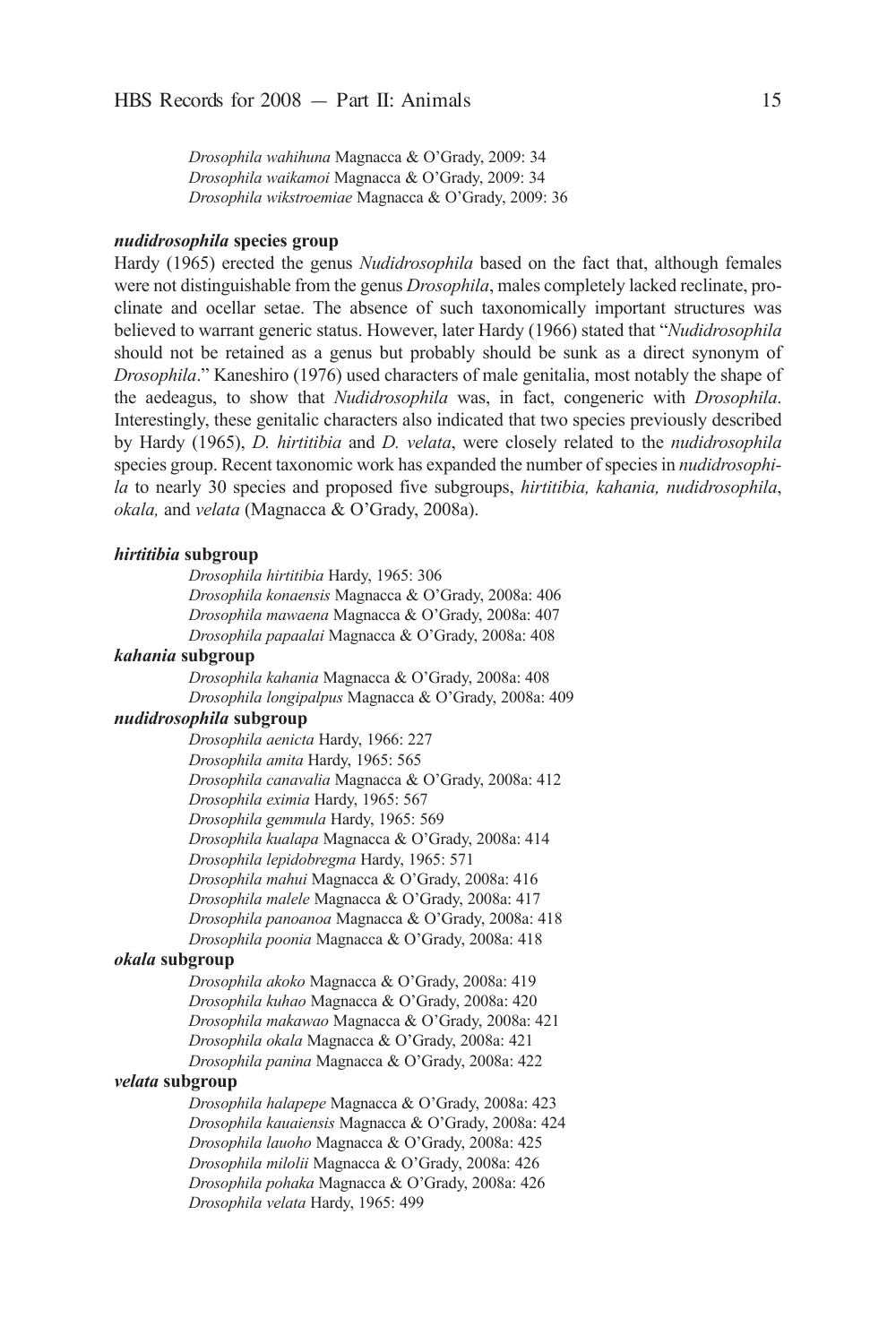## *rustica* **species group**

This small group was proposed (O'Grady *etal.*, 2001) for three species that did not fit with the revised definition of the *haleakalae* group proposed by Hardy and colleagues (Hardy *et al.*, 2001). These taxa are seldom collected and, as a result, their placement is uncertain.

> *Drosophilacuriosa* Hardy & Kaneshiro, *in* O'Grady *etal.*, 2001: 257 *Drosophilapraesutilis* Hardy, 1965: 422 *Drosophila rustica* Hardy, 1965: 452

## **Unplaced Hawaiian** *Drosophila* **species**

Most of these species have the male genitalic characters of *Drosophila* rather than *Scaptomyza*, but lack the secondary sexual characters that define the species groups. All are rarely collected and their relationships are unknown. At least some, such as *D. achyla* and *D.confutata* are probably members of the aMc clade based on the form of the male aedeagus and female ovipositor.

> *Drosophilaabjuncta* Hardy, 1965: 130 *Drosophilaachyla* Hardy, 1966: 195 *Drosophilaconfutata* Hardy, 1965: 221 *Drosophilaincompleta* Hardy, 1965: 320 *Drosophila joycei* Hardy, 1965: 332 *Drosophilamimiconfutata* Hardy, 1965: 369 *Drosophilamolokaiensis* Grimshaw, 1901: 67 *Drosophilamusae* Hardy, 1965: 373 *Drosophilanigripalpus* Hardy, 1965: 389 *Drosophilaplumosa* Grimshaw, 1901: 72 *Drosophilavarga* Hardy, 1965: 496

## **Genus** *Scaptomyza*

*Scaptomyza* is a very complex and poorly studied taxon. The placement and monophyly of this group is quite uncertain. Several morphological (Okada, 1973a; Throckmorton, 1966) and molecular studies (e.g., Remsen & DeSalle, 1998) have suggested that *Scaptomyza* is the sister taxon of the Hawaiian *Drosophila*. While the molecular studies, in particular, are poorly sampled, most of these support the monophyly of the genus *Scaptomyza*. Other studies (Hackman, 1959, 1982; Grimaldi, 1990) find that *Scaptomyza*, or part of *Scaptomyza*, is quite distinct from the Hawaiian *Drosophila* and forms a distinct lineage. Furthermore, these studies have called the monophyly of *Scaptomyza* into question (Hackman, 1982; Grimaldi, 1990). Relationships among and within most of the major lineages of *Scaptomyza* are not well understood. it is clear that further molecular and morphological studies need to be done to resolve these issues.

Twenty-one subgenera have been proposed within *Scaptomyza*, including several endemic Hawaiian groups formerly considered to be genera (*Celidosoma*, *Grimshawomyia*, *Titanochaeta*). These are all what Throckmorton (1966) referred to as "scaptoids." Ten of these groups, accounting for over 150 described species, are either completely endemic to the Hawaiian archipelago (8) or contain species which are endemic to this island chain (*Bunostoma*, *Rosenwaldia*). The remaining 100 or so described species of *Scaptomyza* are placed in eleven groups and are found elsewhere. We discuss the biogeographic implications of this elsewhere (O'Grady  $&$  DeSalle, 2008) and are currently working to expand taxon sampling within *Scaptomyza* for a comprehensive phylogenetic analysis.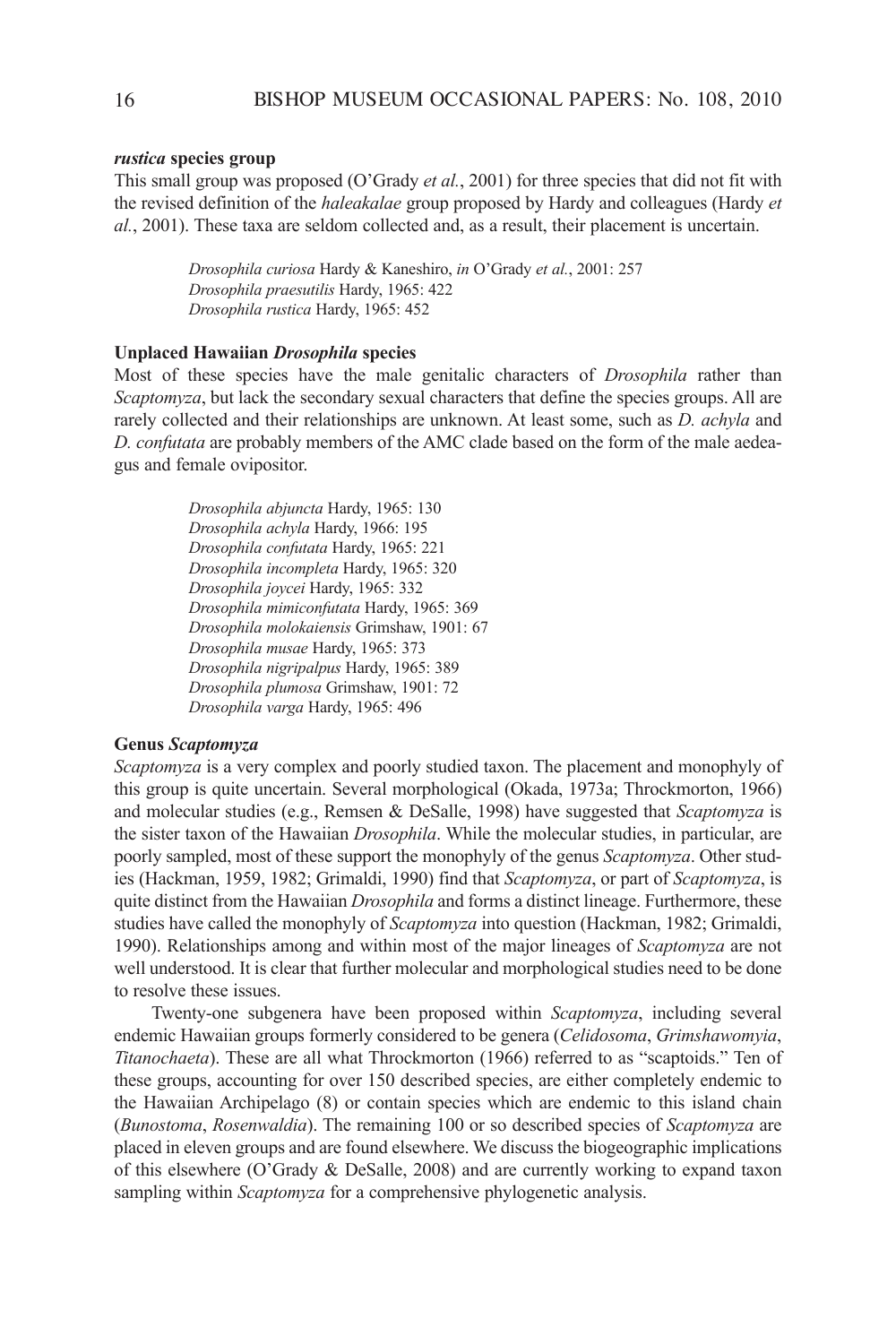## **Subgenus** *Alloscaptomyza*

This subgenus was erected by Hackman (1962) and includes eight species endemic to Hawai'i. Hackman considered this subgenus to be intermediate between *Elmomyza* (the Hawaiian species were placed in *Trogloscaptomyza* at the time, see below) and *Parascaptomyza*. While the branching patterns of the arista and the shape of the eye are similar in *Alloscaptomyza* and *Parascaptomyza*, the genitalia are quite distinct, the secondary clasper being reminiscent of *Elmomyza* (Hackman, 1962). Relationships among the described species of *Alloscaptomyza* are not well understood at present, and a number of species have been collected that resemble *Alloscaptomyza* but lack the broad head that defines the subgenus.

> *Scaptomyzaaberrans* Hardy, 1965: 578 *Scaptomyzabuccata* Hackman, 1962: 39 **[Type of subgenus]** *Scaptomyzacerina* Hardy, 1965: 581 *Scaptomyzafuscifrons* Hackman, 1962: 41 *Scaptomyzalongisetosa* Hackman, 1959: 44 *Scaptomyzamutica* Hardy, 1965: 585 *Scaptomyzasemiflava* Hardy, 1965: 587 *Scaptomyzastramineifrons* Hackman, 1962: 40

## **Subgenus** *Boninoscaptomyza*

*Boninoscaptomyza* is a monotypic subgenus endemic to the Bonin islands. Okada (1973a) proposed this new subgenus based on the presence of six acrostichal setulae. it is thought, based on the morphology of the male and female genitalia, to be most closely related to the subgenus *Parascaptomyza*, although this has not been studied in detail.

*Scaptomyzahexasticha* Okada, 1973: 86 **[Type of subgenus]**

### **Subgenus** *Bunostoma*

*Bunostoma* is distributed on islands in the Pacific and on Australia *(australis)*, with just over half found on islands in the Hawaiian Archipelago. This group was first described as a genus by Malloch (1932) and then sunk into the genus *Scaptomyza* by Hackman (1959). in a later study, Hackman (1982) pointed out that *Bunostoma* are "not typical Scaptomyzas in appearance" and were included in *Scaptomyza* because of a few "key characters," suggesting that *Scaptomyza* may not be monophyletic. He argued that, because of genitalic characters and biogeography, *Bunostoma* probably did not originate on Hawai'i and likely represents a colonization of the Hawaiian islands separate from the remaining endemic Hawaiian *Scapto myza*. in contrast, Okada (1973a) proposed that *Bunostoma* forms a clade with the remaining Hawaiian *Scaptomyza*, excluding *Exalloscaptomyza*. Hackman (1982) proposed that *Bunostoma* is, instead, more closely related to the *Drosophila* subgenus *Lordiphosa*. Grimaldi's (1990) cladistic analysis of the family Drosophilidae also suggests an affiliation between *Lordiphosa* and *Scaptomyza*, although "not necessarily specifically with the subgenus *Bunostoma*." Clearly, the placement of *Bunostoma* within the Drosophilidae has important implications for the origin and evolution of the endemic Hawaiian Drosophilidae. additional work needs to be done in order to determine which groups, both within *Scaptomyza* and outside of this genus, are most closely related to *Bunostoma*.

> *Scaptomyzaanomala* Hardy, 1965: 591 *Scaptomyzaaustralis* Malloch, 1923: 618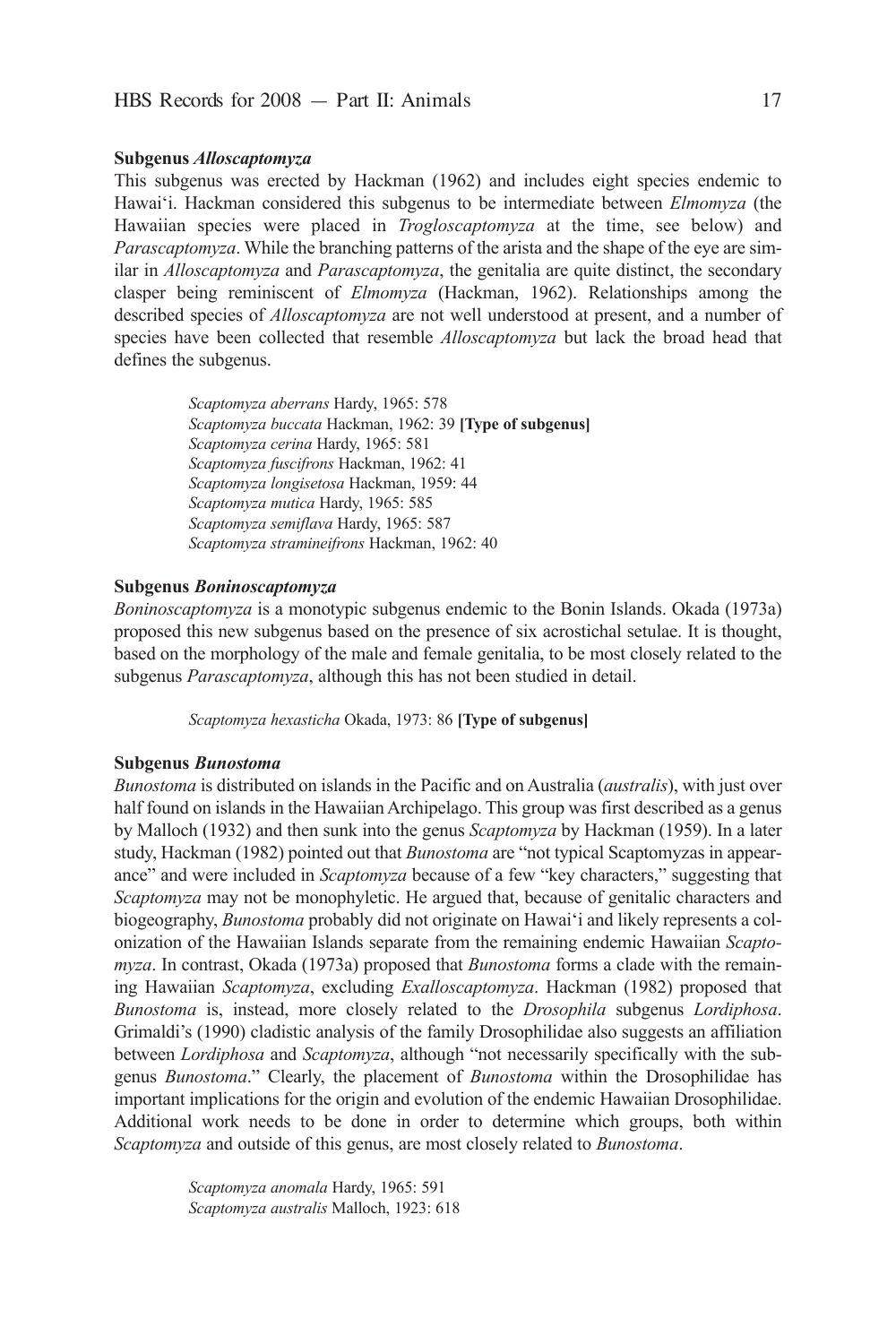*Scaptomyzabicolor* Malloch, 1934: 297 *Scaptomyzaboninensis* Okada, 1973a: 85 *Scaptomyzabryanti* Hackman, 1959: 48 *Scaptomyzacnecosoma* Hardy, 1965: 594 *Scaptomyzaconfusa* Hardy, 1965: 597 *Scaptomyzaflavella* Harrison, 1959: 284 *Scaptomyzaflavifacies*(Malloch), 1932: 219 **[Type of subgenus]** *Scaptomyzafuscitarsis* Harrison, 1959: 287 *Scaptomyzahamata* Hardy, 1965: 597 Scaptomyza palmae Hardy, 1965: 598 *Scaptomyzaphilipensis* Bock, 1986: 310 *Scaptomyzavarifrons* (Grimshaw), 1901: 71 *Scaptomyzaxanthopleura* Hardy, 1965: 602

### **Subgenus** *Celidosoma*

Hardy (1965) described *Celidosoma* as a genus based on a single species, *C.nigrocincta*. Based on the morphology of the male terminalia, this group is probably best synonymized with *Scaptomyza*, although future phylogenetic work will be required to verify this placement.

*Scaptomyzanigrocincta* (Hardy), 1965: 67 **[Type of subgenus]**

## **Subgenus** *Dentiscaptomyza*

*Dentiscaptomyza* is a small group first proposed by Takada (1966). These species are poorly known and are restricted to the South American continent. Grimaldi's (1990) cladistic study suggested that *Dentiscaptomyza* was paraphyletic, with one lineage being the sister group of the *Lauxanomyza*-*Alloscaptomyza*-*Rosenwaldia*-*Tantalia*-*Trogloscaptomyza* clade and the other being a member of a more inclusive clade with *Mesoscaptomyza*, *Scaptomyza*, *Parascaptomyza*, and *Bunostoma*. Additional phylogenetic work needs to be done to assess the monophyly of *Dentiscaptomyza* as well as it's relationships to other clades within *Scap tomyza*.

> *Scaptomyzabudnikae* Brncic, 1983: 74 *Scaptomyzadenticauda* Malloch, 1934: 449 **[Type of subgenus]** *Scaptomyza intermedia* (Duda), 1927: 151 *Scaptomyza melancholia* (Duda), 1927: 153 *Scaptomyzamultispinosa* Malloch, 1934: 450

## **Subgenus** *Elmomyza*

The subgenus *Elmomyza*, with over eighty described species, is the largest subgenus in *Scaptomyza*. This group was proposed by Hackman (1982) to include all endemic Hawaiian species previously placed in the subgenus *Trogloscaptomyza*. This reorganization was not based on a phylogenetic analysis, but instead on a comparison of several morphological characters present in *Rosenwaldia*, a subgenus also endemic to Hawai'i, and *Troglos captomyza*. Hackman (1982) argued for the establishment of *Elmomyza* because *S.brevilamellata*, a species endemic to Tristan da cunha and the only member of the subgenus *Trogloscaptomyza* not endemic to Hawai'i, occupied an "intermediate position" between the subgenus *Rosenwaldia* and the endemic Hawaiian species placed in *Trogloscaptomyza*. The character analysis and biogeography argued for splitting the subgenus *Trogloscaptomyza* in order to maintain it as monophyletic. Most species in *Scaptomyza*, with some exceptions (i.e., *Alloscaptomyza*) have either two or four rows of acrostichal setulae. *Elmomyza*, like many members of the genus *Drosophila*, has six.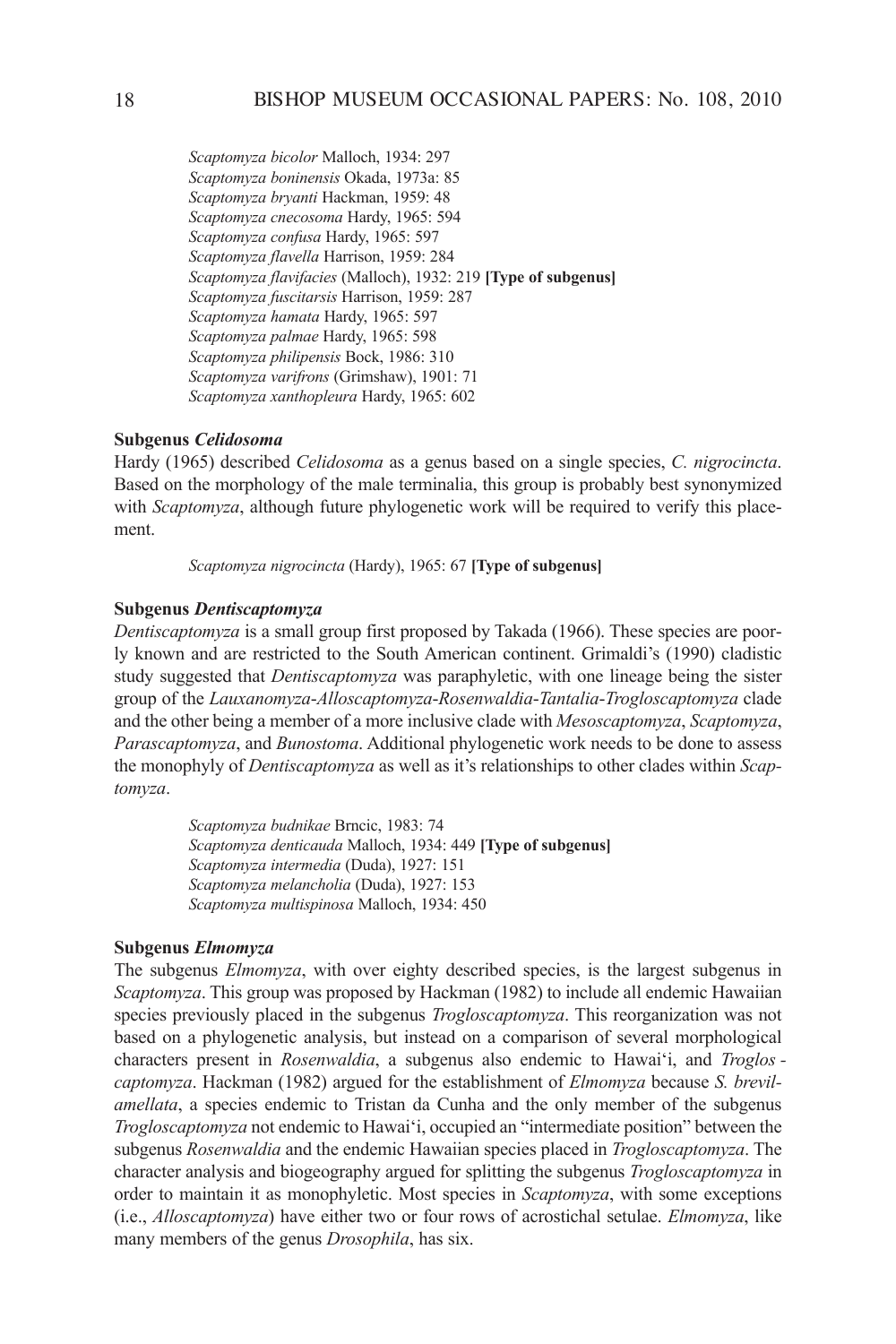*Scaptomyzaacronastes* Hardy, 1965: 644 *Scaptomyzaadunca* Hardy, 1965: 646 *Scaptomyzaaffinicuspidata* Hardy, 1965: 646 *Scaptomyzaanechocerca* Hardy, 1965: 648 *Scaptomyzaapicigutulla* Hardy, 1965: 649 *Scaptomyzaapponopusilla* Hardy, 1965: 651 *Scaptomyzaargentifrons* Hardy, 1965: 653 *Scaptomyzaarticulata* Hardy, 1965: 654 *Scaptomyzabasiloba* Hardy, 1965: 655 *Scaptomyzabilobata* Hardy, 1965: 657 *Scaptomyzabipars* Hardy, 1965: 659 *Scaptomyzabrachycerca* Hardy, 1965: 660 *Scaptomyzacamptochaites* Hardy, 1965: 662 Scaptomyza concinna Hardy, 1965: 663 *Scaptomyzaconnata* Hardy, 1965: 665 *Scaptomyzacornuta* Hardy, 1965: 666 *Scaptomyzacryptoloba* Hardy, 1965: 668 *Scaptomyzactenophora* Hardy, 1965: 670 *Scaptomyzacuspidata* Hardy, 1965: 671 *Scaptomyzacyrtandrae* Hardy, 1965: 673 *Scaptomyzadecepta* Hardy, 1965: 675 *Scaptomyzadentata* Hardy, 1965: 676 *Scaptomyzadevexa* Hardy, 1965: 677 *Scaptomyzadiaphorocerca* Hardy, 1965: 679 *Scaptomyzadomita* Hardy, 1965: 681 *Scaptomyzadubautiae* Hardy, 1965: 682 *Scaptomyzadubia* Hardy, 1965: 683 *Scaptomyzaeurystylata* Hardy, 1965: 685 *Scaptomyzaevexa* Hardy, 1965: 686 *Scaptomyzaexigua* (Grimshaw), 1901: 72 **[Type of subgenus]** *Scaptomyzafastigata* Hardy, 1965: 690 *Scaptomyzahackmani* Hardy, 1965: 691 *Scaptomyzahardyi* Hackman, 1959: 39 *Scaptomyzainaequalis* (Grimshaw), 1901: 69 *Scaptomyzainermis* Hardy, 1965: 695 *Scaptomyzainfurcula* Hardy, 1965: 697 *Scaptomyzainnotabilis* Hardy, 1965: 698 *Scaptomyzaintricata* Hardy, 1965: 700 *Scaptomyzaisopedon* Hardy, 1965: 701 *Scaptomyzakauaiensis* Hackman, 1959: 40 *Scaptomyzalatitergum* Hardy, 1965: 704 *Scaptomyzalevata* Hardy, 1965: 706 *Scaptomyzalobifera* Hardy, 1965: 707 *Scaptomyzalongipecten* Hackman, 1959: 37 *Scaptomyzalongipectengriseonigra* Hardy, 1965: 710 *Scaptomyzamecocerca* Hardy, 1965: 711 *Scaptomyzamediana* Hardy, 1965: 712 *Scaptomyzamimula* Hardy, 1965: 714 *Scaptomyzamonticola* (Grimshaw), 1901: 69 *Scaptomyzamultidenta* Hardy, 1965: 716 *Scaptomyzaobscuricornis* (Grimshaw), 1901: 71 *Scaptomyzaobscurifrons* (Grimshaw), 1901: 72 *Scaptomyzaochromata* Hardy, 1965: 720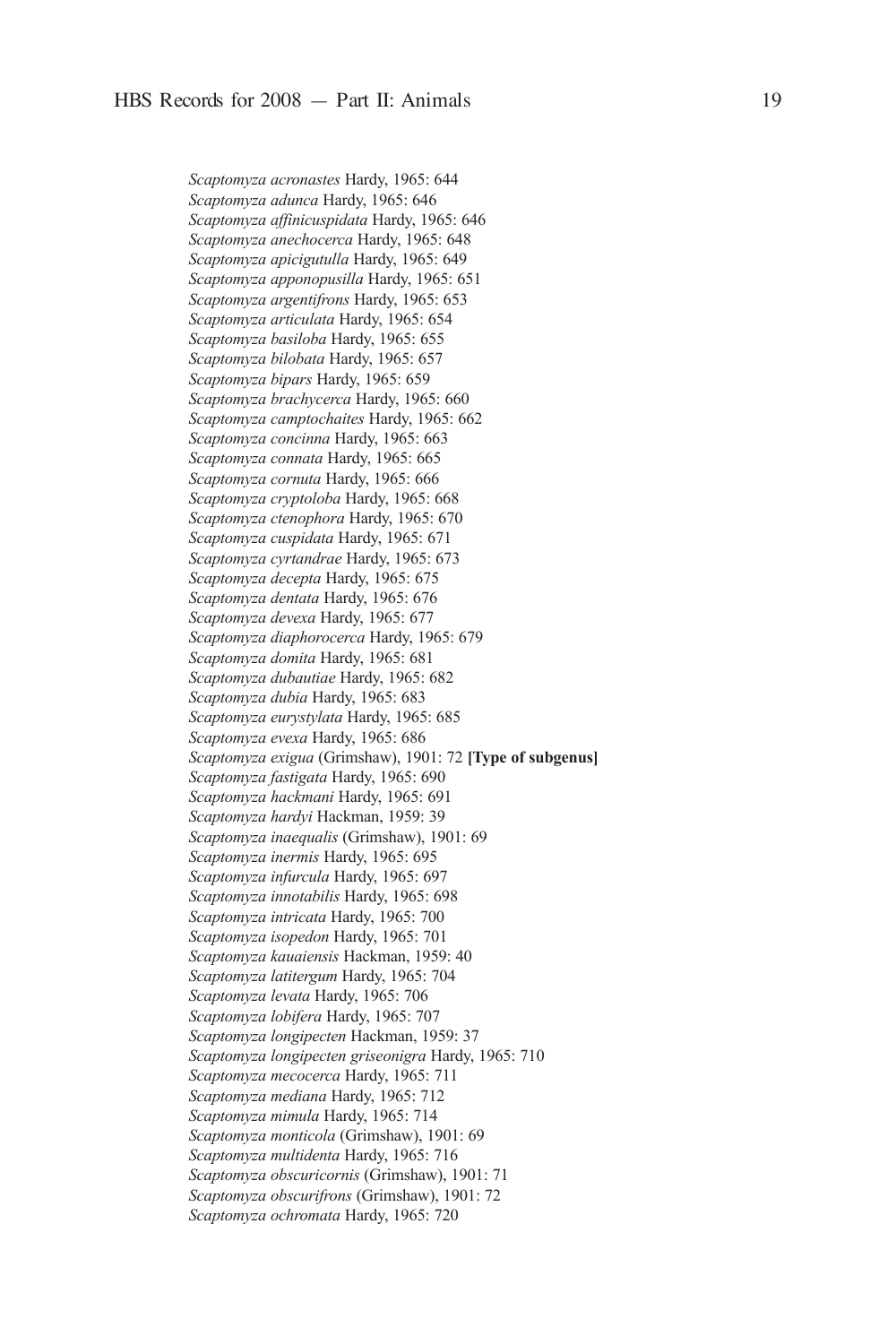*Scaptomyzaostensa* Hardy, 1965: 722 *Scaptomyzapallifrons* Hackman, 1959: 38 *Scaptomyzaparalobae* Hardy, 1965: 725 *Scaptomyzapenicula* Hardy, 1965: 727 *Scaptomyza photophilia* Hardy, 1965: 728 *Scaptomyzaphryxothrix* Hardy, 1965: 730 *Scaptomyzaplatyrhina* Hardy, 1966: 238 *Scaptomyzaprotensa* Hardy, 1965: 731 *Scaptomyzapunctivena* Hardy, 1965: 733 *Scaptomyzapusilla* (Grimshaw), 1901: 70 *Scaptomyzaquadridentata* Hardy, 1965: 737 *Scaptomyzarecava* Hardy, 1965: 738 *Scaptomyzarecta* Hardy, 1965: 740 *Scaptomyzaretusa* Hardy, 1965: 742 *Scaptomyzarobusta* Hardy, 1965: 742 *Scaptomyzarostrata* Hardy, 1965: 745 *Scaptomyzarotundiloba* Hardy, 1965: 746 *Scaptomyzascoliops* Hardy, 1965: 748 *Scaptomyzascoloplichas* Hardy, 1965: 750 *Scaptomyzasetiger* Hardy, 1965: 751 *Scaptomyzasetosiloba* Hardy, 1965: 753 *Scaptomyzasilvicola* Hardy, 1965: 754 *Scaptomyzaspilota* Hardy, 1965: 756 *Scaptomyzatenuata* Hardy, 1965: 757 *Scaptomyzatrivittata* Hardy, 1965: 759 *Scaptomyzatumidula* Hardy, 1965: 761 *Scaptomyzauliginosa* Hardy, 1965: 763 *Scaptomyzaumbrosa* Hardy, 1965: 765 *Scaptomyzaunivitta* Hardy, 1965: 766 *Scaptomyzavagabunda* Hardy, 1965: 768 *Scaptomyzavaria* Hardy, 1965: 769 *Scaptomyzavillosa* Hardy, 1965: 770 *Scaptomyzawaialealeae* Hardy, 1965: 772

## **Subgenus** *Engiscaptomyza*

Hardy (1965) placed several members of this group within the genus *Drosophila* when he revised the Hawaiian Drosophilidae. This placement was based primarily on the external morphology of the males which seemed to fit the concept of *Drosophila*. However, later work on internal morphology (Throckmorton, 1966), behavior (Spieth, 1966) and metaphase chromosomes (clayton, 1966; 1968) suggested that these species were most closely related to *Scaptomyza*. When Hardy (1966) described the new species, *amplilobus*, he suggested that this group should probably be placed in the genus *Scaptomyza*. Furthermore, he stated that within the Hawaiian Drosophilidae a "revision of the generic concepts is needed." Kaneshiro (1969) proposed removing this group of species from the subgenus *Drosophila* and erecting a new subgenus, *Engiscaptomyza*. This subgenus was considered to be placed in an intermediate position between *Drosophila* and *Scaptomyza* because of the conflicting characters found in each group. Subsequent phylogenetic work has suggested that the subgenus *Engiscaptomyza* is more closely related to *Scaptomyza* and, in fact, may actually be highly derived within it, rather than an intermediate between *Scaptomyza* and *Drosophila* (Kambysellis *et al.*, 1995; Baker & DeSalle, 1997; O'Grady, 1998; Remsen & DeSalle, 1998; Remsen & O'Grady, 2002; O'Grady & DeSalle, 2008). It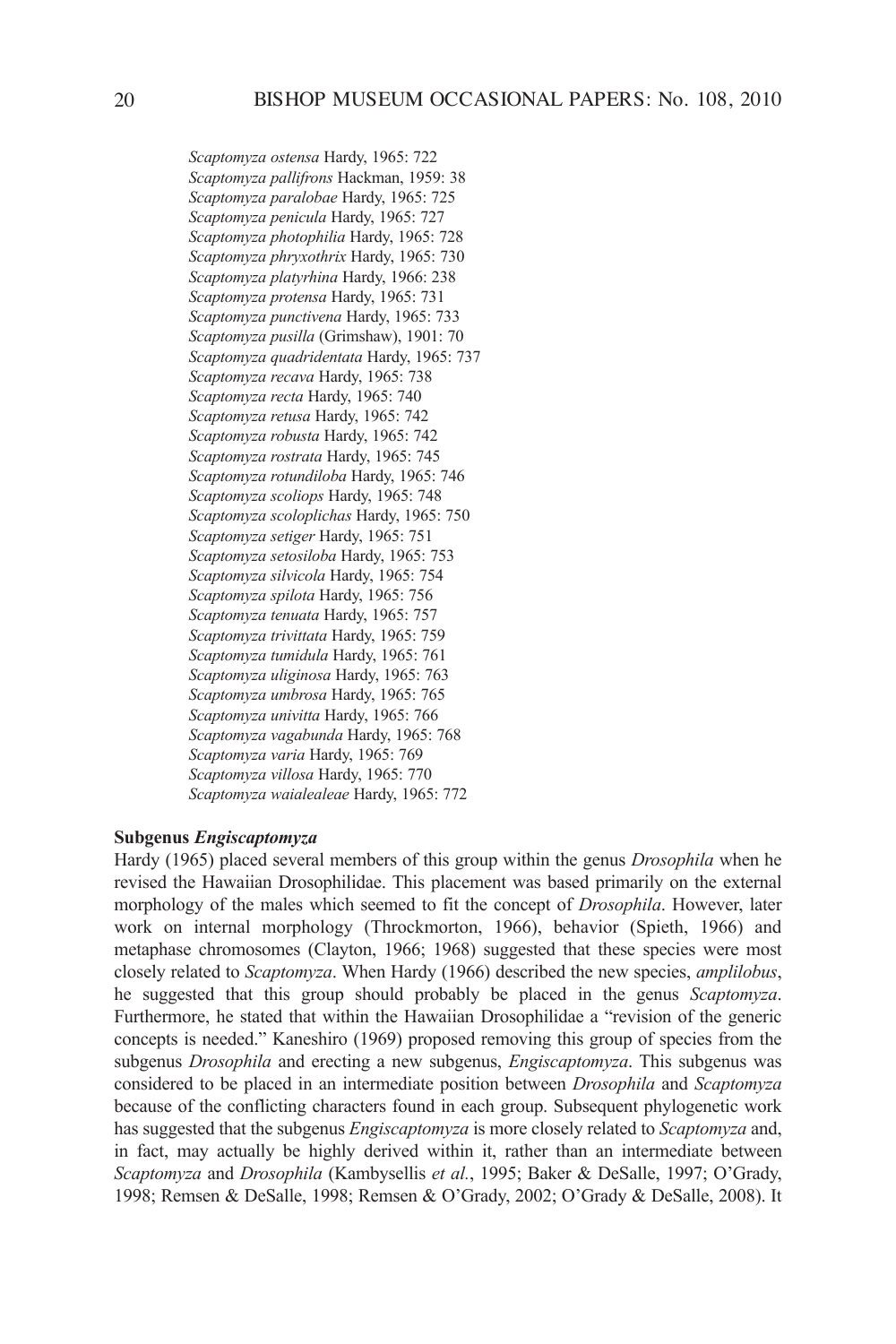was formally merged with *Scaptomyza*, along with *Grimshawomyia* and *Titanochaeta*, by O'Grady *etal.* (2003a)

> *Scaptomyzaamplilobus* (Hardy), 1966: 197 *Scaptomyzacrassifemur* (Grimshaw), 1901: 66 **[Type of subgenus]** *Scaptomyzainflatus* (Kaneshiro), 1969: 80 *Scaptomyzalonchoptera* (Hardy), 1965: 345 *Scaptomyzanasalis* (Grimshaw), 1901: 66 *Scaptomyzareducta* (Hardy), 1965: 445

## **Subgenus** *Euscaptomyza*

This african group was erected as a genus by Séguy (1938) and contains three species. Hackman (1955) considered this group to be "distinctly different from *Scaptomyza* s. lat." Tsacas (1972), however, argued for including *Euscaptomyza* within the genus *Scaptomyza* because there was no "characteristic worthy of maintaining *Euscaptomyza* as a genus." in contrast, Grimaldi's (1990) cladistic study suggested that *Euscaptomyza* was not a member of the genus *Scaptomyza*. instead, he placed this taxon within a clade which included *Engiscaptomyza* and the genus *Marquesia*. The monophyly and relationships of *Euscapto myza* clearly need to be examined with additional characters before a definitive decision can be made concerning the placement of this taxon.

> *Scaptomyzachylizosoma* (Séguy), 1938: 347 **[Type of subgenus]** *Scaptomyzadeemingi* Tsacas, 1972: 348 *Scaptomyzakilembea* Tsacas, 1972: 351

## **Subgenus** *Exalloscaptomyza*

*Exalloscaptomyza* is a small group endemic to the Hawaiian islands. This subgenus was proposed by Hardy (1965). The relationships within *Exalloscaptomyza* and the phylogenetic placement of this subgenus within *Scaptomyza* remain enigmatic. Hackman (1982) considered this subgenus to be "a strongly differentiated off-shoot of the Scaptomyzoid branch." Okada's (1973a) phenetic tree suggests that these flies are more closely related to a clade of Neotropical subgenera than they are to the other Hawaiian *Scaptomyza*. Hackman explained that this morphological similarity to *Hemiscaptomyza* is "probably due to parallelism," owing to the unusual ecological niche occupied by these flies. in Hawai'i, *Exalloscaptomyza* utilizes the tubular flowers of a variety of species in the genus *Ipomaea*, morning glory plants (Heed, 1968). These flies are dark in color with shortened bristles on the body and short rays on the arista (Hardy, 1966). This phenotype is similar to species which utilize similar habitats in the neotropics, namely the subgenus *Phloridosa* (genus *Drosophila*) and the subgenus *Hemiscaptomyza*.

> *Scaptomyzacaliginosa* Hardy, 1966: 233 *Scaptomyzadeludens* Hardy, 1966: 234 *Scaptomyzamauiensis* (Grimshaw), 1901: 67 **[Type of subgenus]** *Scaptomyzamolokaiensis* Hardy, 1966: 236 *Scaptomyzaoahuensis* Hardy, 1966: 236 *Scaptomyzathrockmortoni* Hardy, 1966: 237

#### **Subgenus** *Grimshawomyia*

Hardy (1965) named the genus *Grimshawomyia* after P.H. Grimshaw, an early entomologist studying Hawaiian Diptera. This genus is based on a variety of autapomorphic characters,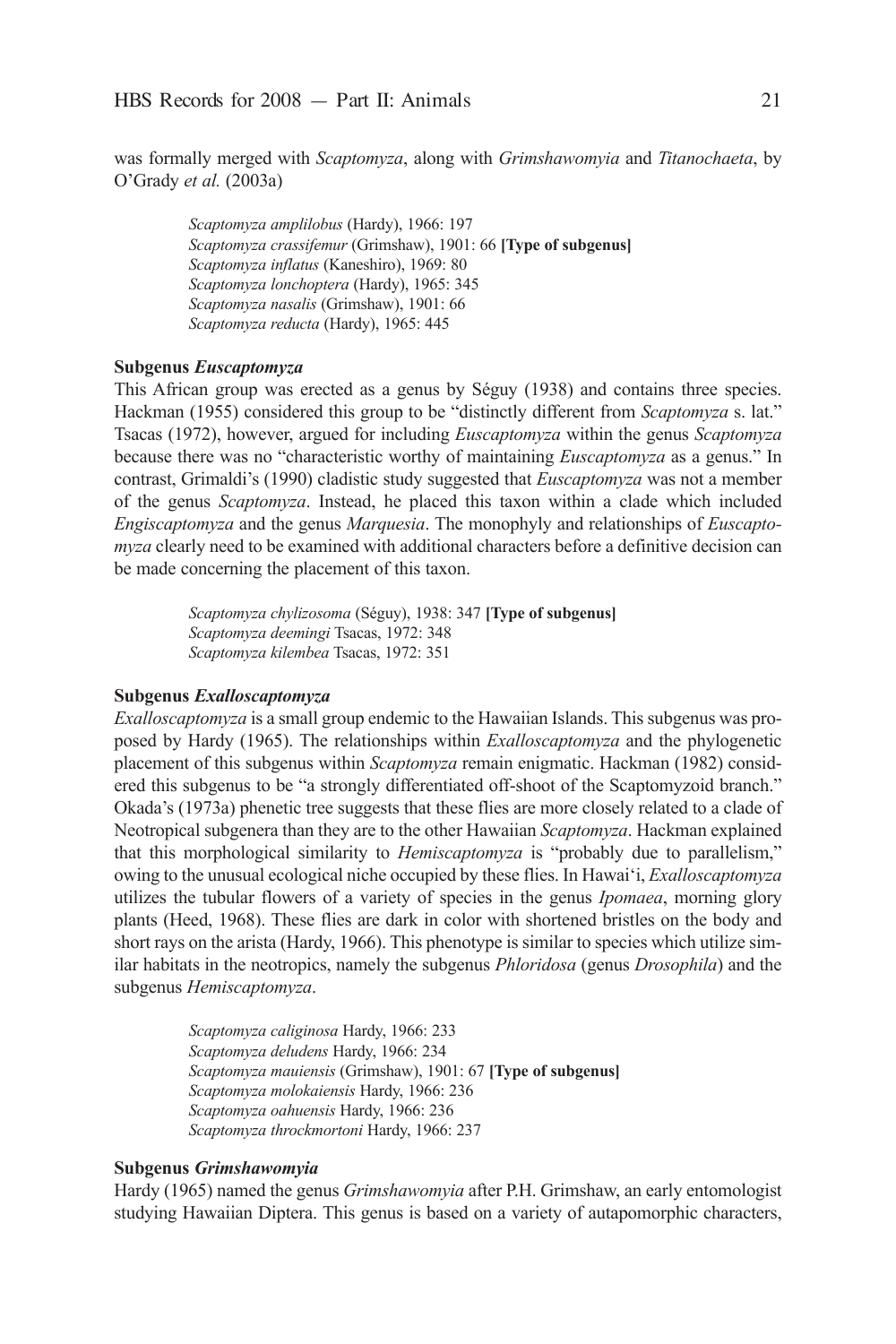most specifically the highly unusual male genitalia. Throckmorton (1966) and Grimaldi (1990) both suggested that *Grimshawomyia* is actually part of the *Scaptomyza* lineage. Further morphological and molecular systematic work needs to be done on this group before its relationships can be determined.

> *Scaptomyzapalata* (Hardy), 1965: 536 *Scaptomyza perkinsi* (Grimshaw), 1901: 59 **[Type of subgenus]** *Scaptomyzaundulata* (Grimshaw), 1901: 58

## **Subgenus** *Hemiscaptomyza*

*Hemiscaptomyza* is a widespread subgenus, with species in the Nearctic, Neotropical, and Palaearctic Regions. Hackman (1959) erected this subgenus to contain those species with spotted wings placed in the *terminalis* species group by Wheeler (1952). Okada (1973a) considered these species as part of a basal branch in the genus *Scaptomyza*, closely related to the subgenus *Scaptomyza*. Grimaldi (1990) also placed them basally within *Scaptomyza*, although in his analysis they are the sister group to most of the remaining subgenera in the genus *Scaptomyza*.

> *Scaptomyzaapicata* (Thomson), 1869: 597 *Scaptomyzaapicipuncta* Malloch, 1934: 451 *Scaptomyzabipunctipennis* Wheeler, 1952: 206 *Scaptomyzacarinata* Okada, 1973b: 274 *Scaptomyzahennigi* Hackman, 1959: 60 *Scaptomyzahirsuta* Wheeler, 1949: 166 *Scaptomyzahsui* Hackman, 1955: 88 *Scaptomyzalongipennis* Séguy, 1938: 349 *Scaptomyzamaculifera* Becker, 1920: 210 *Scaptomyzamalada* Wheeler & Takada, 1966: 60 *Scaptomyzaokadai* Hackman, 1959: 58 *Scaptomyzataigensis* Sidorenko & Toda, *in* Toda *etal.*, 1996: 460 *Scaptomyzaterminalis* (Loew), 1863a: 32 *Scaptomyzatrochanterata* collin, 1953: 150 *Scaptomyzaunipunctum* (Zetterstedt), 1847: 2533 **[Type of subgenus]**

### **Subgenus** *Lauxanomyza*

This monotypic subgenus was proposed by Tsacas  $\&$  Cogan (1976). The placement of *horaeoptera* is enigmatic but based on wing patterns and internal morphology Hackman (1982) suggests that both *Euscaptomyza* and *Lauxanomyza* are "possibly relicts of an old branch of *Scaptomyza*."

# *Scaptomyzahoraeoptera* Tsacas & cogan, 1976: 91 **[Type of subgenus]**

## **Subgenus** *Macroscaptomyza*

The two species in this subgenus are endemic to the island of Tristan da cunha. Frey (1954) described two species in this subgenus, *S. helvola* and *S. altissima*, as being in the genus *Parascaptomyza*. The latter species has since been determined to be a synonym of *S. remota* (Walker) (Vilela & Bächli, 1991). Okada (1973a) considered them to be sister taxa in his phenetic study. Grimaldi (1990), however, suggested that *Macroscaptomyza* was the sister taxon of *Scaptomyza parva*, an unplaced Hawaiian species. These taxa were collectively the sister group of a clade including *Bunostoma*, *Parascaptomyza*, and *Scaptomyza*.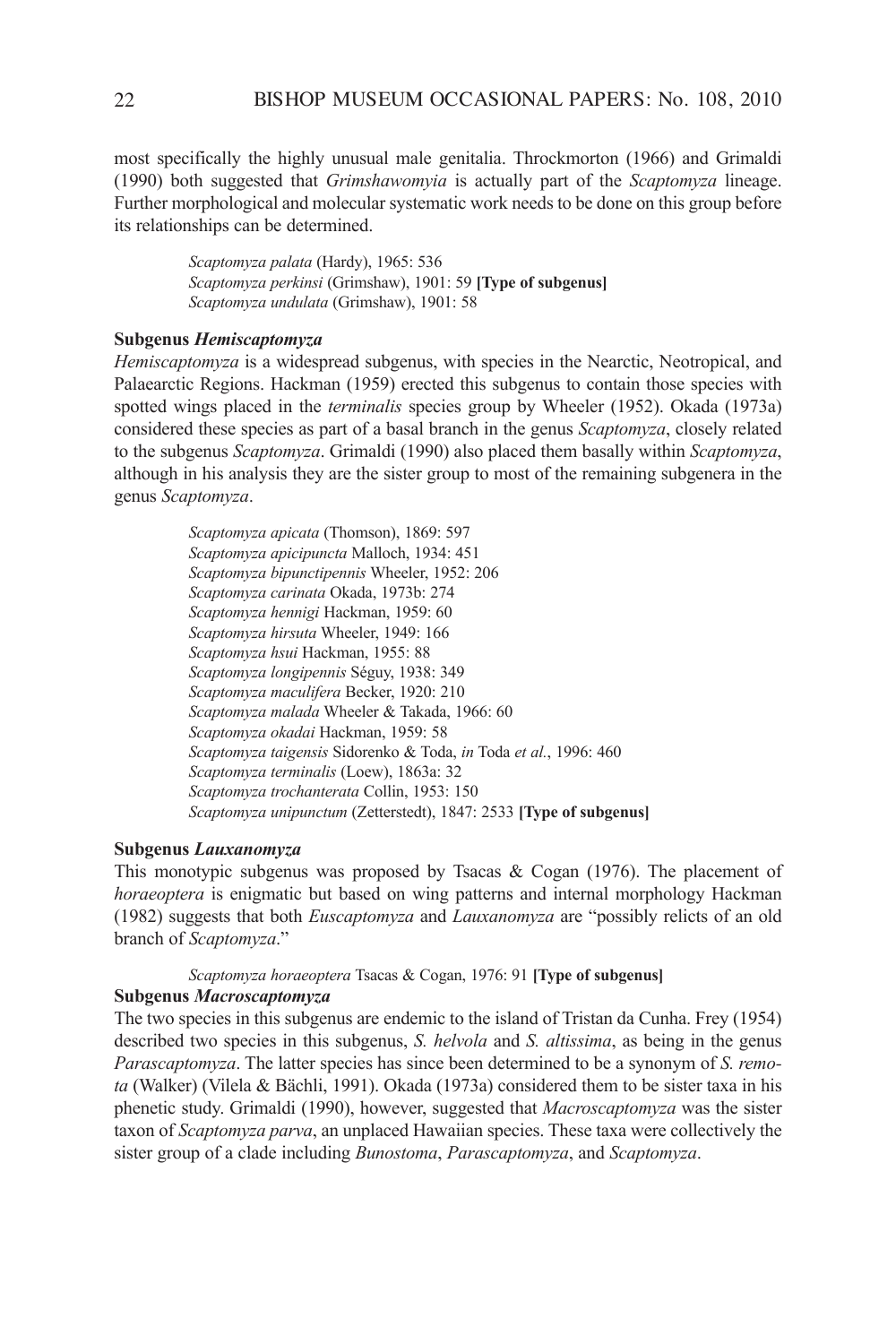*Scaptomyzahelvola* (Frey), 1954: 30 *Scaptomyzaremota* (Walker) 1849: 1111 **[Type of subgenus]**

### **Subgenus** *Mesoscaptomyza*

*Mesoscaptomyza* is a relatively large subgenus distributed almost exclusively in the Neotropical Region. Okada (1973a) was unable to determine the sister group of this subgenus. instead, he placed *Mesoscaptomyza* within a large clade consisting of the majority of groups within *Scaptomyza*. Grimaldi (1990) placed this taxon as a relatively basal member of the genus *Scaptomyza*.

> *Scaptomyzabogotae* Wheeler & Takada, 1966: 64 *Scaptomyzacoquilletti* Wheeler & Takada, 1966: 64 *Scaptomyzadankoi* Wheeler & Takada, 1966: 66 *Scaptomyzafuscinervis* Malloch, 1924: 11 *Scaptomyzanigricosta* Wheeler & Takada, 1966: 68 *Scaptomyzanigripalpis* Malloch, 1924: 10 *Scaptomyzaparavittata* Wheeler, 1952: 200 *Scaptomyzapersonata* Wheeler & Takada, 1966: 68 *Scaptomyzapleurolineata* Wheeler & Takada, 1966: 70 *Scaptomyzapseudovittata* Brncic, 1955: 246 *Scaptomyzasalvadorae* Wheeler & Takada, 1966: 70 *Scaptomyzasamurai* Wheeler & Takada, 1966: 71 *Scaptomyzasetosa* Wheeler & Takada, 1966: 72 *Scaptomyzastriaticeps* Wheeler & Takada, 1966: 72 *Scaptomyzasubvittata* Hackman, 1959: 50 Scaptomyza vittata (Coquillett), in Johnson & Coquillett, 1895: 318 *Scaptomyzawheeleri* Hackman, 1959: 49 **[Type of subgenus]**

## **Subgenus** *Metascaptomyza*

*Metascaptomyza* is a small african subgenus containing only three described species. Okada (1973a) considered this group to be closely related to the subgenera *Scaptomyza* and *Parascaptomyza*.

> *Scaptomyzacochleata* Burla, 1957: 45 **[Type of subgenus]** *Scaptomyzadorsalis* Séguy, 1938: 348 *Scaptomyzapygaea* Tsacas, 1990: 147

## **Subgenus** *Parascaptomyza*

*Parascaptomyza* is a relatively large, widespread group with species found on most of the world's major land masses. When Duda (1924) erected this group he considered *Parascaptomyza* (as well as *Scaptomyza*) a subgenus of *Drosophila*. Frey (1954) described two *Parascaptomyza* species and placed them in different subgenera, which indicates some of the confusion concerning the placement and relationships of *Parascaptomyza* species. Phenetic analysis suggests that *Parascaptomyza* is the sister taxon of *Macroscaptomyza* and is nested in a clade of species from Africa and Tristan da Cunha. Grimaldi (1990), however, placed this group as the sister to the subgenus *Scaptomyza*. The sister group relationships of *Parascaptomyza* remain to be determined.

> *Scaptomyzaadusta* (Loew), 1862: 231 *Scaptomyzaangustipennis* (Frey), 1954: 26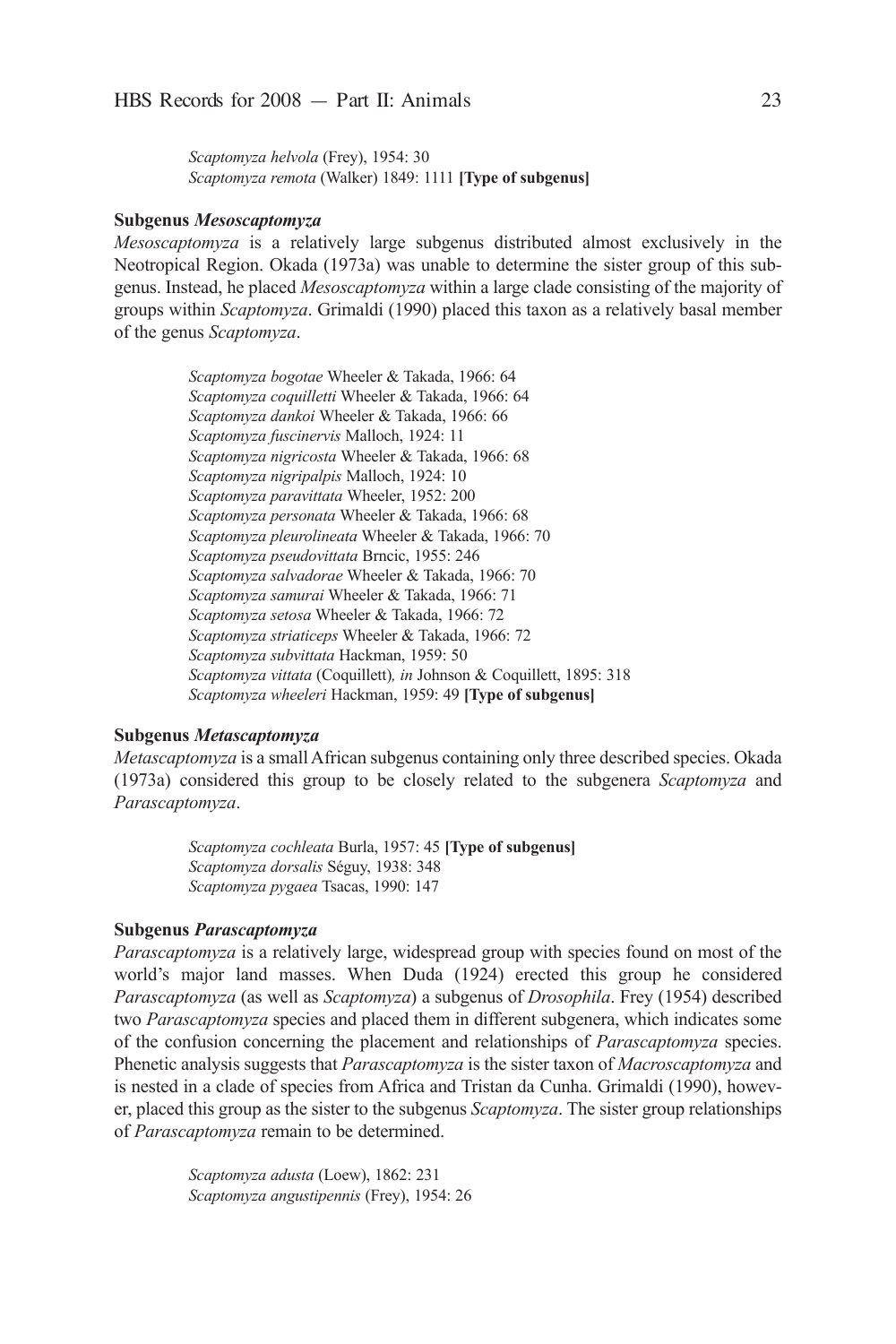*Scaptomyzaclavifera* Wheeler & Takada, 1966: 74 *Scaptomyzaelmoi* Takada, 1970: 144 *Scaptomyzaexilis* McEvey, 1990: 59 *Scaptomyzafreyi* Hackman, 1959: 43 *Scaptomyzafrustulifera* (Frey), 1954: 31 *Scaptomyzahimalayana* Takada, 1970: 146 *Scaptomyzahorrida* (Frey), 1954: 22 *Scaptomyzaimpunctata* (Frey), 1945: 70 *Scaptomyzaincerta* (Frey), 1954: 25 *Scaptomyzalatifrons* Malloch, 1932: 221 *Scaptomyzamacroptera* Wheeler & Takada, 1966: 75 *Scaptomyzamumfordi* Malloch, 1933: 22 *Scaptomyzaoxyphallus* Tsacas 1990: 148 *Scaptomyzapallida* (Zetterstedt), 1847: 2571 **[Type of subgenus]** *Scaptomyzaparadusta* Wheeler, 1952: 198 *Scaptomyzapectinifera* (Frey), 1954: 24 *Scaptomyzapicifemorata* Hackman, 1959: 45 *Scaptomyzaquadriseriata* Malloch, 1934: 194 *Scaptomyzasantacruzi* Val, *in* carson *etal.* 1983: 243 *Scaptomyzaspinipalpis* Séguy, 1934: 11 *Scaptomyzasubstrigata* de Meijere, 1914: 268 *Scaptomyzataiwanica* Lin & Ting, 1971: 22

## **Subgenus** *Rosenwaldia*

With the exception of *S.kaavae* from the Marquesas, all members of this small subgenus are endemic to the Hawaiian archipelago. it was erected as a genus by Malloch (1934) and subsequently reduced to a subgenus of *Scaptomyza* by Hackman (1962). Both phenetic (Okada, 1973a) and cladistic (Grimaldi, 1990) studies suggest that this subgenus is closely related to *Alloscaptomyza* and *Elmomyza*, indicating that at least some of the endemic Hawaiian subgenera form a clade.

> *Scaptomyzaabrupta* Hackman, 1959: 37 *Scaptomyzaaloha* Hackman, 1959: 35 *Scaptomyzafinitima* Hardy, 1965: 612 *Scaptomyzakaavae* (Malloch), 1934: 195 **[Type of subgenus]** *Scaptomyzamediopallens* Hackman, 1959: 35 *Scaptomyzamitchelli* Hackman, 1959: 36 *Scaptomyzastriatifrons* Hackman, 1959: 36

## **Subgenus** *Scaptomyza*

The placement and taxonomic rank of *Scaptomyza* has been a contentious point in drosophilid taxonomy. Duda (1934) considered this group, along with *Parascaptomyza*, a subgenus of *Drosophila*. Wheeler (1981), however, considered *Scaptomyza* a genus and proposed a series of species groups within this taxon. The current taxonomy recognizes the genus *Scaptomyza* and a series of subgenera within the concept of this larger taxon. Okada (1973a) suggested that the subgenus *Scaptomyza* is the sister group of the subgenus *Hemi scaptomyza*. A much different result was proposed by Grimaldi (1990). His analyses indicate that *Scaptomyza* is paraphyletic, with one lineage being closely related to the subgenus *Parascaptomyza* and another that is the sister group of most of the remaining species in the genus *Scaptomyza*.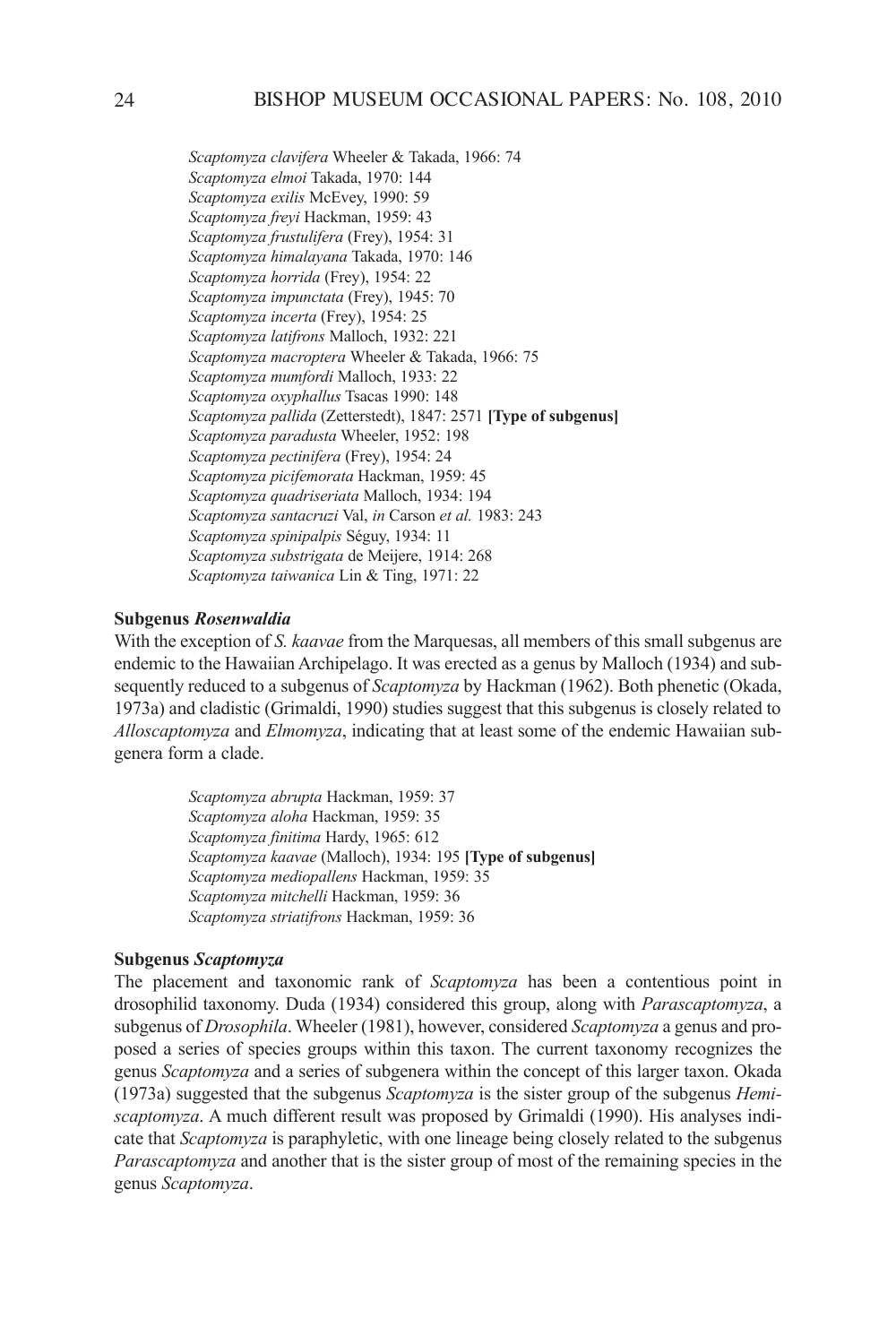*Scaptomyzaacuta* Nishiharu, 1979: 41 *Scaptomyzaamplialata* Takada, Beppu, & Toda, 1979: 115 *Scaptomyzaandiana* Wheeler & Takada, 1966: 43 *Scaptomyzaatahulapa* Hackman, 1959: 59 *Scaptomyzaatlantica* Hackman, 1955: 89 *Scaptomyzabaechlii*Sidorenko, 1993: 462 *Scaptomyzachoi* Kang, Lee, & Bahng, 1965: 51 *Scaptomyzaclavata* Okada, 1973c: 435 *Scaptomyzaconsimilis* Hackman, 1955: 82 *Scaptomyzaflava* (Fallén), 1823: 7 *Scaptomyzaflaviventris* Hackman, 1959: 63 *Scaptomyzagrahmi* Hackman, 1959: 64 *Scaptomyzagraminum* (Fallén), 1823: 8 **[Type of subgenus]** *Scaptomyzagriseola* (Zetterstedt), 1847: 2562 *Scaptomyzaheedi* Wheeler & Takada, 1966: 46 *Scaptomyzamateolata* McEvey, 1990: 53 *Scaptomyzamelanissima* Okada, 1966: 62 *Scaptomyzamerina* McEvey, 1990: 56 *Scaptomyzamimitantalia* Tsacas & cogan, 1976: 89 *Scaptomyzamontana* Wheeler, 1949: 166 *Scaptomyzaneoandina* Wheeler & Takada, 1966: 48 *Scaptomyzanigrita* Wheeler, 1952: 205 *Scaptomyzanigrocella* Wheeler, 1949: 167 *Scaptomyzanoei* Brncic, 1955: 245 *Scaptomyzaparandina* Wheeler & Takada, 1966: 50 *Scaptomyzaparasplendens* Okada, 1966: 59 *Scaptomyzapolygonia* Okada, 1956: 74 *Scaptomyza quadruangulata* Singh & Dash, 1993: 138 *Scaptomyzasantahelenica* Tsacas & cogan, 1976: 86 *Scaptomyzasichuanica* Sidorenko, 1995: 2 *Scaptomyzasilvata* Okada, 1966: 63 *Scaptomyzasinica* Lin & Ting, 1971: 24 *Scaptomyzasub&iana* Wheeler & Takada, 1966: 50 *Scaptomyza subsplendens* (Duda), 1934: 70 *Scaptomyzateinoptera* Hackman, 1955: 82 *Scaptomyzatistai* Kumar & Gupta, 1992: 48 *Scaptomyzayakutica* Sidorenko & Toda *in* Toda *etal.*, 1996: 462

### **Subgenus** *Tantalia*

*Tantalia* is an endemic Hawaiian group characterized by the presence of distinctive white stripe on the mesonotum. This group was named after Mt. Tantalus, O'ahu by Malloch (1938) and was initially given generic rank. Hackman (1959) sank it into *Scaptomyza* based on the similarity of these species to the subgenus *Elmomyza*. Okada (1973a) placed *Tantalia* in a clade of endemic Hawaiian *Scaptomyza*. Grimaldi (1990) placed this species close to *Elmomyza* in a clade of Hawaiian subgenera.

> *Scaptomyzaalbovittata* (Malloch), 1938: 53 **[Type of subgenus]** *Scaptomyzabrunnimaculata* Hardy, 1965: 620 *Scaptomyzaflavida* Hardy, 1965: 622 *Scaptomyzagilvivirilia* Hardy, 1965: 624 *Scaptomyzanigrosignata* Hardy, 1965: 625 *Scaptomyzavaripicta* Hardy, 1965: 627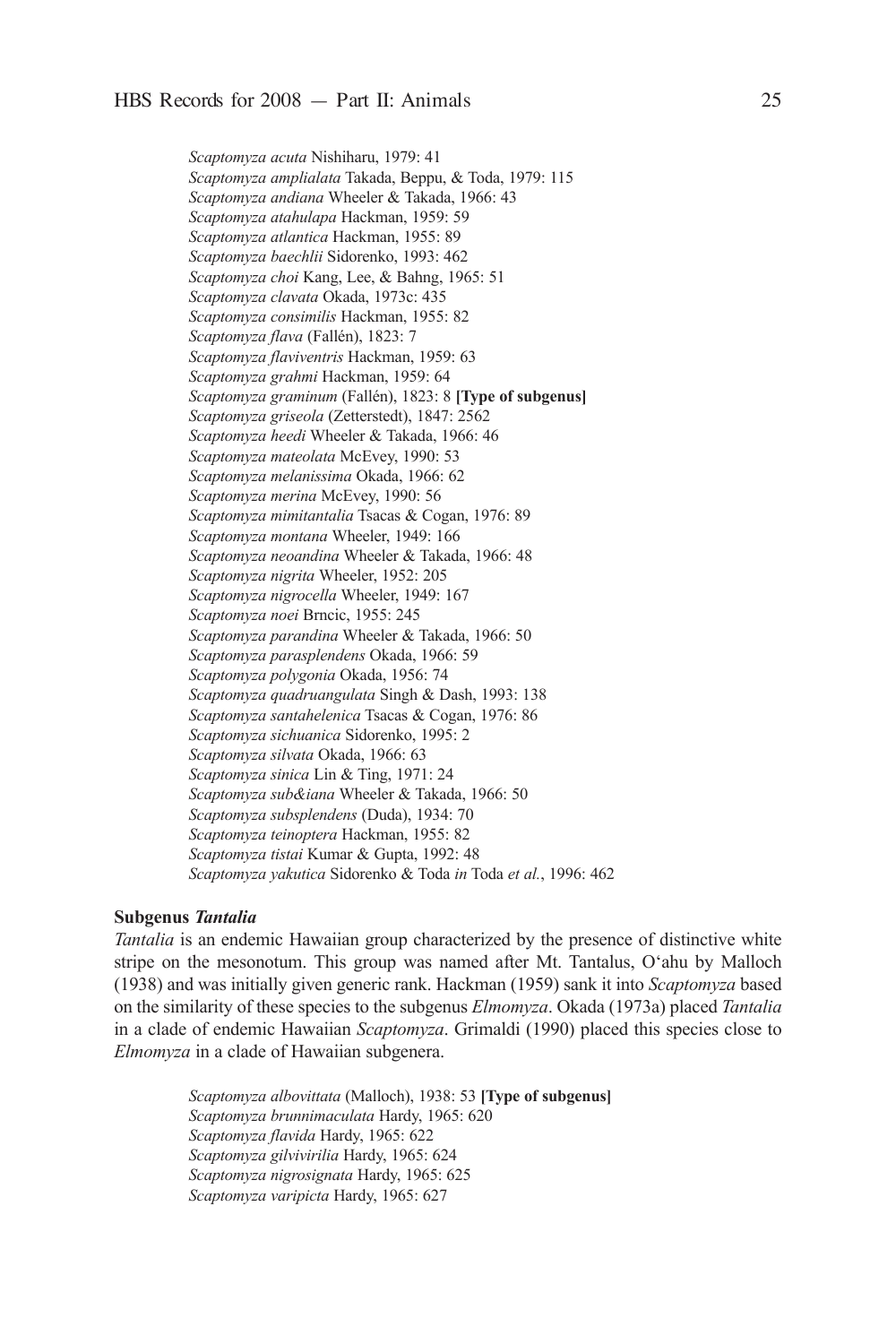### **Subgenus** *Titanochaeta*

all species in *Titanochaeta* are larval predators on spider eggs. This bizarre ecology, coupled with some unique morphological changes, led Knab (1914) to propose this group as an endemic Hawaiian genus. Subsequent work (Bonacum, 2001) suggests that this group is actually derived from within the genus *Scaptomyza* and should be considered as a clade within this larger group (O'Grady *et al.*, 2003a).

> *Scaptomyzabryani* (Wirth), 1952: 417 *Scaptomyzacanuta* (Hardy), 1965: 200 *Scaptomyzachauliodon* (Hardy), 1965: 778 *Scaptomyzacontestata* (Hardy), 1966: 240 *Scaptomyzaglauca* (Hardy), 1965: 782 *Scaptomyzaichneumon* (Knab), 1914: 168 **[Type of subgenus]** *Scaptomyza neoevexa* O'Grady, Bonacum, DeSalle, & Val, 2003: 12 Scaptomyza neokauaiensis O'Grady, Bonacum, DeSalle, & Val, 2003: 12 *Scaptomyza neosilvicola* O'Grady, Bonacum, DeSalle, & Val, 2003: 12 *Scaptomyzasetosiscutellum* (Hardy), 1965: 788 *Scaptomyzasweyzei* (Wirth), 1952: 415 *Scaptomyzavittiger* (Hardy), 1965: 793

## **Subgenus** *Trogloscaptomyza*

*Trogloscaptomyza* previously contained a number of Hawaiian species (Hardy, 1965) and the type species, *S.brevilamellata*, from Tristan da cunha. Frey (1954) initially placed this group as a subgenus of the genus *Parascaptomyza*. When *Parascaptomyza* was merged with *Tristanomyza* and *Scaptomyza* to form the genus *Scaptomyza*, Hackman (1959) proposed keeping the subgeneric classifications of Frey (1954) and maintained *Trogloscaptomyza* as a subgenus of *Scaptomyza*. Later, Hackman (1982) removed the Hawaiian species from this group to the subgenus *Elmomyza* in order to preserve the monophyly of *Trogloscaptomyza*. This subgenus now contains a single species from Tristan da cunha.

*Scaptomyzabrevilamellata* (Frey), 1954: 21 **[Type of subgenus]**

## **Unplaced** *Scaptomyza* **species**

Magnacca and O'Grady (2008) moved several of the species below from unplaced in Hawaiian *Drosophila* clade to unplaced in the *Scaptomyza* lineage based on the morphology of the male genitalia.

> *Scaptomyzabiseta* Malloch, 1932: 222 *Scaptomyzagracilis* (Walker), 1853: 239 *Scaptomyzaimprocera* (Hardy), 1965: 317 *Scaptomyzamagnipalpa* (Hardy), 1965: 352 *Scaptomyzaparva* (Grimshaw), 1901: 65 *Scaptomyzaprolixa* (Hardy), 1965: 430 *Scaptomyzaruficornis* Meigen, 1838: 375 *Scaptomyzaspiculipennis* Takada & Momma, 1975: 33 *Scaptomyzataractica* (Hardy), 1965: 479 *Scaptomyzatotonigra* (Hardy), 1965: 486 *Scaptomyzavinnula* (Hardy), 1965: 510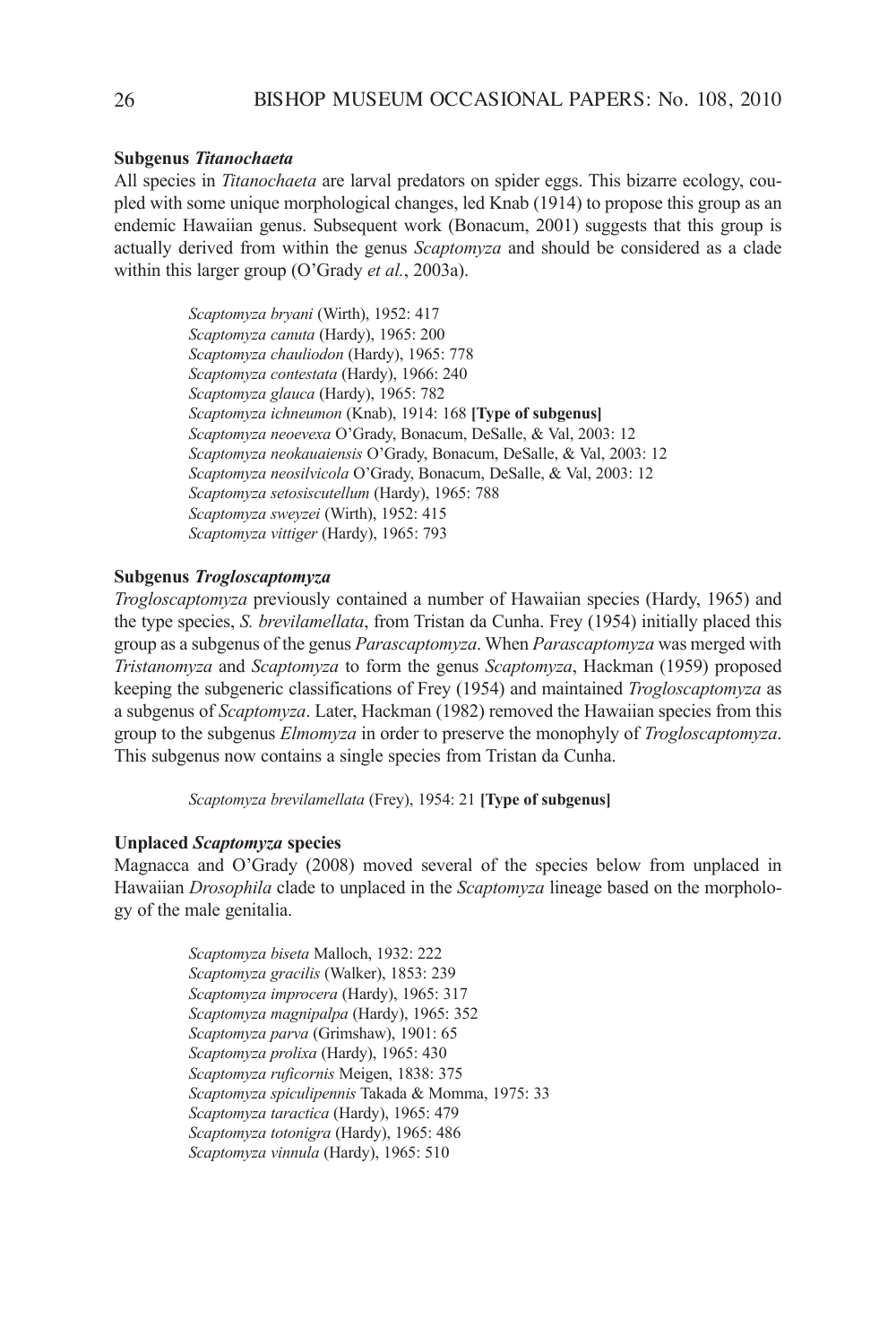**Literature Cited**

- **Ashburner**, **M**., **Golic**, **R**. **& Hawley**, **S**.**H**. 2005. drosophila: *alaboratoryhandbook*. cold Spring Harbor Laboratory Press, New York. 1,331 pp.
- **Baker**, **R**.**H**. **& DeSalle**, **R**. 1997. Multiple sources of character information and the phylogeny of Hawaiian drosophilids. *Systematic Biology* 46: 654–673.
- Basden, E.B. 1976. Oswald Duda and *Scaptomyza*, 1921 (Dipt., Drosophilidae). *Entomologist'sMonthlyMagazine***111**: 185.
- Becker, T. 1920. Dipteres brachycères, pp. 163–215. *In: Mission du service géographique* de l'armée pour la mésure d'un arc de Méridien Equatorial en Amerique du Sud sous le contrôle scientifique de l'Académie des Sciences, 1899–1906. Vol. X. Entomologie.–Botanie. Fascicule 2.–Opiliones.–Diptères.–Myriapodes. "1919". Gauthier-Villars, Paris.
- Bock, I.R. 1986. The Drosophilidae (Insecta: Diptera) of Norfolk Island. *Australian Journal ofZoology* **34**: 305–313.
- **Bonacum, J.** 2001. Molecular systematics of the Hawaiian Drosophilidae. PhD Thesis, Yale University, New Haven, connecticut.

———., **O'Grady**, **P**.**M**., **Kambysellis**, **M**. **& Desalle**, **R**. 2005. Phylogeny and age of di vers ification of the *planitibia* species group of the Hawaiian *Drosophila*. *Molecular PhylogeneticsandEvolution* **37**: 73–82.

- **Brake, I. & Bächli, G.** 2008. *World catalog of insects*. Volume 9. Drosophilidae: Diptera. Apollo Books, Stenstrup, Denmark. 412 pp.
- **Brncic**, **D**. 1955. The Chilean species of *Scaptomyza* Hardy (Diptera Drosophilidae). *RevistaChilenadeEntomologia* **4**: 237–250.

-. 1983. A review of the genus *Scaptomyza* Hardy (Diptera, Drosophilidae) in Chile with the description of a new species. *Revista Chilena de Historia Natural* **56**: 71–76.

**Bryan, E.H. Jr. 1934.** A review of the Hawaiian Diptera, with descriptions of new species. *Proceedings of the Hawaiian Entomological Society* 8: 399–468.

———. 1938. Key to the Hawaiian drosophilidae and descriptions of new species. *Proceedings of the Hawaiian Entomological Society* **10**: 25–42.

Burla, H. 1957. Ostafrikanische Drosophiliden (Dipt.). *Jahreshefte des Vereins für Vaterlandische Naturkunde in Wurttemberg* 112: 36-49.

**Carson**, **H**.**L**., **Clayton**, **F**.**E**. **& Stalker**,**H**.**D**. 1967. Karyotypic stability and speciation in Hawaiian *Drosophila. Proceedings of the National Academy of Science* 57: 1280–1285.

———. **& Yoon**, **J**.**S**. 1982. Genetics and evolution of Hawaiian *Drosophila,* pp 298–344. *In*: Ashburner, M., H. Carson & J.N. Thompson Jr. (eds.), *The genetics and biology of* Drosophila. Academic Press, New York.

———. **& Craddock**, **E**.**M**. 1995. chromosomal inversion polymorphism in two marginal populations of the endemic Hawaiian species, *Drosophila silvestris*. *Genetic SelectionandEvolution* **27**: 481–490.

———. **& Stalker**, **H**.**D**. 1969. Polytene chromosome relationships in Hawaiian Species of *Drosophila*. iV. The *D. primaeva* subgroup. *University of Texas Publications* **6918**: 85–94.

 $-$ , **Val**, **F.C. do & Wheeler**, **M.R.** 1983. Drosophilidae of the Galapagos Islands, with descriptions of two new species. *International Journal of Entomology* **25**: 239–248.

Clayton, F.E. 1966. Preliminary report on the karyotypes of Hawaiian Drosophilidae. *UniversityofTexasPublications* **6615**: 397–404.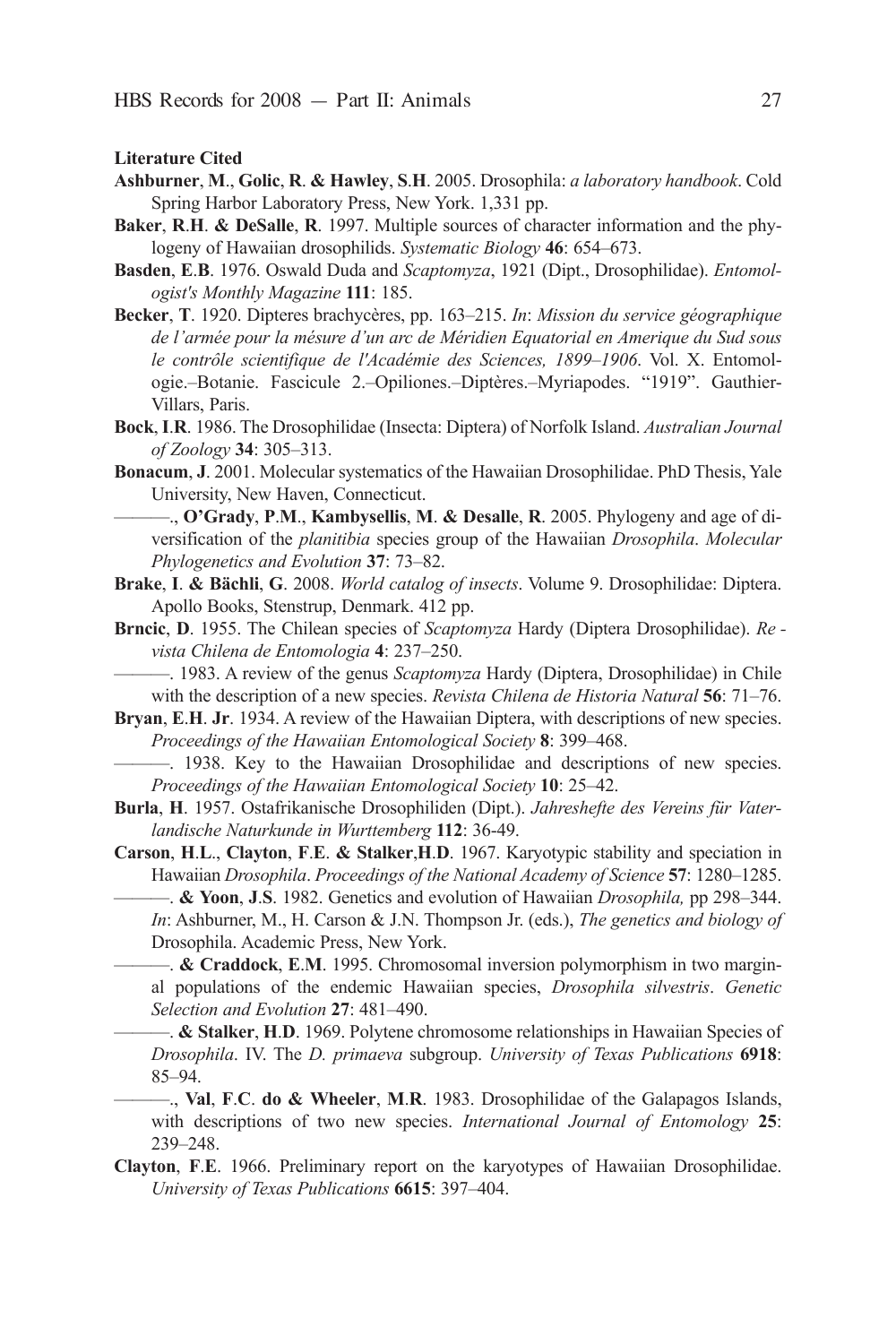———. 1968. Metaphase configurations in species of the Hawaiian Drosophilidae. *UniversityofTexasPublications* **6818**: 263–278.

- **Collin, J.E.** 1953. On the British species of *Scaptomyza* Hardy and *Parascaptomyza* Duda (diptera: drosophilidae). *Entomologist* **86**: 148–151.
- **DeSalle, R.** 1992. The origin and possible time of divergence of the Hawaiian Drosophilidae: evidence from DNA sequences. *Molecular Biology and Evolution* 9(5): 905– 916.
- Duda, O. 1924. Beitrag zur Systematik der Drosophiliden unter besonderer Beruck sichtigung der paläarktischen u. orientalischen Arten (Dipteren). *Archiv für Naturgeschichte* **90**(3):172–234.
	- 1927. Die sudamerikanischen Drosophiliden (Dipteren) unter Berucksichtigung auch der anderen neotropischen sowie der nearktischen arten. *Archiv für Natur geschichte* **91**(11/12): 1–228.
	- ———. 1934. drosophilidae. *DieFliegenderPalaearktischenRegion* **6**, 118p.
- **Fallen**, **C.F**. 1823. *Geomyzides sveciae. Quarum descriptionem Venia Ampl. Facult. Philos. Acad.Lund.InLyceoCarolinod.XXIVMajiMDCCCXXIII.* Berlingianis, Lund. 8pp.
- Frey, R. 1945. Tiergeographische Studien über die Dipterenfauna der Azoren. Commentatis *Biologicae* **8**(10)[1944], 114 pp.
- ———. 1954. diptera Brachycera und Sciaridae von Tristan da cunha. *ResultsoftheNor wegian Scientific Expedition to Tristan Da Cunha 1937–1938* **4**(20), 55 pp.
- **Grimaldi**, **D.A.** 1990. A phylogenetic revised classification of genera in the Drosophilidae (Diptera). *Bulletin of the American Museum of Natural History* 197, 139 pp.
- **Grimshaw**, **P.H.** 1901. Diptera. *Fauna Hawaiiensis* **3**(1): 1–77, 79-86.
- **Hackman**, W. 1955. On the genera *Scaptomyza* Hardy and *Parascaptomyza* Duda (Dipt., drosophilidae). *NotulaeEntomologicae* **35**: 74–91.
	- ———. 1959. On the genus *Scaptomyza* Hardy (diptera, drosophildae). *ActaZoologica Fennica* **97**: 3–73.
	- 1962. On Hawaiian *Scaptomyza* species (Diptera, Drosophilidae). *Notulae Entomologicae* **42**: 33–42.
		- 1982. The relation between the genera *Scaptomyza* and *Drosophila* (Diptera, Droso philidae). *AnnalesEntomologicaeFennicae* **48**: 97–104.
- Hardy, D.E. 1965. Diptera: Cyclorrhapha. II, Series Schizophora, section Acalypterae I. Family Drosophilidae. *Insects of Hawaii* 12, 814 pp.
- ———. 1966. descriptions and Notes on Hawaiian drosophildae (diptera). *Universityof TexasPublications* **6615**: 195–244.
	- ———. 1969. Notes on Hawaiian "idiomyia" (*Drosophila*). *University of Texas Publi cations* **6918**: 71–77.
- ———. 1977. review of the Hawaiian *Drosophila* (*Antopocerus*) Hardy. *Proceedingsof theEntomologicalSocietyofWashington* **79**(1): 82–95.
	- $-$ . 1978a. Note: a replacement name for *Drosophila nigricolor* Hardy (Diptera: Drosophilidae). *Proceedings of the Entomological Society of Washington* 80(1): 102.
	- —. 1978b. A new symmorphic sibling species of *Drosophila* (Diptera) from the Island of Maui, Hawaii. *American Midland Naturalist* 99(2): 350-351.
	- ———. **& Kaneshiro**, **K**.**Y**. 1968. New picture-winged *Drosophila* from Hawaii. *Uni versityofTexasPublications* **6816**: 171–262.
		- ———. **& Kaneshiro**, **K**.**Y**. 1969. descriptions of new Hawaiian *Drosophila*. *Universityof TexasPublications* **6918**: 39–54.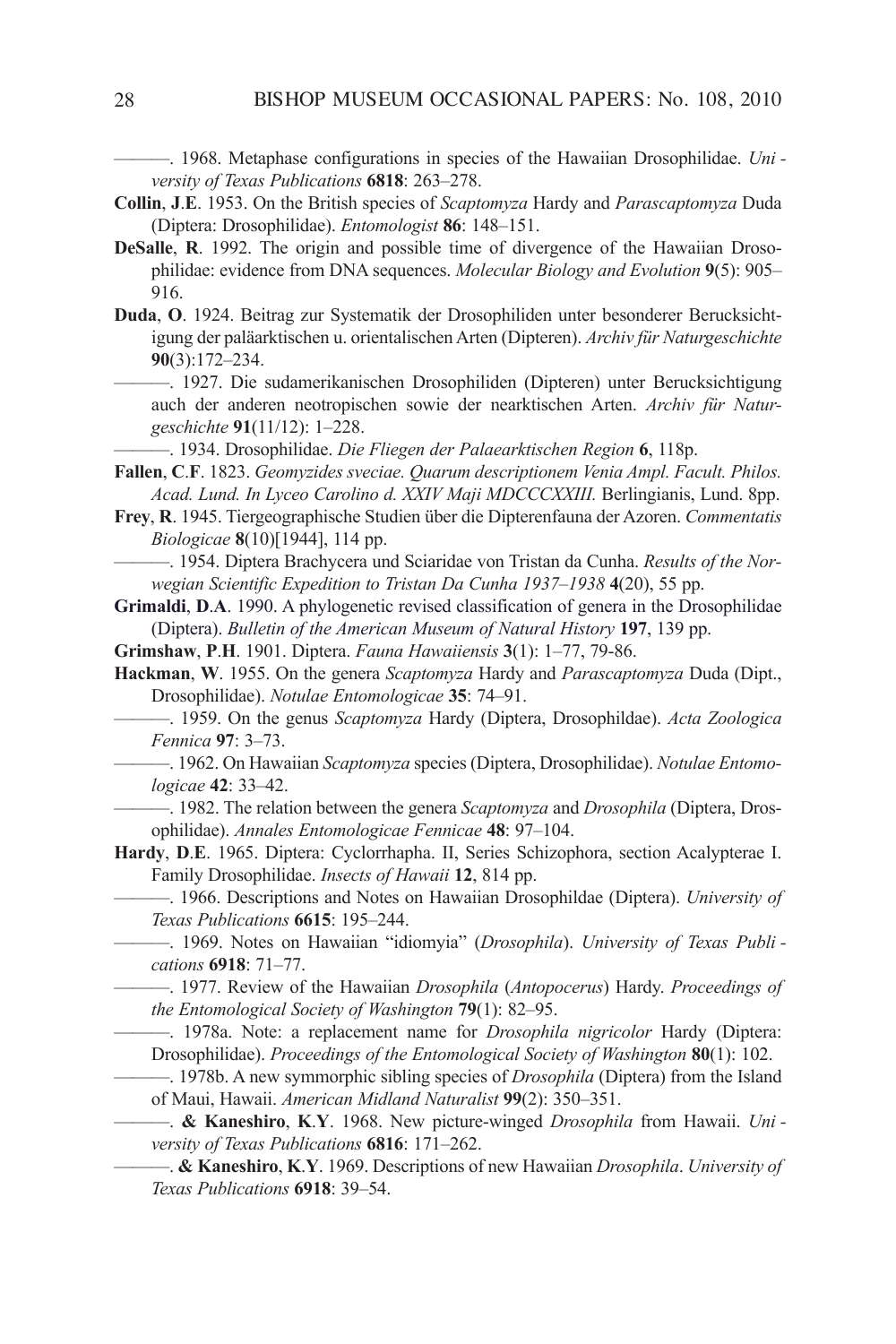- ———. **& Kaneshiro**, **K**.**Y**. 1971. New picture-winged *Drosophila* from Hawaii, Part ii. (Drosophilidae, Diptera). *University of Texas Publications* **7103**: 151–170.
- ———. **& Kaneshiro**, **K**.**Y**. 1972. New picture-winged *Drosophila* from Hawaii, Part iii (Drosophilidae, Diptera). *University of Texas Publications* **7213**: 155–161.
- ———. **& Kaneshiro**, **K**.**Y**. 1975a. Studies in Hawaiian *Drosophila*, modified mouthparts species no. 1: *mitchelli* subgroup. *Proceedings of the Hawaiian Entomological Society* **22**(1): 51–55.
- ———. **& Kaneshiro**, **K**.**Y**. 1975b. Studies in Hawaiian *Drosophila*, miscellaneous new species, no. 1. *Proceedings of the Hawaiian Entomological Society* 22(1): 57–64.
	- ———. **& Kaneshiro**, **K**.**Y**. 1979. a review of the *modified tarsus*species group of Hawaiian *Drosophila* (Drosophilidae: Diptera). I. The "split-tarsus" subgroup. *Proceedings of the Hawaiian Entomological Society* 23(1): 71–90.
- ———., **Kaneshiro**, **K**.**Y**., **Val**, **F**.**C**. **do & O'Grady**, **P**.**M**. 2001. review of the *haleakalae* species group of Hawaiian *Drosophila* (Diptera: Drosophilidae). *Bishop Museum BulletininEntomology* **9**, 88 pp.
- Harrison, R.A. 1959. Acalypterate Diptera of New Zealand. *Department of Scientific and Industrial Research Bulletin* 128, vii + 382 pp.
- Heed, W.B. 1968. Ecology of the Hawaiian Drosophilidae. *University of Texas Publications* **6818**: 387–418.
- **International Commission for Zoological Nomenclature**. 1999. *International Code of* Zoological Nomenclature. International Trust for Zoological Nomenclature, London.  $x\dot{x}$  + 306 pp.
- **Johnson, C.W. & Coquillett, D.W.** 1895. Diptera of Florida, with additional descriptions of new genera and species. *Proceedings of the Academy of Natural Sciences in Philadelphia* **47**: 303–340.
- **Kambysellis**, **M**.**P**. 1993. Ultrastructural diversity in the egg chorion of Hawaiian *Dro sophila* and *Scaptomyza*: ecological and phylogenetic considerations. *International JournalofInsectMorphology&Embryology* **22**: 417–446.
	- ———., **Ho**, **K**.**F**., **Craddock**, **E**.**M**., **Piano**, **F**., **Parisi**, **M**. **& Cohen**, **J**. 1995. Pattern of ecological shifts in the diversification of Hawaiian *Drosophila* inferred from a molecular phylogeny. *CurrentBiology* **5**: 1129–1139.
- **Kaneshiro, K.Y.** 1969. The *Drosophila crassifemur* group of species in a new subgenus. *UniversityofTexasPublications* **6918**: 79–83.
- —. 1976. A revision of the generic concepts in the biosystematics of Hawaiian Drosophilidae. *Proceedings of the Hawaiian Entomological Society* 22(2): 255–278.
	- -- 1997. R.C.L. Perkins' legacy to evolutionary research on Hawaiian Drosophilidae (diptera). *PacificScience* **51**(4): 450–461.
	- ———., **Gillespie**, **R**.**L**. **& Carson**, **H**.**L**. 1995. chromosomes and male genitalia of Hawaiian *Drosophila*: tools for interpreting phylogeny and geography, p. 57–71 *In*: Wagner, W.L. & V.a. Funk (eds.), *Hawaiian biogeography: evolution on a hotspot Archipelago*. Smithsonian Institution Press, Washington, DC. xvii + 467pp.
- ———. **& Kambysellis**, **M**.**P**. 1999. description of a new allopatric sibling species of Hawaiian picture-winged *Drosophila*. *Pacific Science* **53**(2): 208-213.
- **Kang**, **Y**.**S**., **Lee**, **T**.**J**. **& Bahng**, **K**.**W**. 1965. Three new species and two unrecorded species of Drosophilidae from Korea. *Korean Journal of Science* 8: 51-54.
- **Knab**, **F**. 1914. Drosophilidae with parasitic larvae. *Inseculor Inscitiae Menstruus*. **2**(1): 165–169.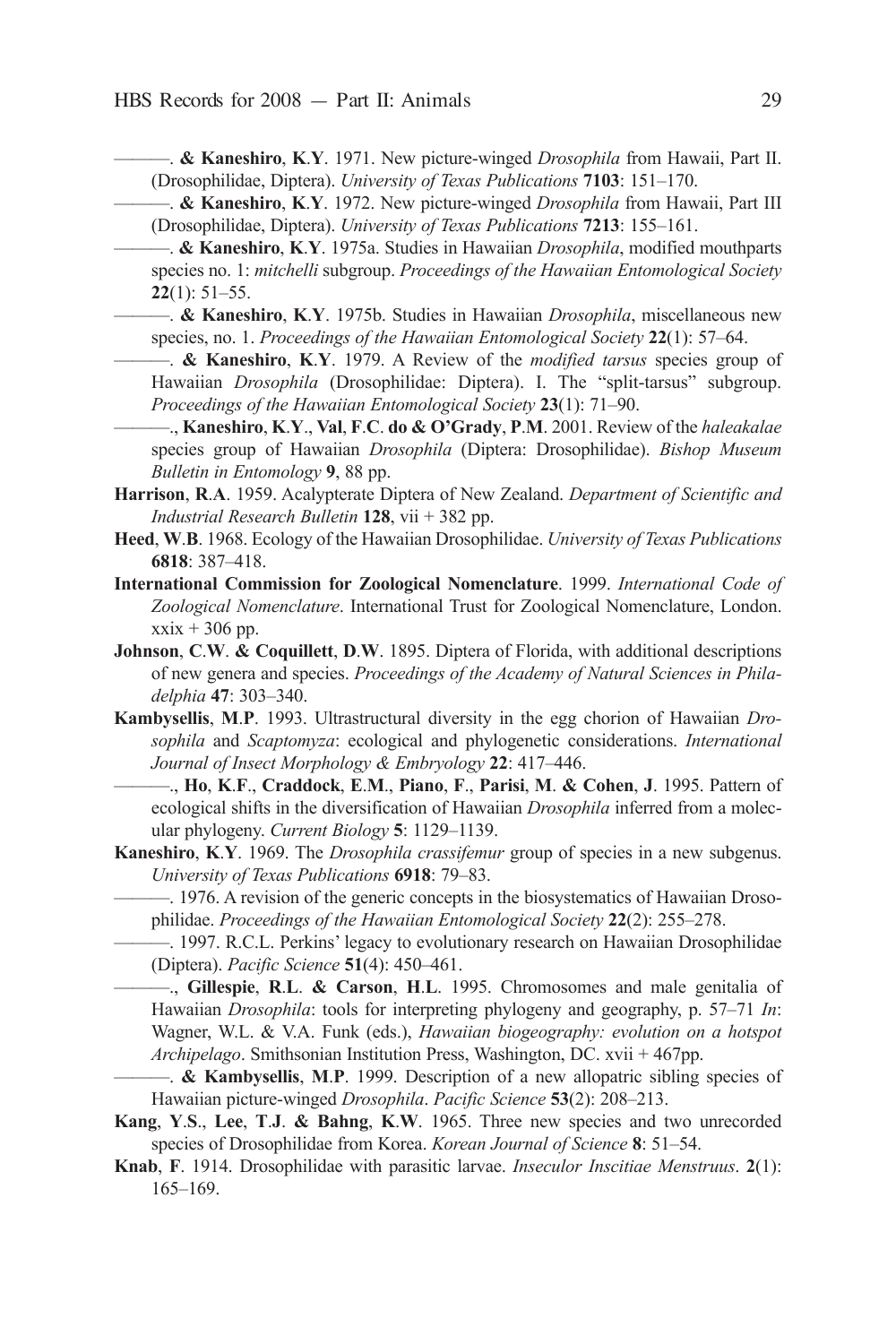- Kumar, A. & Gupta, J.P. 1992. Two new and two unrecorded species of Drosophilidae from Sikkim, India (Insecta: Diptera). *Senckenbergiana Biologica* 72: 45–51.
- **Lapoint**, **R**.**T**., **Magnacca**, **K**.**N**. **& O'Grady**, **P**.**M**. 2009. review of the *spoontarsus* subgroup of Hawaiian *Drosophila* (Drosophilidae: Diptera), with a description of one new species. *Zootaxa* **2003**: 53–68.
- Lin, F.J. & Ting, J.I. 1971. Several additions to the fauna of Taiwan Drosophilidae (Diptera). *Bulletin of the Institute of Zoology, Academica Sinica* (Taiwan) **10**: 17–35.
- Loew, H. 1862. Diptera Americae septentrionalis indigena. Centuria secunda. *Berliner EntomologischeZeitschrift* **6**: 185–232.
	- ———. 1863. diptera americae septentrionalis indigena. centuria tertia. *Berliner Ento mologischeZeitschrift* **7**: 1–55.
- **Magnacca**, **K**.**N**. **& O'Grady**,**P**.**M**. 2010. revision of the *modified mouthparts* species group of Hawaiian *Drosophila* (Diptera: Drosophilidae): the *ceratostoma*, *freycinetiae*, *semifuscata*, and *setiger* subgroups and unplaced species. *University of California Publications in Entomology* 130, 94 pp.
	- ———. **& O'Grady**, **P**.**M**. 2006. a subgroup structure for the *modifiedmouthparts*group of Hawaiian *Drosophila*. *Proceedings of the Hawaiian Entomological Society* 38: 87– 101.
	- ——., **Foote**, **D. & O'Grady**, **P.M.** 2008. A review of the endemic Hawaiian Drosophilidae and their host plants. *Zootaxa* **1728**: 1–58.
		- $\rightarrow$  & O'Grady, P.M. 2008a. Revision of the *nudidrosophila* and *ateledrosophila* species groups of Hawaiian *Drosophila* (Diptera: Drosophilidae), with descriptions of twenty-one new species. *Systematic Entomology* 33(2): 395–428.
		- ———. **& O'Grady**, **P**.**M**. 2008b. New combinations in Hawaiian *Drosophila* and *Scapto myza* (Diptera: Drosophilidae). *Zootaxa* **1926**: 53–60.
- Malloch, J.R. 1923. Notes on Australian Diptera with descriptions. *Proceedings of the LinneanSocietyofNewSouthWales* **48**: 601–622.
	- —. 1924. Descriptions of Neotropical two-winged flies of the family Drosophilidae. *Proceedings of the United States National Museum* 66(3): 1–11.
		- ———. 1932. New species and other records of Otitidae (Ortalidae), Piophilidae, clusiidae, Chloropidae, and Drosophilidae from the Marquesas. *Bulletin of the Bernice P. Bishop Museum* **98**: 205–223.
	- —. 1933. An aberrant *Scaptomyza* from the Society Islands (Diptera: Drosophilidae). *BulletinoftheBerniceP.BishopMuseum* **113**: 95–96.
- ———. 1934. diptera, drosophilidae. *InsectsofSamoa* **6**(8): 267–312.
- ———. 1938. Two genera of Hawaiian drosophilidae (diptera). *Proceedings of the HawaiianEntomologicalSociety* **10**(1): 53–55.
- **Markow**, **T**.**A**., **& O'Grady**, **P**.**M**. 2006. drosophila: *aguideofspeciesidentificationand*  $use. Academic Press, London. viii + 259 pp.$
- **McEvey**, **S**.**F**. 1990. New species of *Scaptomyza* from Madagascar and Mauritius with a note on terminology (Diptera: Drosophilidae). *Annales de la Société Entomologie de France* **26**: 51–64.
- Meigen, J.W. 1838. Systematische Beschreibung der bekannten europäischen zweiflügeli*genInsekten.* 7. Theil. Schulze, aachen. 433 pp.
- **de Meijere**, **J**.**C**.**H**. 1914. Studien uber sudostasiatische dipteren. iX. *Tijdschrift voor Entomologie***57**: 137–275.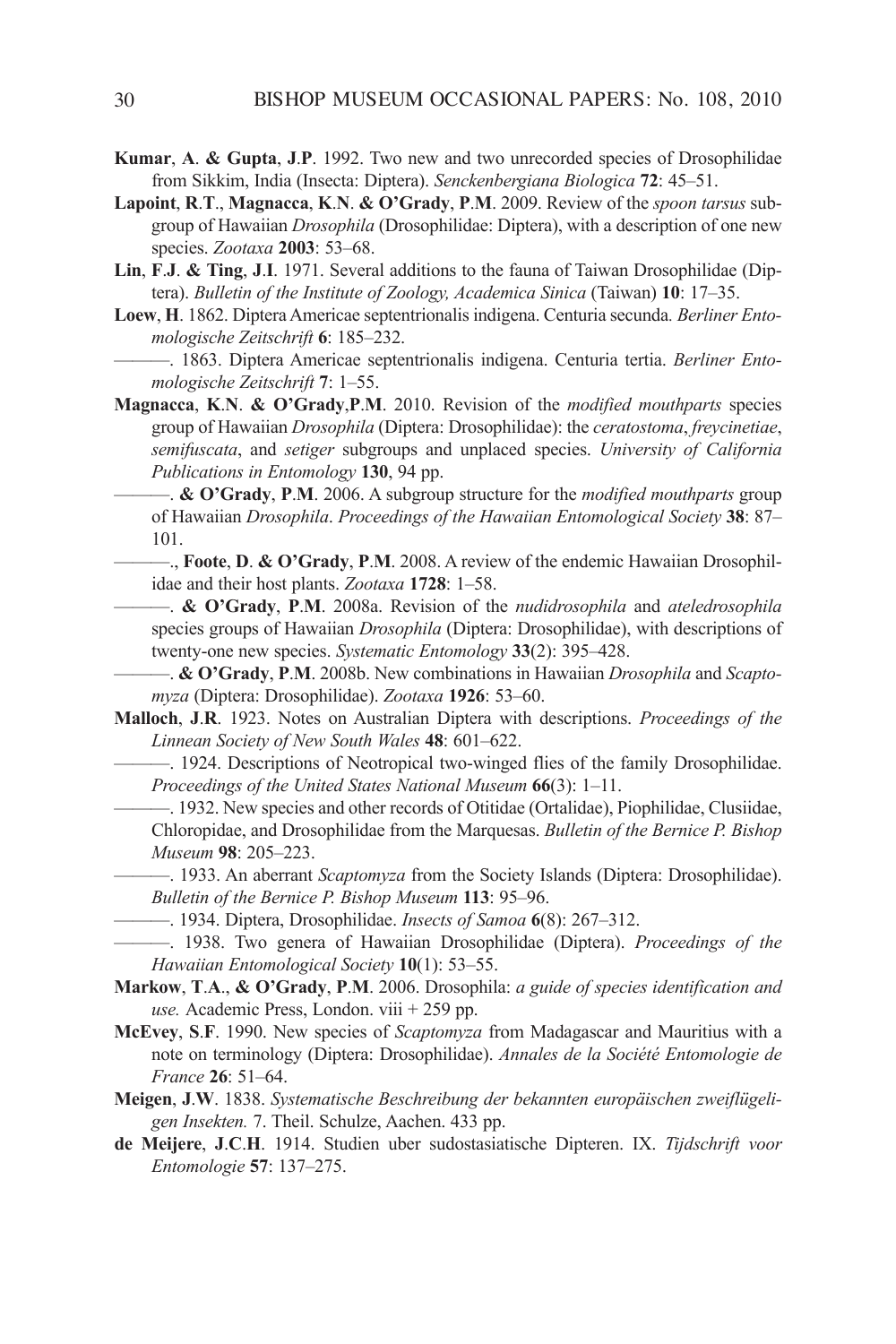- **Nishiharu**, **S**. 1979. Three new species of Drosophilidae from Japan (Diptera). *Kontyû* **47**(1): 38–43.
- **O'Grady**, **P.M.** 1998. Phylogenetic relationships of flies in family Drosophilidae inferred by combined analysis of morphological and molecular characters. Ph.D. Dissertation, University of Arizona, Tucson.

———. 2002. Notes on the nomenclature of the endemic Hawaiian drosophilidae. *Bishop MuseumOccasionalPapers* **65**: 36–40.

- ———. **& DeSalle**, **R**. 2008. Out of Hawaii: the origin and biogeographic history of the genus *Scaptomyza* (Diptera, Drosophilidae). *Biology Letters* **4**(2): 195–199.
	- ———., **Bonacum**, **J**., **DeSalle**, **R**. **& Val**, **F**.**C**. **do**. 2003a. The placement of the *Engiscap tomyza, Grimshawomyia, and Titanochaeta, three clades of endemic Hawaiian Droso*philidae. *Zootaxa* **159**: 1–16.
	- ———., **Kam**, **M**.**W**.**Y**., **Val**, **F**.**C**. **do & Pereirra**, **W**.**D**. 2003b. revision of the *Drosophila mimica* subgroup, with descriptions of ten new species. *Annals of the EntomologicalSocietyofAmerica* **96**(1): 12–38.
		- ———., **Val**, **F**.**C**. **do**, **Hardy**, **D**.**E**. **& Kaneshiro**, **K**.**Y**. 2001. The *rustica*species group of Hawaiian *Drosophila* (Diptera: Drosophilidae). *Pan-Pacific Entomologist* 77(4):  $254 - 260$ .
- ———. **& Zilversmit**, **M**. 2004. Phylogenetic relationships within the *haleakalae* species group inferred by molecular and morphological characters (Diptera: Drosophilidae). *BishopMuseumBulletininEntomology* **12**: 117–134.
- **Okada**, **T**. 1956 *Systematic study of Drosophilidae and allied families of Japan. Gihodo,* Tokyo. 283p.
- ———. 1966 diptera from Nepal. cryptochaetidae, diastatidae, and drosophilidae. *Bul letinoftheBritishMuseumofNaturalHistory(Entomology)* **6**: 1–129.
	- 1973a. Descriptions of four new species of Drosophilidae of the Bonins, with taxometrical analyses of the *Scaptomyza* species (Diptera). *Kontyû* 41(1): 83-90.
- $-$ . 1973b. Drosophilidae and Diastatidae from Mongolia (Diptera). *Annales Historico-NaturalisMuseiNationalisdiHungarici* **65**: 271-279.
- $-$ , 1973c. Four new species of Drosophilidae from Japan (Diptera). *Kontyû* 41(4): 434-439.
- **Oldenberg**, **L**. 1914. Beitrag zur Kenntnis der europäischen Drosophiliden (Dipt.). *Archiv für Naturgeschichte* **80**(2): 1–42.
- **Perkins**, **R.C.L.** 1910. Supplement to Diptera. *Fauna Hawaiiensis* **2**(6): 697–700.
- **Perreira**, **W**.**D**. **& Kaneshiro**, **K**.**Y**. 1990. Three new species of picture-winged *Drosophila* from the Hawaiian Islands. Proceedings of the Hawaiian Entomological Society 30: 79–84.
- **Remsen**, **J**., **& DeSalle, R**. 1998. character congruence of multiple data partitions and the origin of the Hawaiian Drosophilidae. *Molecular Phylogenetics and Evolution* 9(2): 225–235.

— & O'Grady, P.M. 2002. Phylogeny of Drosophilidae (Diptera), with comments on combined analysis and character support. *Molecular Phylogenetics and Evolution* **24**(2): 248–263.

**Séguy, E**. 1934. Étude sur quelques muscides de a'Amerique Latine. *Revista de la Soci edadeEntomologicadeArgentina* **6**: 9–16.

———. 1938. Mission scientifique de l'Omo. diptera. i. Nematocera et Brachycera. *Mém oirsdelaMuséumNationald'HistoireNaturelle,Paris* **8**: 319–380.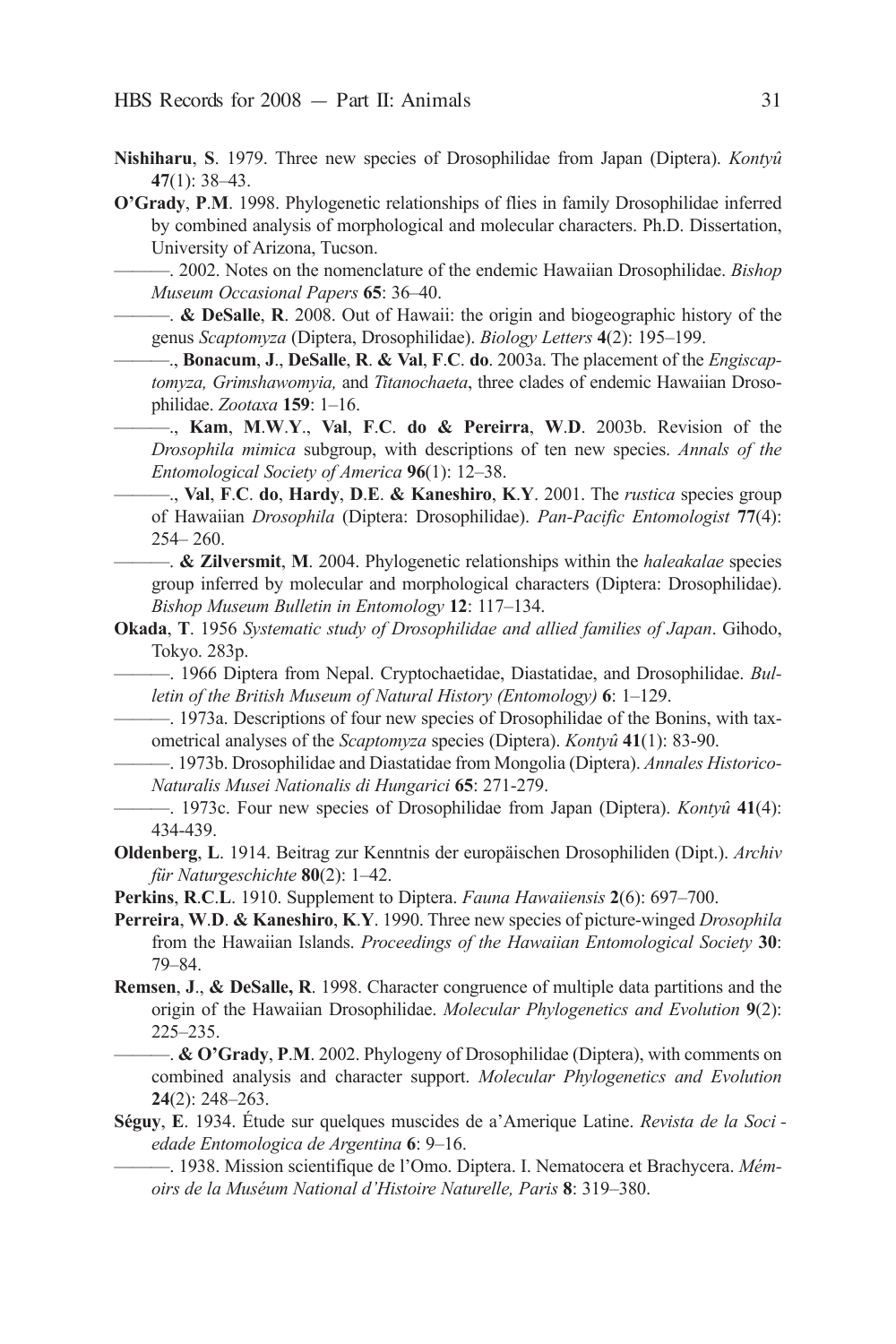- **Sidorenko, V.S. 1993.** Tribe Drosophilini of the Asian part of the USSR (Diptera: Drosophilidae). *Entomofauna* **14**: 253–268.
	- ———. 1995. New data on asian drosophilid flies (diptera, drosophilidae). Part 2. *Far EastEntomologist* **21**:1–4.
- **Singh, B.K. & Dash, S. 1993.** Drosophilidae of Uttarakhand region with the description of one new species (Insecta: Diptera). *Proceedings of the Zoological Society of Calcutta* **46**(2): 131–140.
- **Spieth**, **H**.**T**. 1966. courtship behavior of endemic Hawaiian *Drosophila*. *University of TexasPublications* **6615**: 245–313
	- ———. 1968. Evolutionary implications of sexual behavior in *Drosophila*. *Evolutionary Biology.* **2**: 157–193.
	- ———. 1982. Behavioral biology and evolution of the Hawaiian picture winged species group of *Drosophila*. *EvolutionaryBiology* **14**: 351-438.
- **Sturtevant, A.H.** 1939. On the subdivision of the genus *Drosophila. Proceedings of the NationalAcademyofScience,USA*. **25**: 137–141.
- Takada, H. 1966. Differentiation of the external male genitalia in the Drosophilidae. *Proceedings of the Kushiro Woman's College* 1: 39-50, 131-132.
	- ———. 1970. *Scaptomyza (Parascaptomyza) pallida* (Zetterstedt) and two related new species, *S. (P.) elmoi* n.sp. and *S. (P.) himalayana* n.sp. (Diptera: Drosophilidae). *AnnotatesZoologicaeJaponica* **43**(3): 142–147.
		- ———., **Beppu**, **K**. **& Toda**, **M**.**J**. 1979. *Drosophila* Survey of Hokkaido, XXXVi. New and unrecorded species of Drosophilidae (Diptera). *Journal of the Faculty of General Education,SapporoUniversity* **14**: 105–129.
	- & Momma, E. 1975. Distribution and Population Constitution of *Drosophila* in South East Asia and Oceania. II. Drosophilidae in the Suburbs of Kuala Lumpur, West Malaysia. *Journal of the Faculty of Science, Hokkaido University* 20(6): 9–48.
	- ———. **& Yoon**, **J**.**S**. 1989. Three new *Drosophila* species (diptera: drosophilidae) from British Columbia, Hawaii and the Canary Islands. *Entomological News* 100: 111–121.
- **Thomas**, **R**. **H**., **& Hunt**, **J**.**A**. 1993. Phylogenetic relationships in *Drosophila*: a conflict between molecular and morphological data. *Molecular Biology and Evolution* 10(2): 362–374.
- **Thomson**, **C.G**. 1869. Diptera species novas descripsit, pp. 443–614. *In*: Kongliga Svenska Fregatten *Eugenies* Resa Omkring Jorden. Vetenskapliga Iakttagelser, andra delen, Zoologi, 1. Insecta. "1868". Norstedt & Soner, Stockholm.
- **Throckmorton, L. H. 1966.** The relationships of the endemic Hawaiian Drosophilidae. *UniversityofTexasPublications* **6615**: 335–396.
- **Toda**, **M**.**J**., **Sidorenko**, **V**.**S**., **Watabe**, **H**.**A**., **Kholin**,**S**.**K**. **& Vinokurov**, **N**.**N**. 1996. a revision of the Drosophilidae (Diptera) in East Siberia and Russian Far East: taxonomy and biogeography. *Zoological Science* 13: 455-477.
- **Tsacas**, **L**. 1972. The "genus" *Euscaptomyza* Séguy (Diptera: Drosophilidae), with the description of two new African species. *University of Texas Publications* **7213**: 345–354. —. 1990. Drosophilidae de l'Afrique australe (Diptera) *Annals of the Natal Museum*
- **31**: 103–161. ———. **& B**.**H**. **Cogan**. 1977. La faune terrestre de l'île de Sainte-Hélène. 3. partie. ii. Insectes, 13. Diptera, 19. Fam. Drosophilidae. *Annales de la Muséum Royal d'Afrique Centrale* **215**(8): 82–95.
- **Vilela**, **C**.**R**. **& G**. **Bächli**. 1991. On the identity of *Drosophilaimmatura* Walker and *Dro* sophila remota Walker (Diptera, Drosophilidae). *Bulletin de la Société Entomologique Suisse* **64**: 27–31.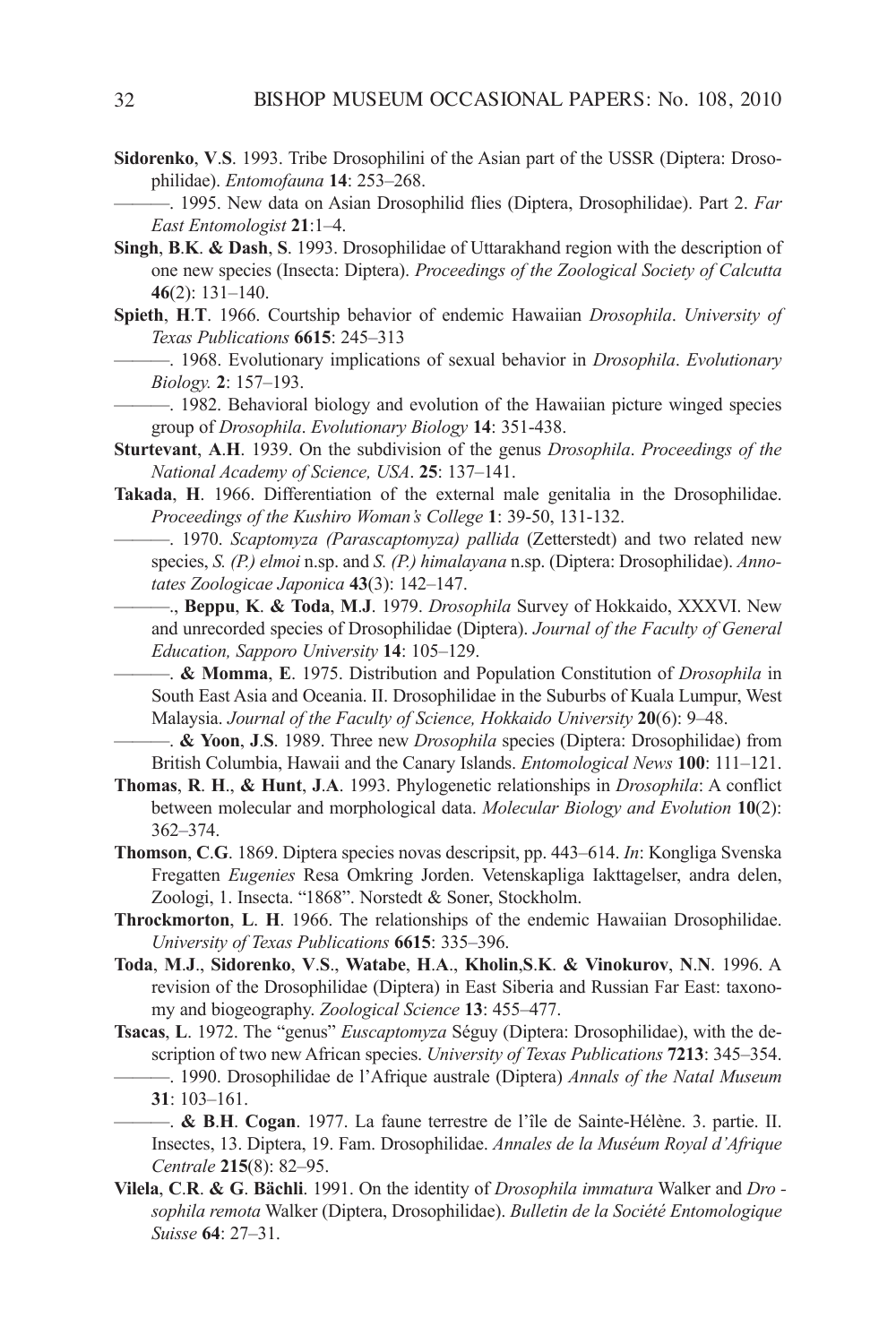- **Walker**, **F**. 1849. *ListofthespecimensofdipterousinsectsofthecollectionoftheBritish Museum.* Part 4. British Museum, London. Pp. 689–1172.
	- —. 1853. *Insecta Britannica*. Diptera. Vol. 2. Lovell & Reeve, London. 297pp.
- **Wheeler**, M.R. 1949. Taxonomic studies on the Drosophilidae. *University of Texas Publications* **4920**: 157–195.

 $-$ . 1952. The Drosophilidae of the Nearctic Region exclusive of the genus *Drosophila*. *UniversityofTexasPublications* **5204**: 162–218.

- —. 1981. The Drosophilidae: a taxonomic overview, pp 1–97. *In*: Ashburner, M., H. Carson & J.N. Thompson Jr. (eds.), *The genetics and biology of* Drosophila. Volume 3a. Academic Press, New York.
- ———. 1986. additions to the catalog of the world's drosophilidae, pp. 395–409. *In*: ashburner, M., H. carson & J.N. Thompson Jr. (eds.), *The genetics and biology of* Drosophila. Volume 3e. Academic Press, New York.
- ———. **& Takada**, **H**. 1966. The Nearctic and Neotropical species of *Scaptomyza* Hardy (Diptera: Drosophilidae). *University of Texas Publications* 6615: 35-78.
- Wirth, W.W. 1952. Two new spider egg predators from the Hawaiian Islands (Diptera: Drosophilidae). *Proceedings of the Hawaiian Entomological Society* 14(3): 415-417.
- **Zetterstedt**, **J.W**. 1847. *Diptera scandinaviae disposita et descripta*. Tomus sextus. Officina Lundbergiana, Lund. Pp. 2163–2580.

| Clade        | <b>Species Group</b> | <b>Species Subgroup</b> | No. Spp.                                   |
|--------------|----------------------|-------------------------|--------------------------------------------|
| <b>AMC</b>   | antopocerus          | adunca                  |                                            |
|              |                      | diamphidiopoda          | $\begin{array}{c} 2 \\ 6 \\ 7 \end{array}$ |
|              |                      | villosa                 |                                            |
|              | modified tarsus      | bristle tarsus          | 18                                         |
|              |                      | ciliated tarsus         | 21                                         |
|              |                      | split tarsus            | 24                                         |
|              |                      | spoon tarsus            | 12                                         |
|              |                      | unplaced                | 1                                          |
| picture wing | adiastola            | adiastola               | 12                                         |
|              |                      | truncipenna             |                                            |
|              | anomalipes           |                         | $42983$<br>$14$                            |
|              | grimshawi            | conspicua               |                                            |
|              |                      | crucigera               |                                            |
|              |                      | distingueda             |                                            |
|              |                      | hawaiiensis             |                                            |
|              |                      | orphnopeza              | 17                                         |
|              |                      | pilimana                |                                            |
|              |                      | punalua                 | 5885735223                                 |
|              |                      | vesciseta               |                                            |
|              |                      | unplaced                |                                            |
|              | planitibia           | cyrtoloma               |                                            |
|              |                      | neopicta                |                                            |
|              |                      | planitibia              |                                            |
|              |                      | picticornis             |                                            |
|              | primaeva             |                         |                                            |
| n/a          | ateledrosophila      |                         |                                            |
| n/a          | haleakalae           | anthrax                 | 10                                         |
|              |                      | cilifemorata            | 15                                         |
|              |                      | haleakalae              | 9                                          |
|              |                      | luteola                 | 4                                          |
|              |                      | polita                  | 10                                         |
|              |                      | scitula                 | 5                                          |
|              |                      | unplaced                | 1                                          |

**Table 1**. **Phylogenetic classification of the Hawaiian** *Drosophila* **clade**